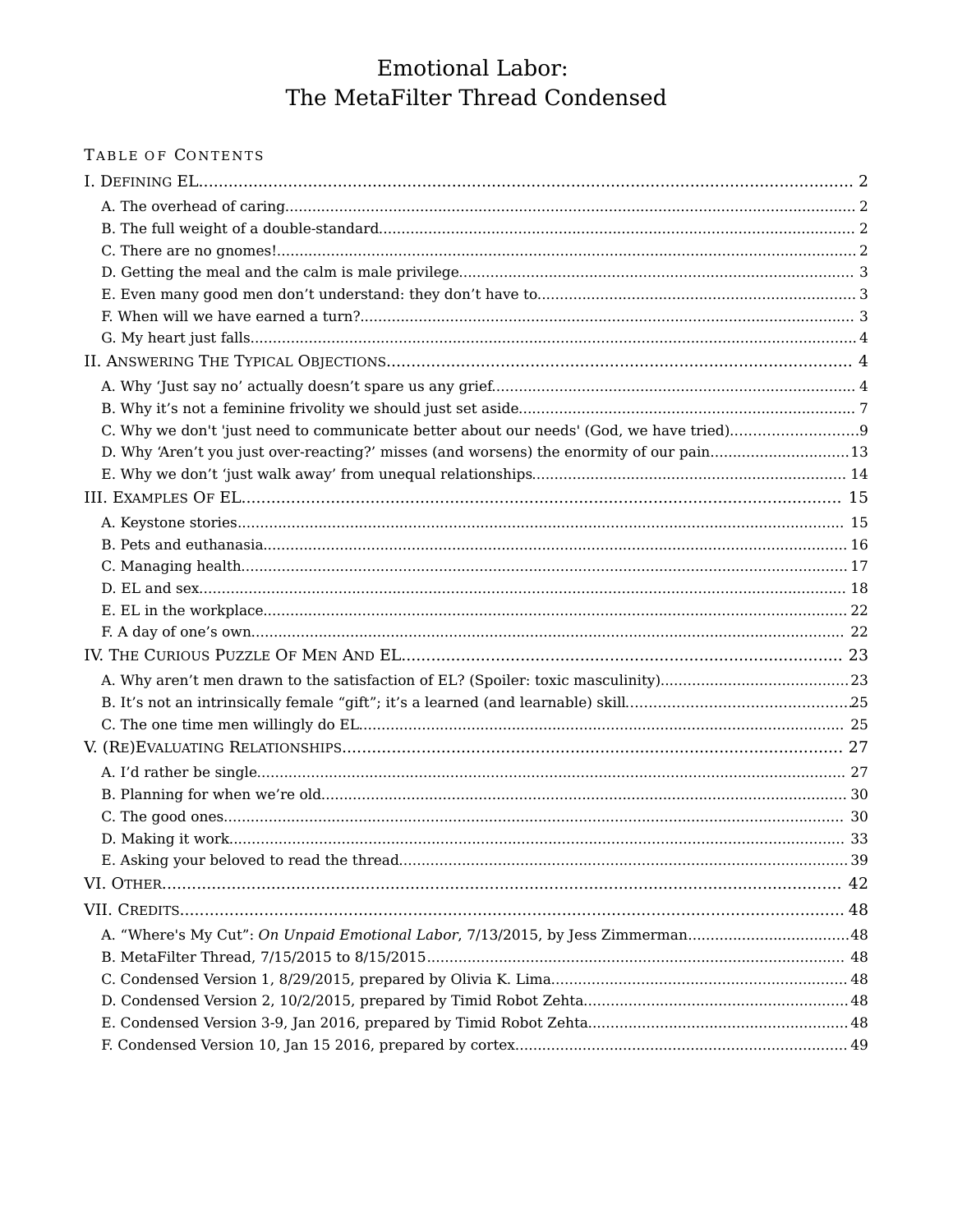# <span id="page-1-3"></span>I. DEFINING EL

## <span id="page-1-2"></span>**A. The overhead of caring**

I often talk about emotional labor as being the work of caring. And it's not just being caring, it's that thing where someone says "I'll clean if you just tell me what to clean!" because they don't want to do the mental work of figuring it out. Caring about all the moving parts required to feed the occupants at dinnertime, caring about social management. Caring about noticing that something has changed - like, it's not there anymore, or it's on fire, or it's broken.

It's a substantial amount of overhead, having to care about everything. It ought to be a shared burden, but half the planet is socialized to trick other people into doing more of the work.

<span id="page-1-1"></span>posted by Lyn Never at 4:33 PM on July 15

## **B. The full weight of a double-standard**

...[This thread] also made me think about my Dad, and how he is good at emotional labour, and when he and my Mum split up when we were small he visited us every week and took us all weekend every weekend without fail and took us on holidays every year with no other adults. I've always been really proud of him for that, especially as he is from an older generation and would have been brought up in a very traditional role. But I remember how people would say how good he was - and he was, he learned to cook for us for example but I don't remember anyone saying that about my Mum, who had us the rest of the time. Because, hey, that was her job. I'm still grateful to my Dad because he's probably why I've only ever been in relationships with good guys who can really listen (he's a great listener) and don't have some idea about what constitutes "women's work", but again it brings into relief the difference between what is expected of women and why men get cookies for doing the same thing.

<span id="page-1-0"></span>posted by billiebee at 7:18 AM on July 22

## **C. There are no gnomes!**

To quote the late great Douglas Adams: *"An SEP [Somebody Else's Problem field] is something we can't see, or don't see, or our brain doesn't let us see, because we think that it's somebody else's problem.... The brain just edits it out, it's like a blind spot. If you look at it directly you won't see it unless you know precisely what it is. Your only hope is to catch it by surprise out of the corner of your eye... it relies on people's natural disposition not to see anything they don't want to, weren't expecting, or can't explain."* You see that you just used the last of the toilet paper (you're not dumb). Your brain registers that this is a problem. But it's not an immediate problem, and it's a problem for the hypothetical next person, not for you. So you file it away into a SEP, probably with half your brain saying "yeah, I'll grab another roll and put it on when I finish," and part of your brain going "and if I forget to do it, the next person will get it, what's the big deal, it's just grabbing a roll of toilet paper." Now obviously, I actually do change the damn toilet paper - even if I'm only in there to use the sink and wasn't the one who used the last of the paper - because the next person in my house on that toilet will not be a hypothetical person, it will be a real person and most likely a person I love. And I do it at work because I dunno, Kant's Categorical Imperative plus it's the right thing to do -- even though some weeks it seems I am the only woman at my workplace who ever does so (WTF - but it's more proof, I think, that this really isn't a cut-and-dried men vs. women thing).

I think the thinking really is as simple as "I am bad at X, other people are good at X, therefore I will leave X to them." Which often is accompanied by the assumption that people who are good at X actually enjoy it. Which is possibly true for some people, and some variations of X. But when I ask my son to help empty the dishwasher or some other chore and he responds "I don't want to," or "I don't feel like it," my response is always, ALWAYS, "Nobody likes it. But it has to get done." To me that is the insidious thinking that has to be overcome -- that somewhere out there is the Helping Fairy who enjoys washing dishes and cleaning up pee and making sure there's always milk in the fridge, and who rushes in to do so because it's fun for her.

posted by Mchelly at 3:23 PM on July 21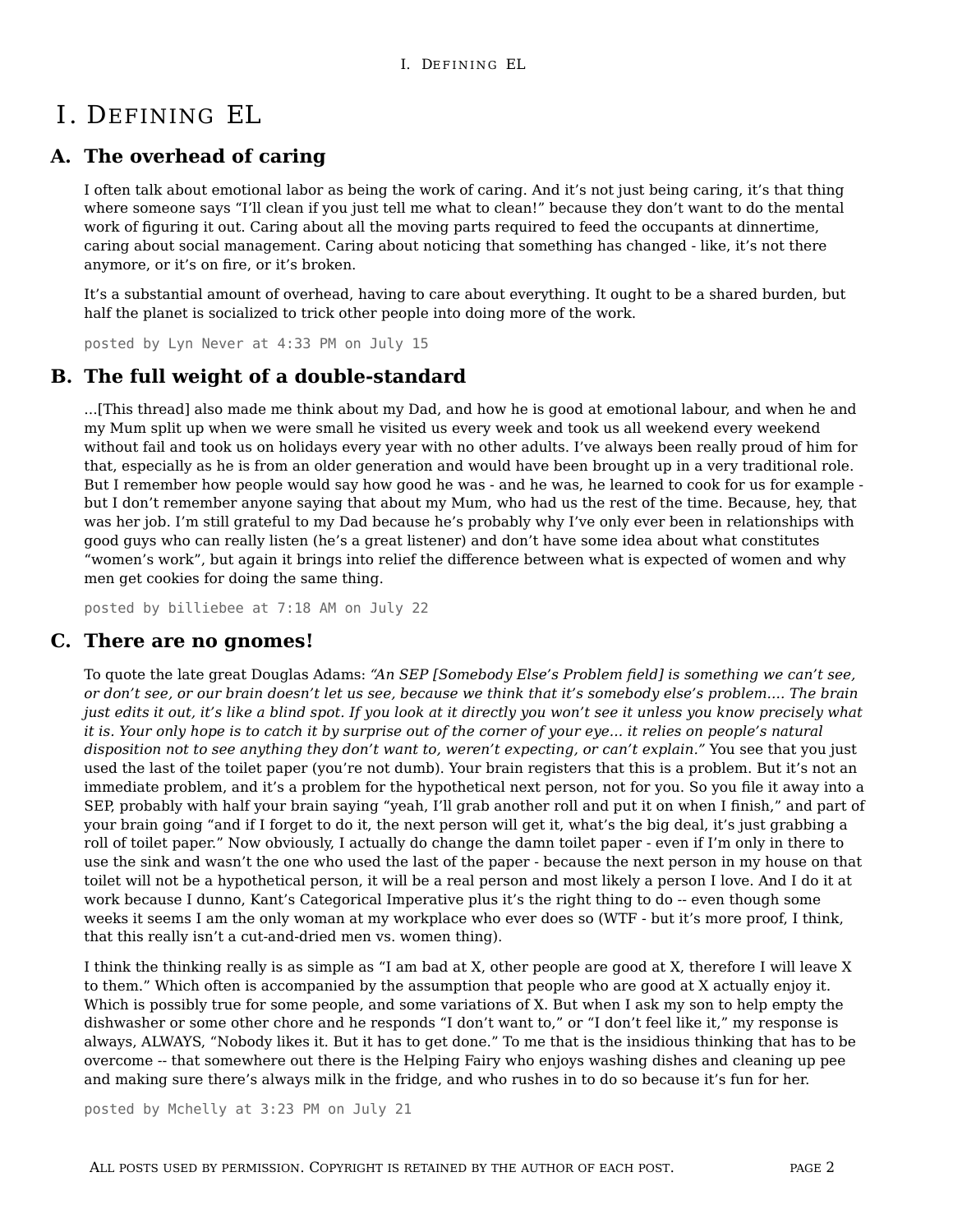## <span id="page-2-2"></span>**D. Getting the meal and the calm is male privilege**

At some point I realized I was being a huge nag about dinner, because I cooked dinner every night, because when my boyfriend cooked dinner it took forever (see: not cooking for himself his whole life) and we were dieting and I didn't want to eat snacks all evening waiting for dinner to be done at 9:00 o'clock. Then I realized hey-- I can just let go. I can ask him to make dinner, and I can eat a peanut butter sandwich or something, and save my leftovers for lunch the next day. It was a great revelation in terms of my personal mental health-- I got fed, I didn't have to always be the cook, and I didn't have to be mad at my boyfriend. But even in that situation I was just saying, "hey, if I completely let go and eat like a kindergartener, I don't have to be mad at my boyfriend!" It's just so sad that that's the solution. I don't get a warm, homecooked meal at a regular dinner time. That's not how heterosexual reciprocity works. I get a peanut butter sandwich and "peace of mind" (i.e., freedom from domestic/emotional labor). Getting the homecooked meal and the freedom from emotional labor is male privilege.

I love him very much, but I don't think he bought Christmas or birthday presents for his family until he met me and realized that I (and all my sisters) did that. So he's actually a really good guy in the sense that he wants to do that labor and be helpful and kind. But even the best kind of guy didn't have it beaten into him since he was a kid and I feel like we're lightyears apart in that sense.

Anyway, this thread is sooooo excellent.

<span id="page-2-1"></span>posted by easter queen at 10:09 AM on July 16

## **E. Even many good men don't understand: they don't have to**

...But I think the point I wanted to make (and which other women in this thread have made much more eloquently and less rantily than me) is that my partner is in almost every other area a legitimately fantastic feminist ally. He gets it. He takes action in many ways, large and small, to make the world a more humane and equitable place for women. He is wonderful, and I love him. But he does not understand the value of emotional labour, because he has never had to do it except when by choice, and he does not understand the consequences of neglecting that labour, because he is not the one who suffers them. He is not a monster. He is not a boor. He is insightful and proactive about many feminist issues.

But he is deeply and willfully blind in this area. He (like many men) is convinced that engaging in an emotional economy is voluntary, because for him it always has been.

<span id="page-2-0"></span>posted by [username] at 8:16 AM on July 16

## **F. When will we have earned a turn?**

How much of this labor has a woman got to pay out before dudes will do anything in return? Seriously, what's the price? Because we've been doing this shit all our lives, yet we've never saved up enough goodwill to have our needs acknowledged. We've asked politely and waited patiently, but we're made out to be the bad guys for even bringing it up.

```
posted by gueneverey at 10:29 AM on July 20
```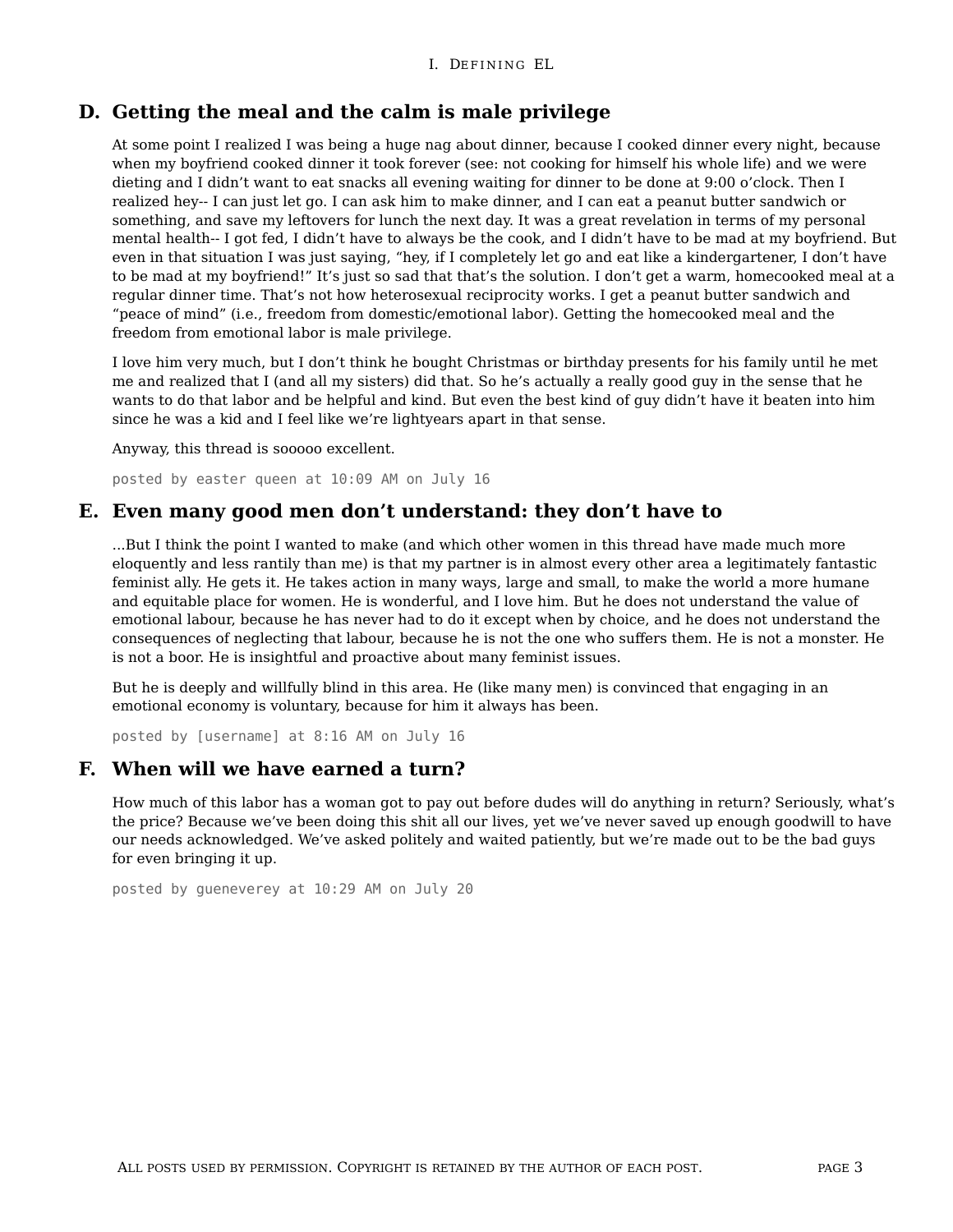#### **I. DEFINING EL.**

## <span id="page-3-2"></span>**G. My heart just falls**

Count me in as someone who loves doing emotional labor if it's acknowledged. But omg, maybe one of the saddest things ever for me in relationships is when I do something and put a lot of effort into it and am so excited to do so because I just know it will make my partner feel so happy and loved - to do all that and then have the recipient literally not even notice or not say one word about it - omg. My heart just falls. I mean, it's like I can almost feel it falling. It makes me SO sad. This is also a big trope in movies. The wife who goes out of her way to make herself look nice or make a nice dinner and set the table or whatever, and she's so excited at the expectation of his reaction, and the husband just sweeps in and doesn't even see it and you see the wife's face fall. That never, ever fails to make me tear up. I'm tearing up just thinking about it. I don't know why this thing in particular makes me so sad, but it really, really does. It's just so hurtful.

posted by triggerfinger at 1:51 PM on July 21

# <span id="page-3-1"></span>II. ANSWERING THE TYPICAL OBJECTIONS

## <span id="page-3-0"></span>**A. Why 'Just say no' actually doesn't spare us any grief**

### **1. Back to school**

**a.** Yeah, you guys act like women can just opt out of emotional labor consequence free. If we opt out of doing the expected emotional labor, then we get to deal with the generalized opprobrium for opting out! My husband and I have been together for 20 years and when I finally asked him "Why is your father's wife calling me to arrange for the two of you to go hiking together?" he said ". . . because the patriarchy. Just tell her I'll call my dad directly." So now I have to deal with her calling me 18 times a day and texting me "CALL ME ASAP" until my husband finally remembers to call his father 10 days after the barrage and onslaught starts. I could block her number, but that would probably have even greater consequences , not just for myself but for my husband and children.

I've told this story here before, but the year our older child was entering first grade, I had a gig the night of the Parent Curriculum Night at the school, so my husband went instead. When it asked for contact information, he gave only his email address and phone number, because he is used to thinking of himself as one person, not as a representative of the family. So it was his email address and his phone number that went out in the "get to know your classmates' parents" email, and he got every birthday invitation, every teacher email, every playdate invite, every Wacky Hair Day or Wear the Regalia of Your Favorite Sports Team Day email. And not me! Suddenly, he was in charge of managing our daughter's social life and school interactions. And even though what he did most of the time was just throw it over to me, he found it absolutely exhausting.

"NOW YOU UNDERSTAND," I told him. "Except that for me, it's not just like this for the school, it's like this for EVERYTHING."

posted by KathrynT at 5:40 PM on July 15

**b.** For a bunch of practical reasons, Atropos Jr's dad ended up being the one who took her to ballet class, did her hair in a bun, made sure she had her ballet slippers etc. Fast-forward to her recital one year and I introduce myself to one of the other mothers as I'm dropping off some costume piece. She stares at me for a second and says, "we all assumed Atropos Jr *didn't have a mother*." At first I thought she was just being snotty, and there was definite disapproval there, but she was also completely sincere. For this woman, the only possible scenario in which a kid's dad did that job was one in which the mother was dead or otherwise absent. My husband got either pity or adulation from women for doing this stuff; once it turned out I was alive and just not doing "my" job, I was treated with a lot of hostility. Yeah, dance tends to be gendered but this kind of thing happens all over.

posted by atropos at 6:50 PM on July 15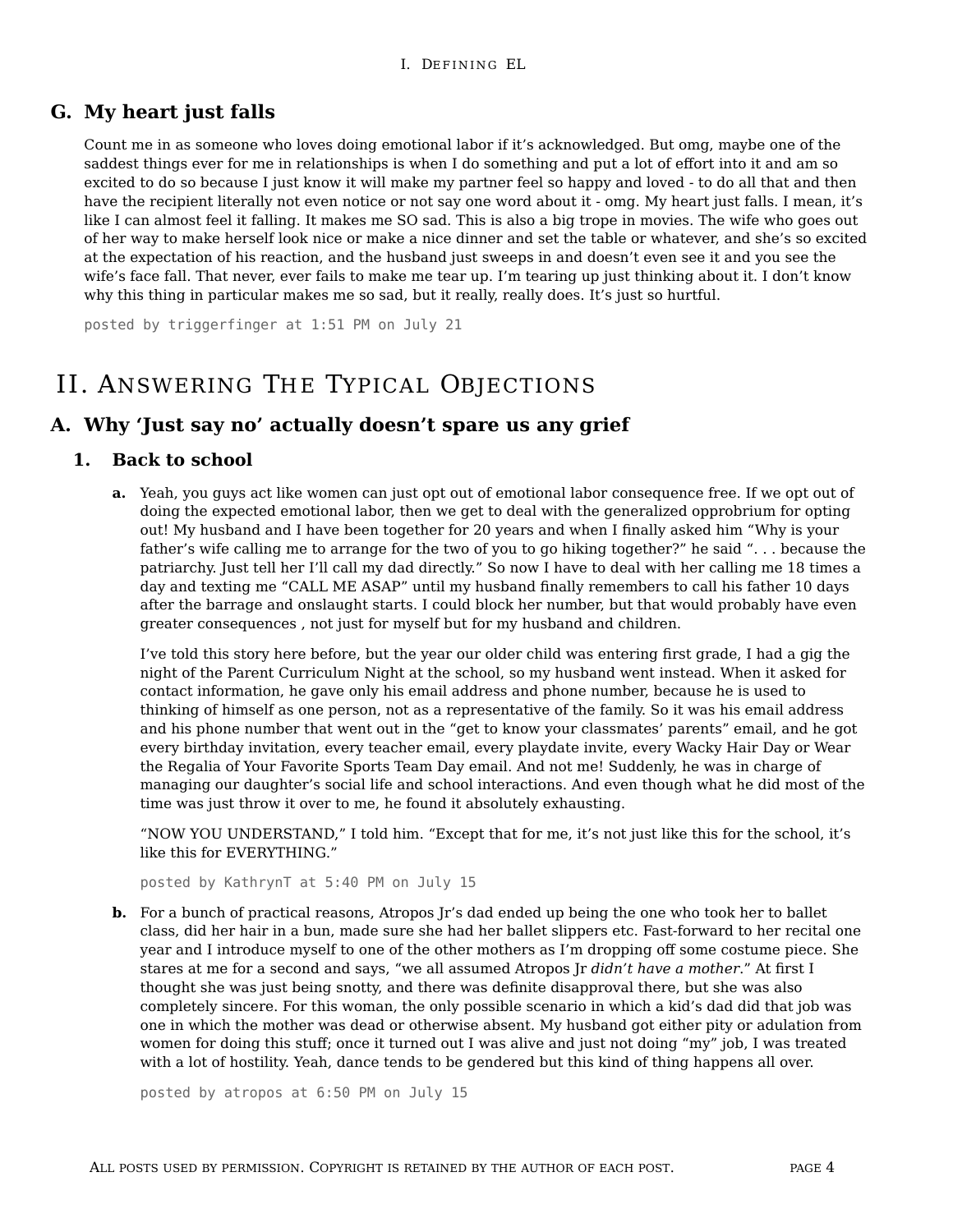## **2. Others' expectations & shaming**

Why is it MY job to keep track of my husband's mother's birthday, when that I the sort of thing I am terrible at and he is reasonably good at? Because even my lovely husband unconsciously offloaded a bunch of familial emotional labor on me when we got married. Worse, why does my MIL get mad at ME when he forgets her birthday? Because the whole WORLD expects me to be the birthday rememberer!

Actually, the one that annoys me is Christmas presents, because it's fucking exhausting to think of presents for him, our kids, and all the members of my large extended family. Then I remind him we have to get something for his parents and he looks at me helplessly and says, "I don't have any ideas, can you think of anything?" NO. I HAVE USED UP ALL MY IDEAS AND THEN SOME AND MY BRAIN IS TIRED OF THINKING OF GIFTS.

posted by Eyebrows McGee at 4:30 PM on July 15

#### **3. Daughters expected to drop all-clear**

**c.** ... But I too have been shouldering the emotional labour as my parents have aged, and so I'm dropping off my story here. It's this: when my mother came out of the hospital after having both hips replaced, I left my apartment and slept on her living room couch for three weeks so that I could help with her recovery, and cook for her and be available in case she needed anything during the night. And everyone thought that this was the correct and appropriate thing for me to do, despite the fact that my brother *was already living there*. So yes, this thread is one that resonates a great deal in my own life, despite everything.

posted by jokeefe at 5:06 PM on July 22

### **4. Layering**

[re: mom nagging me to call my brother]

The layers here are fascinating. If you focus on the unfairness aspect, it's easy to miss that your mom is not only asking for you to perform emotional labour unequally based on gender, she's also performing her own emotional labour by reminding you in the first place, and if she corrected the gender imbalance by reminding you both, she'd be taking on an even higher burden. One that neither you nor your brothers seem to want, but that she feels is necessary for whatever reasons.

I'm sure this layering of emotional labour (enforcing/training other people to perform emotional labour) happens in many other situations as well. Teaching your children emotional labour skills (and teaching them to be aware of gender imbalance there), figuring out how to ask your partner to increase their emotional labour without hurting their feelings, etc etc.

posted by randomnity at 11:30 AM on July 21

### **5. Holding the line is exhausting, and results in loss**

I started a relationship 20 years ago where I vowed not to do it out of step or proportion with my partner. I verbalized this notion at the first missed birthday: '"it's on you dude, to remember your family members' birthdays/ and also, while we are at it: you can also: make appointments to see a doctor/lawyer/dentist/ choose your own shoes/shirts/pants/shampoo / write job applications/ know when your bills are due/pay them / clean your own shit off the toilet bowl/ buy us all loo paper etc" Doing all this stuff for a bloke is exhausting and invisible in its expectation - from the guy himself and the family and community he inhabits. Yet, fifteen years on, the It's Probably Just Easier To Do It Anyway aspect of holding this line, or breaking my line, killed the relationship.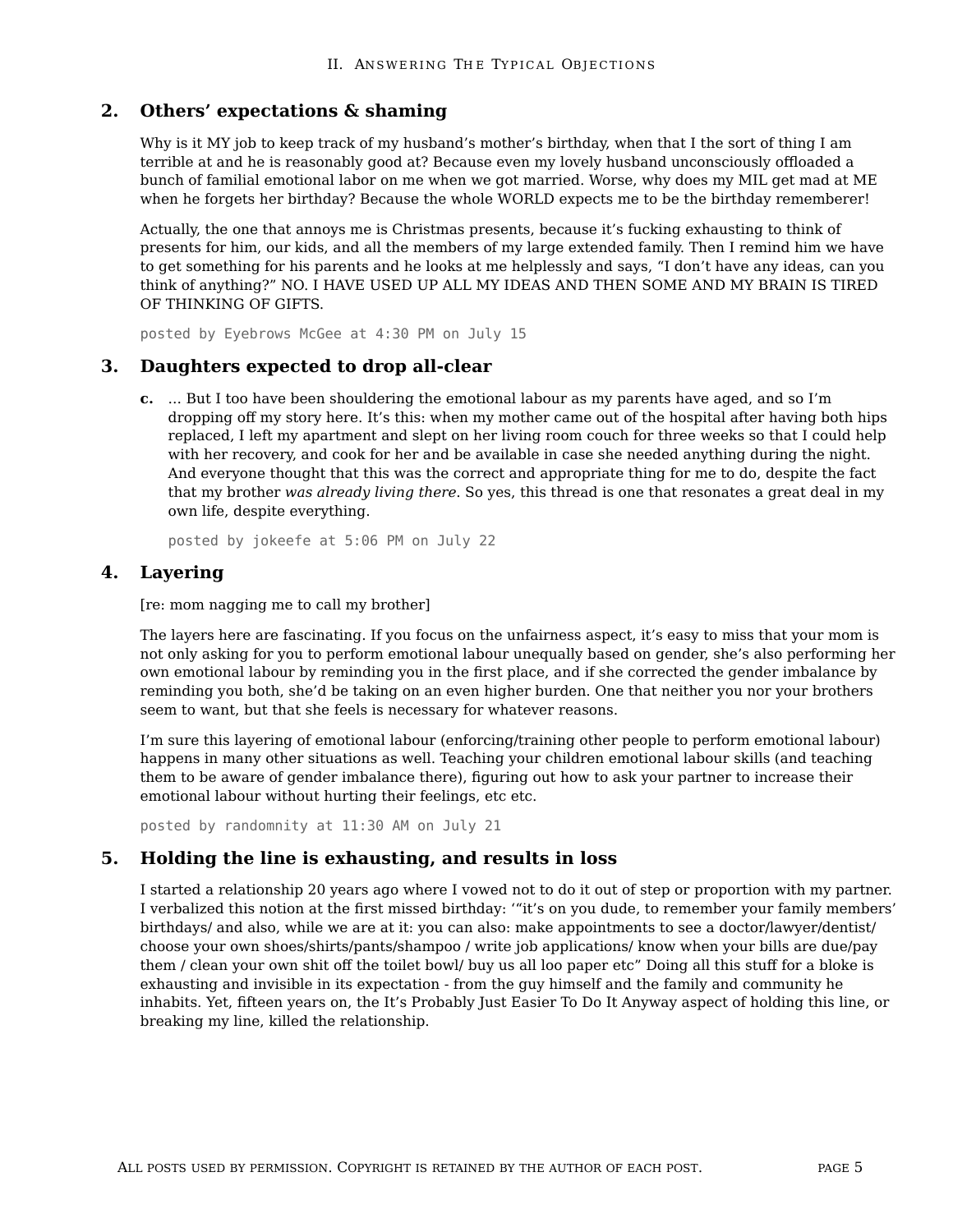As was so quickly and earnestly contested early in this thread to abdicating blokes ("Well, duh Ladeez, stop doing it if you hate it so much") there are consequences of losing this core Kin Keeping work. If you stick to this line of behaviour you have to do without all those things you'd love for yourself. You close off that labour supply and hopeful expectation of reciprocity and maybe, like me, you realize you're better off alone.

posted by honey-barbara at 8:09 AM on July 20

## **6. The consequences aren't just rebuke/shame for the woman who says no: they land on vulnerable people**

The grandparent-birthday example cited above was what happens when a person (almost always a woman) stops doing the unacknowledged and Unrewarded emotional labor: someone vulnerable and without alternatives gets hurt, in this case a child. I refused to do the work for that grandparent relationship so it doesn't exist. Recently post-separation I said I would no longer be the point person for the kids and the in-laws cousin, that the ex would have to handle those play dates, party invites, phone calls etc. Result? No relationships any more. The kids miss out on relationships because adults can't be arsed to do emotional work and then wonder why their kids are lonely and upset.

posted by [D] at 2:36 AM on July 17

## **7. Falling on your sword... and the cost of being last in line**

**a.** My favourite line this week from my ex has been him musing on how he plans to go to therapy because he's come to see that after a decade of my asking him to go to therapy that he needs help beyond (his original plan) my reading the self-help books and preparing an executive summary with instructions for him.

The reason, after telling me that I'm selfish for throwing away our long and happy marriage, why oh why won't I go to marriage counseling (I have agreed to, I've just refused to be the person who schedules the appointments as I have for the last decade, and refer to them as divorce counseling) is so that "I'll want to get married again of course and not have these problems with my next wife."

I don't think he'll actually go to therapy - I mean, I can hope, but I'd be deeply surprised. But get remarried? Definitely. He's barely functioning as a human being after a decade of telling me I was the incompetent one in our marriage. I hope she'll be okay, but I expect to wind up being the person who looks after him in his old age because he's managed to isolate everyone else and it'll be me or our kids, and I don't want my kids to bear that burden.

posted by [D] at 9:42 PM on July 21

*b. "I expect to wind up being the person who looks after him in his old age because he's managed to isolate everyone else and it'll be me or our kids, and I don't want my kids to bear that burden."*

It goes upwards too in the generations - the daughters writing here about being expected to do work for their families and when they don't, that their mothers and mother-in-laws have to take over or get blamed for their daughter's failures.

And sometimes the cost of saying no can be borne because you have enough support, you have alternatives. But sometimes, especially when vulnerable children and elderly are involved, caregivers who are overwhelmingly women, get trapped as the final decision makers. Everyone else has been able to say no, but the woman who is the caregiver, her No is treated as the worst of all the no's possible, visible in a way that the rest of the no's from the people and society around her who failed to help so she finally had to say no, is held as a judgement on her. A judgement with punishment social isolation, the withdrawal of practical support, down to outright misogynistic attacks because she's "such a cold bitch".

posted by [D] at 10:54 PM on July 21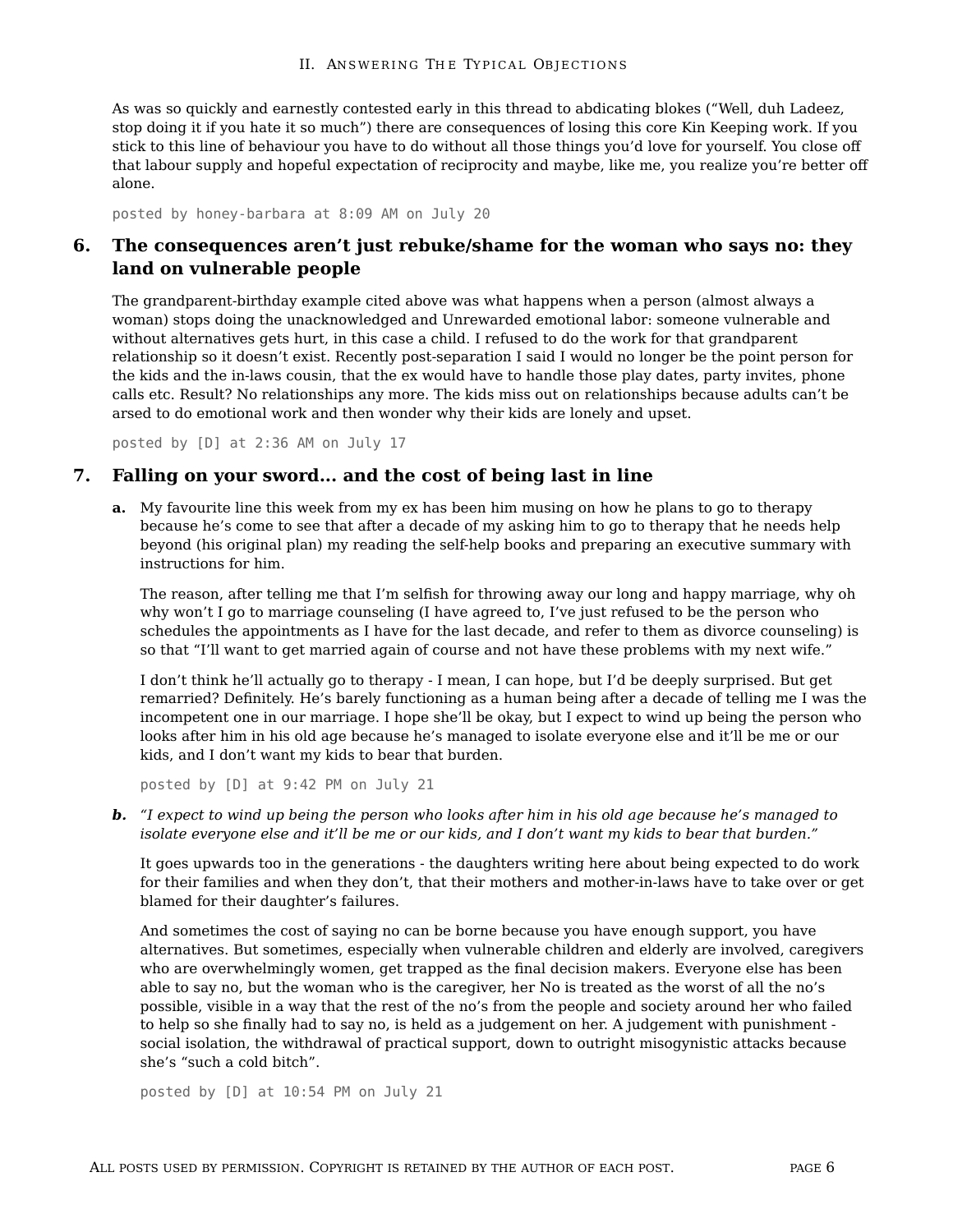## <span id="page-6-0"></span>**B. Why it's not a feminine frivolity we should just set aside**

## **1. These tasks are actually necessary**

They are necessary, though. All of these things, perhaps small in isolation, are basically social glue. At its most basic level, all of this emotional labour is saying to another human being "you matter. I will take my time to show you that you matter." And maintaining that glue is something that devolves mainly onto women, 24 hours a day.

It feels like most men are taught (ex- or implicitly) to do emotional work only when it gets them something they want now, whereas most women are taught to do emotional work as part of an ongoing exchange that benefits everyone.

posted by feckless fecal fear mongering at 11:30 AM on July 16

### **2. It's not the cards**

It's really weird that people are honing into the detail of birthday cards and dismissing it as unnecessary without realizing what they represent - the maintenance of social relationships. Okay, yes, maybe you or your mom or your fourth cousin doesn't really care for birthdays. But even if you aren't sending birthday cards, you're phoning them or bringing over flowers for their big occasions or sharing recipes with them or shopping and sending them gifts for Christmas and sending them thank you notes for the gifts they sent you. And then maybe you'll argue that the person in question doesn't care about any of THAT shit in isolation, and maybe it's true that you could drop one or two of these things and not see a big change in your relationship - but try dropping literally every token of social interaction and then seeing how far your relationship gets on radio silence. Like the whole point is that relationships are built upon hundreds of small interactions, none of them essential, but all of them important in cumulation. Honing in on one aspect and going "pfft that's trivial" doesn't make sense.

posted by Conspire at 5:39 PM on July 15

## **3. It's not the gift**

I thought of this thread yesterday after getting the mail, because I got a thank you note from a friend/neighbor who lives a five minute walk from my house. She recently had breast cancer surgery. When I was going to see her for the first time since the procedure last week, I thought "oh, I should take her something— right, I have that relaxation aromatherapy lotion/soap gift set, that works." I ran upstairs to grab it (I always have a stash of gifts on hand just in case), I gave it to her (unwrapped), she said thanks.

And in her thank you note (she had already thanked me in person, which I would consider more than sufficient, by the way), she said thank you not only for the gift, but for the thought behind the gift, the feeling it gave her that she is going through this scary time in community with people caring about her/caring for her/trying to signal their love for her.

To a lot of the people saying "ugh, cards, who cares" or "just skip it, no one I know cares about getting presents for [X] occasion," this is why these things matter. The present itself is secondary. The thank you card itself is secondary. They matter as vehicles for messages of love. They matter as ways of saying "I value you, I am thinking of you, I treasure your place in my life and my community, and I want this tangible object to be a talisman of my care for you."

The gift itself is not the thing. The card itself is not the thing. The relationship is the thing.

(I know that there are families/groups where the gift or the card become obligations and/or weapons, but the assumption that this aberrant dysfunction of certain social spheres makes the practices unnecessary in the rest of the world is flat-out absurd.)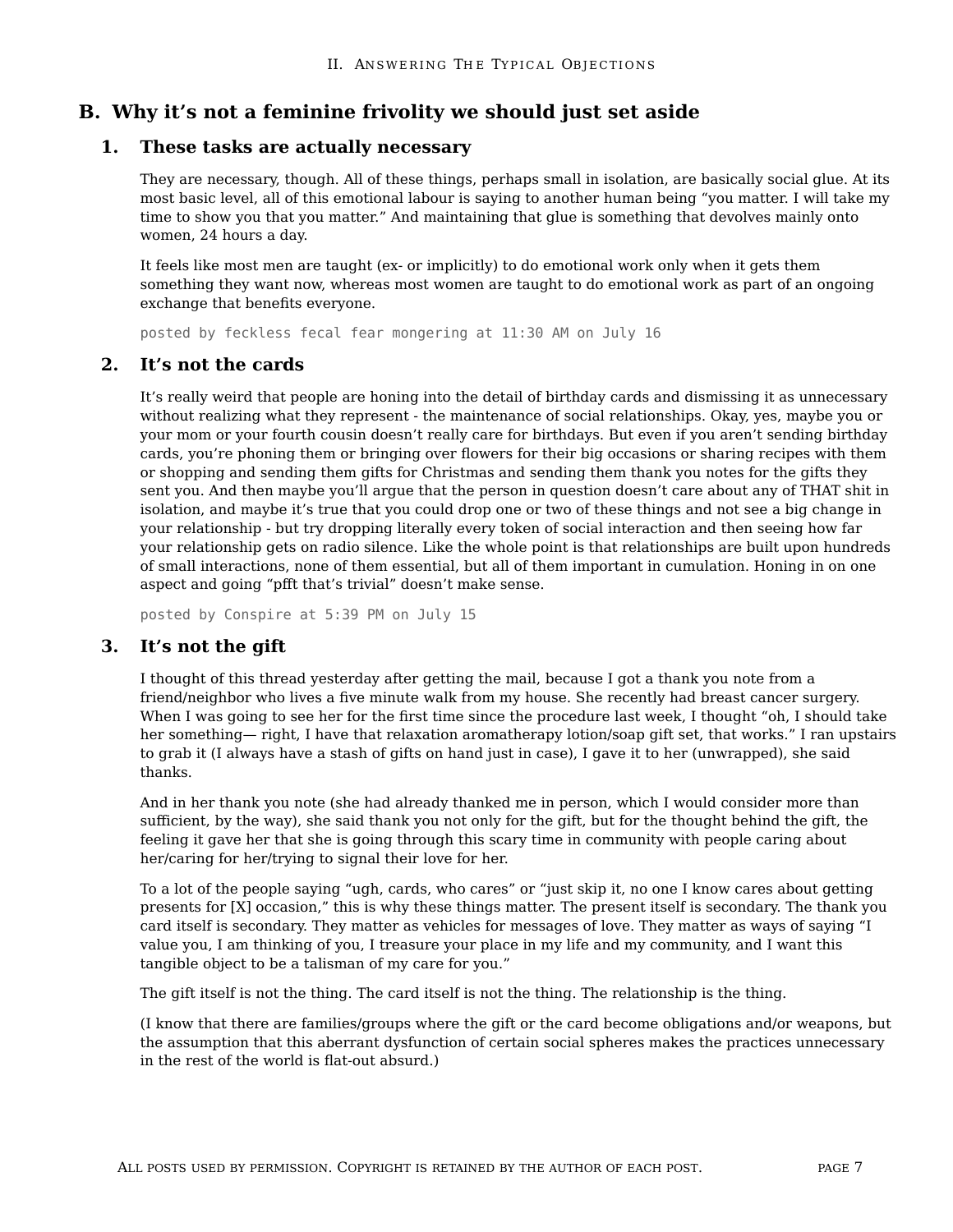A lot of the behaviors that people here have framed as "pointless" or "a waste of time" have almost magical powers, when they are used correctly. I got that card in return for a last-minute "feel better" gift, and the glow from it lasted all night, and on through today. I'm not glad she sent the card NOT because people who get gifts are supposed to send thank you cards, but because it allowed us both to feel loved.

Part of the invisibility of emotional labor is that its tools are so often damned as absurd or frivolous. Listen to the scorn so many men show for women who "gossip", for example. How often is "gossip" a shorthand slur for "discussing their lives, their hopes, their dreams, offering one another advice, support, affirmation"?

posted by a fiendish thingy at 8:05 AM on July 17

## **4. Avoiding EL hurts men**

The thing about "but I don't care about cards" is that they kind of don't care about this stuff, and as a result they don't have very many real, strong relationships. This really is a patriarchy-hurts-men-too situation, because reciprocal emotional labor is necessary for real intimacy, and life without intimacy sucks for most people. I don't particularly care about actually sending cards, but the basic emotional labor of listening empathetically, attending to other people's needs, keeping in touch, etc.? That stuff is really important. It's unfair that women have to do most of it, but it also stunts and hurts men when they don't do it.

posted by ArbitraryAndCapricious at 7:40 PM on July 15

## **5. \*The hard data on men's health and EL**

Yes, but widowers are notably more socially disconnected that widows, because when men don't do the work of social connection (of which birthday cards are merely a subset) and don't have a wife to do it for them, those social connections wither and die, with statistically notable ill effects on the health of older widowed men:

["The evidence indicates that the aged male survivor experiences a different impact from spousal loss](http://www.jstor.org/stable/582141?seq=1#page_scan_tab_contents)  [than his female counterpart](http://www.jstor.org/stable/582141?seq=1#page_scan_tab_contents) and that he encounters severe difficulties in adapting to the single status. Adjustment problems are especially compounded by the los of his occupational role, which abruptly removes him from meaningful contact with friends and co-workers. Social isolation among aged widowers leads to a precarious condition which is reflected in unusually high rates of mental disorders, suicides, and mortality risk."

It's super-great if bros in their 20s don't care if their old roommates send them birthday cards or not, but a lifetime of skipping out on "emotional labor" and the pernicious social expectations that turn it in to women's work (so that men who DO do emotional labor are sometimes bypassed by social structures that push it onto their wives) creates real and significant negative outcomes for men who suffer emotionally and physically from their social isolation -- most notably for widowers, but divorced men also have a drop in well-being when they lose their spouse.

"Loneliness, depression, and social isolation also contribute to the excess mortality associated with bereavement, divorce, or never having married. A Harvard study reported that socially isolated men have an 82% higher risk of dying from heart disease, compared with men who have strong interpersonal relationships. And the New England Research Institute reported that [66% of men rely on their wives for](http://www.health.harvard.edu/newsletter_article/marriage-and-mens-health)  [their primary social supports;](http://www.health.harvard.edu/newsletter_article/marriage-and-mens-health) only 21% rely on other people, and 10% have no such supports. Clearly, subtracting a wife greatly increases a man's risk of isolation. "

You may be in the 21% of men who have social supports other than a spouse. That's great! But a huuuuuuuuuuge proportion of men rely almost entirely on their wives for social connection and that is a) a significant form of work for the wife (or same-sex spouse) who must manage not only her own socialemotional health but her husband's; and b) really dangerous for men who then end up totally disconnected from social and emotionally supports through the loss of a wife by death or divorce.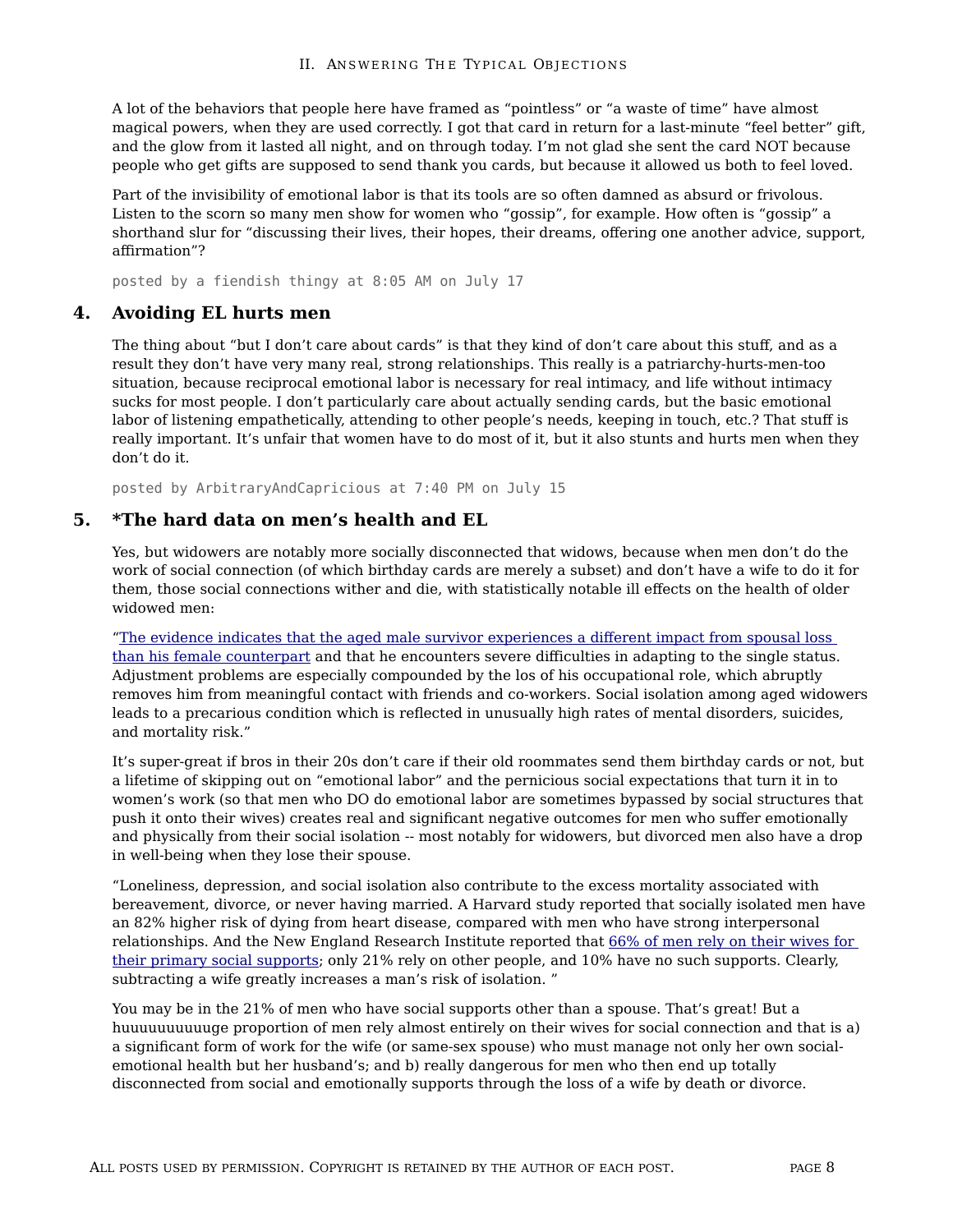Part of what creates that is the societal expectation that women are the "social arrangers" and that's what we're trying to talk about in this thread.

And now that I've underlined #WhatAboutTheMen and given evidence that a) women do actually do the bulk of emotional labor and b) it has negative effects on men, can we go back to talking about women and emotional labor? Instead of men complaining that women are just doing things that nobody gives a shit about? WE GET IT, YOU DON'T GIVE A SHIT, BUT WE STILL CARE BECAUSE IT MAKES YOU MEN DIE SOONER AND THAT'S JUST THE KIND OF EMOTIONAL LABOR SERVICE WE WOMEN PROVIDE FOR YOU.

And go send your college roommate a goddamned "thinking of you!" card so he doesn't croak.

posted by Eyebrows McGee at 5:45 PM on July 15

[See also, **[III. A. 1. I was going to get you flowers…](#page-14-2)**, on page [15\]](#page-14-2)

# <span id="page-8-0"></span>**C. Why we don't 'just need to communicate better about our needs' (God, we have tried)**

### **1. Do you seriously think we haven't tried that?**

[re: suggestion to ask for reciprocity instead of cash]

Are you under the impression that we haven't tried this already? Because many of us have tried this. As a result, we have been told that we're imagining the imbalance, that the man buys all the stuff and thinks that's a fair breakdown, that he feels like a terrible person when we ask him to step up (which leads to him sobbing and her back patting, but no change from him), that other men are so much worse and really he's awesome, that we nag too much, that we don't remind him often enough, that we should use a different tone when we ask, that he does perform emotional labor and we just don't notice, that he knows he has privilege, but it's not his fault he was born male.

But before even getting there, you are also suggesting we ask men to notice when we need support. Which (not all men) men are already not doing, and must be taught to do. Or you are suggesting that we request emotional labor at the time we want it. (The classic example of woman complaining about her day at work and the guy offering "solutions" instead of saying "wow that really sucks and it sounds like you handled it well. Can I do something to help you feel better?" Or better still, he just does a thing he knows will make her feel better.)

Many women already/still do these things. Many women have given up because the arguments and assorted emotional labor that stem from such requests are painful and time consuming. Many women never did these things because they saw what it amounted to in the lives of their forebears.

Many women would consider it a great achievement to simply have our emotional labor recognized with any regularity.

posted by bilabial at 9:20 PM on July 19

# **2. Regarding a story of tone and word choice policing**

This is the worst mindfuck because there are no magic words, yet you can spend years (in my case) trying to find them. I stopped caring whether I'd brought something up at the right time and in the right way with the right words because they were literally never right. But it took years of trying to finally stop caring.

[username]: there are no magic words to make him understand. It's extremely hard to accept that either he does not care to understand, or he does understand and doesn't care to admit it. But assuming he speaks English fluently, those are your only two options. I'm sorry.

posted by desjardins at 11:50 AM on July 27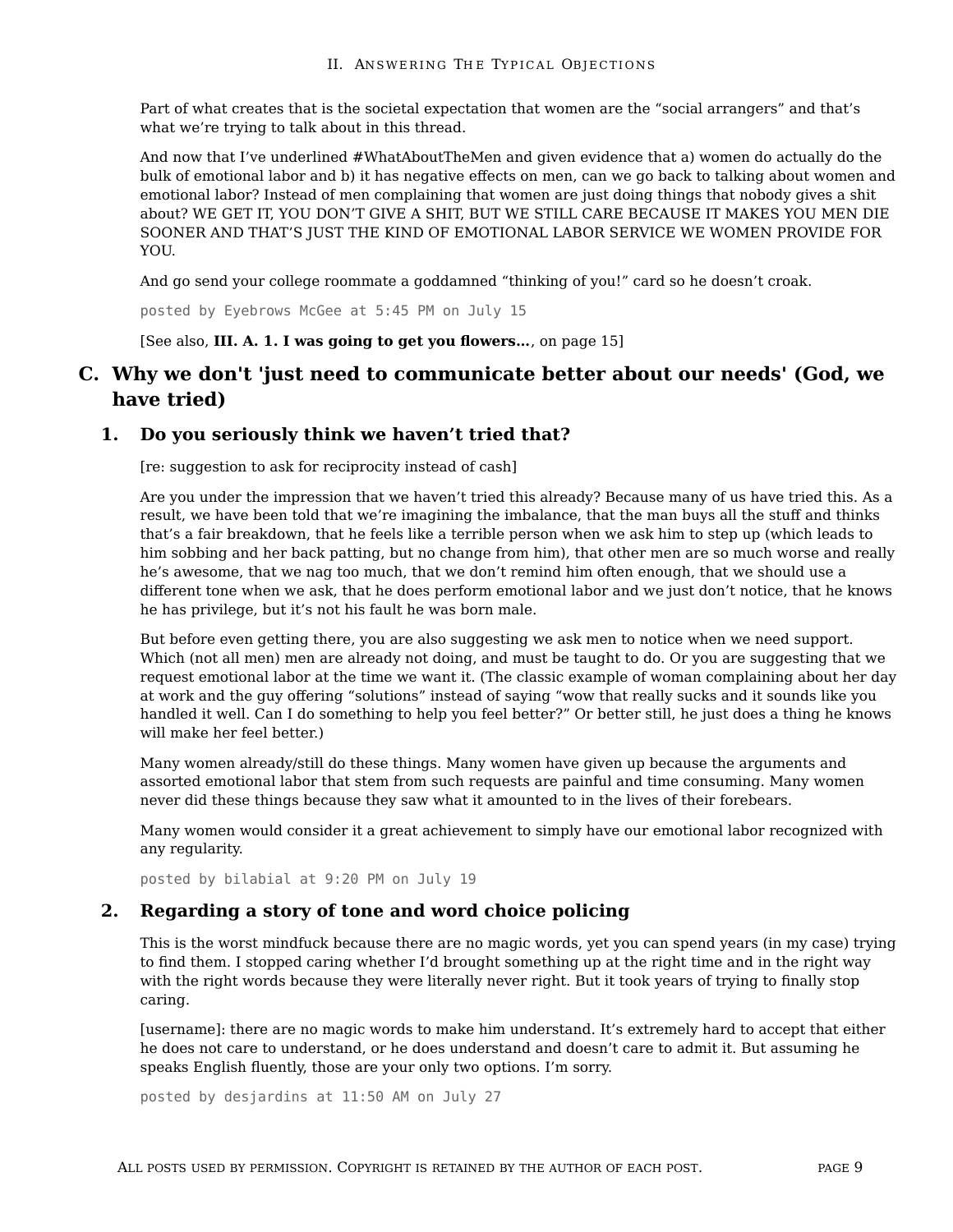## **3. I literally could not be clearer... (also, It's relaxing?! Do you even hear yourself?)**

**a.** [username], I am so glad you showed up here. Your story (and the resulting thread) has been a revelation for me and finally – finally! – given me words for something that has bothered me for so long and that I could never articulate. Count me in as another person who's life this has changed.

I haven't read all the way through your second article yet, but so far it's reminding me a bit of my own marriage breakdown. I had a good husband that I loved but because of one major issue, I had to leave him. He continues to this day to be confused about why I left. Which is nuts, because, being a big believer in open communication, I told him more times than I can remember – "Hey, [this issue] is a real problem for me. I feel scared/sad/worried/depressed when you do it. I can't live like this. I love you but if something doesn't change, I will have to leave." I was that direct. I told him this multiple times. Then, when I finally did leave we had multiple long arguments about why I was leaving because as he said, he was a good husband! He never hit me, he never messed around with other women, he helped around the house, etc. I was like – that is BASELINE behavior. You don't get awards for things you are or are not supposed to be doing to begin with! I reminded him I told him multiple times what my problems were and what I would do if they were not addressed. I actually reminded him of this MULTIPLE TIMES AS WELL. It was insanity. I was like, THERE IS NO WAY FOR ME TO BE MORE CLEAR ON THIS. He still doesn't know why I left and that encapsulates it for me. He heard what he wanted to hear, what was convenient for him. If it didn't cause him any issues, he had no problem listening to me and hearing what I said. If it did, he mentally disregarded it.

Anyway, that was five years ago. Fast forward to now and I've gone out a few times with a guy that I like. I know he really likes me too. I know he loves being around me. He is a very progressive, liberal guy and seems to be a feminist in every other way without even trying. Super respectful of women, takes them seriously, all of it. He told me he wanted to take things slow. Fine. We recently had a talk and he told me again that he doesn't feel ready for anything serious but he loves hanging out with me and he's not dating anyone else. I know both of these things are true. He said he's trying to figure out why he doesn't feel ready (he's a few years out of a long term marriage), but he thinks it's because he's not ready for the emotional commitment of a relationship. When I asked him to elaborate he said he really likes hanging around with his guy friends because nothing is expected of him and he feels like he can relax. So I asked, then why even date women? Why not just hang out with your guy friends? And he said that he loves being around women because they're kind, and soft and comforting and they make him feel relaxed and good in a way that men don't. And I was like – you mean nurturing? And he was like – YES, nurturing. And so I then took the opportunity to tell him briefly about your article and how emotional labor is the glue that ties things together and makes things feel safe and comforting and everything else, but then he was distracted (conveniently) by a really bad storm that was going on outside at the time and I dropped it.

But essentially, this guy told me that he wants all the good things that come from being with a woman – the comfort and the care – but that he wasn't "ready" to reciprocate in any way, i.e. he doesn't WANT to do it. And the thing is - he's actually an otherwise really nice and smart guy. He was super unaware of what he was actually saying. I think if I told him a similar story, but framed it as just some man who wanted to take from a relationship but give nothing back, he would be horrified by the guy's behavior. And the reason is that I don't think he sees it as actual WORK that women do. I think he hasn't ever thought about it and just assumes that maybe being comforting and nurturing is just a part of a woman's essence or something and that it's natural and always just kind of magically there. Like a lot of people, he doesn't see that there is effort behind it. Because he's never had to see it.

Anyway, thank you again for putting words to this and getting it out there. You've empowered me and countless other women and I hope this is the beginning of a huge awareness-building era in our society around the invisible work that women do.

posted by triggerfinger at 2:48 PM on July 20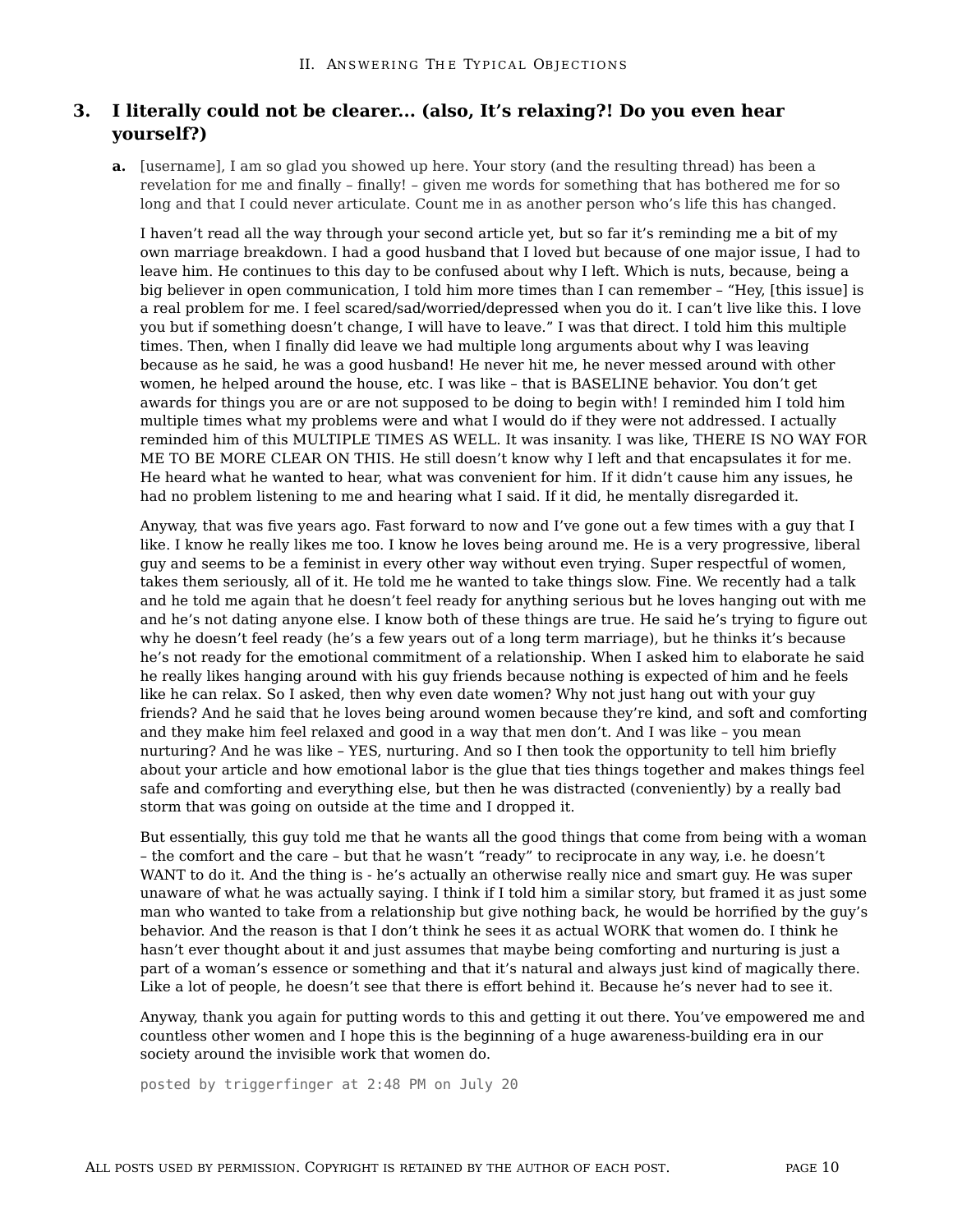*b. "When I asked him to elaborate he said he really likes hanging around with his guy friends because nothing is expected of him and he feels like he can relax. So I asked, then why even date women? Why not just hang out with your guy friends? And he said that he loves being around women because they're kind, and soft and comforting and they make him feel relaxed and good in a way that men don't. And I was like – you mean nurturing? And he was like – YES, nurturing."*

You know, my husband for the most part is one of the stellar ones in picking up on emotional labor. He deals with his family, remembers dates, pays attention to what I like, etc. etc. etc.

But he said he could totally related to the above sentiments.

So, I laid it out flat for him, and he said he'd never really thought about it that way. (Excuse the all caps)

BEING SOFT AND COMFORTING AND NUTURING IS REALLY FUCKING HARD WORK. IT IS NOT SOMETHING THAT COMES NATURALLY JUST BECAUSE I IDENTIFY AS FEMALE. IT TAKES EFFORT AND TIME AND IS EXHAUSTING AND DRAINING.

So, to be effectively told that you want to reap the benefits of someone else's hard work and then not reciprocate at all, because it's hard work for you (no fucking kidding) is... well, it can be devastating. It's an indication of how little you are valued. The complete lack of empathy where you can't even conceive that the thing you don't want to do bc it's not relaxing is also not relaxing for the other person.

Oy.

posted by [username] at 9:20 AM on July 21

## **4. The catch-22 of being upset enough**

The catch-22 of being upset *enough* sucks. I've had to explain over and over that I don't like the way that things have to reach breaking point, where I'm crying uncontrollably and forgetting to eat in order for my needs to be taken seriously, since asking and voicing my concerns isn't enough. I don't like having to slap my hand on the table and say 'stop'' because all my 'ugh' and 'ew' and 'no this is gross' isn't *enough* to signal that the conversation is going places I don't want it to.

I hate having to explain that this isn't silent treatment, as if I want to talk but I'm refusing to out of pique, it's that I genuinely am *done talking*. I have *tried talking*. It didn't work. Now I have to do emergency mental healthcare, so yeah, your sudden need to talk can wait.

posted by [GA] at 5:39 PM on August 13

### **5. When men react defensively**

**a.** [...] to take criticism and learn from it and be told it's not a personal attack and try not to cry if heaven forbid you're one of the sensitive ones. As opposed to immediately getting your hackles up and going on the defensive.

posted by fiercecupcake at 12:18 PM on July 24

**b.** Ours always went like:

him: you think I'm such an asshole \*pout\*

me, trying to soothe him: no, I never called you that, I said I had a problem with [behavior]

I guess I would have saved us both a lot of time if I'd just called him an asshole.

posted by desjardins at 12:24 PM on July 24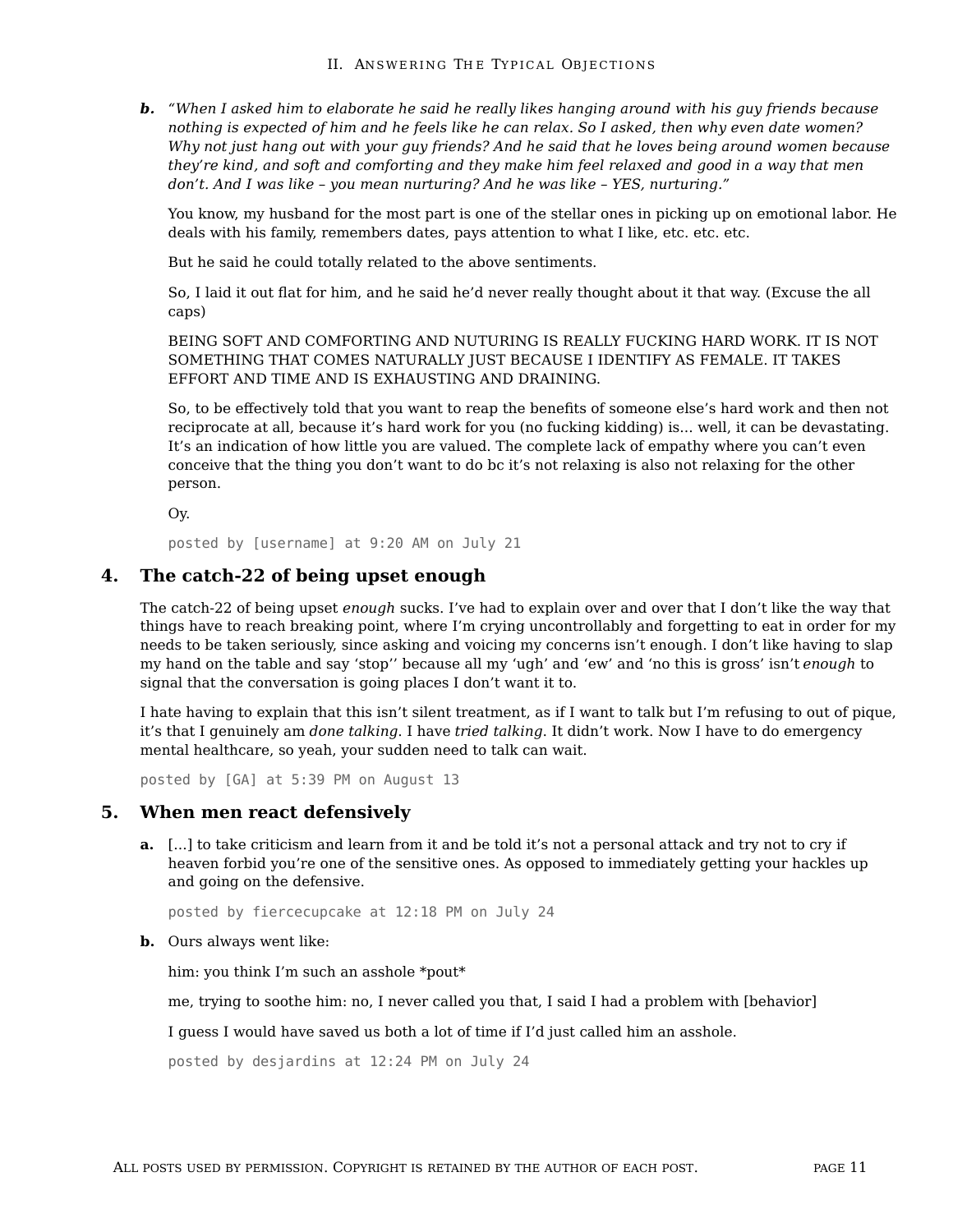#### II. ANSWERING THE TYPICAL OBJECTIONS

**c.** Oh that "fragile male ego". I hear it very often, you know. Including from women who have been taught that hardly anything in this life is more important than protecting men's poor defenseless egos.

I once told a female friend about my then-boyfriend. He was steering me towards the bedroom way too fast and I told him as much. He was not happy with me and got all upset and defensive, and when I told my friend about this, she said, "But of course he was! It was like you told him he was doing something wrong!" Honestly, no comment.

posted by Guelder at 1:40 PM on July 22

**d.** I [a man] have to assume it's subconscious (or maybe not even all that sub) attitudes about taking any criticism or direction from women. I've probably spent about half my professional life answering to a female boss. Which is probably not something I would have given one thought to if I hadn't fielded questions about whether that was a problem for me. Multiple times. In forms like "and you don't have a problem with that?"

There's just no way to interpret that question from another man in any way other than an accompanying message of "because you should." Unless I'd earlier run off on some excessive antiwoman screed, I guess, and they thought this was a contradiction; You'll just have to take my word that such was not the case.

If criticism from X strings more then that's a pretty clear indication that one thinks X is not qualified or within their rights to criticize you. Maybe it's not always internalized misogyny but absent a reason someone can vocalize that sure seems like a reasonable go-to assumption.

posted by phearlez at 12:29 PM on July 24

### **6. Reflexive apologizing...**

My mother reflexively apologizes to inanimate objects she drops/knocks over/offends. We laugh about it, but in light of this thread it's slightly horrifying.

posted by restless\_nomad at 4:13 PM on July 26

### **7. You thought they were running to meet you, too**

Hey [username], it took me two days to realize that my ex's rage because I wouldn't comfort him over failing to pay child support was not only crazy, but that oh hey, he didn't even think to apologize for not paying child support or notice that it might be a tad stressful for me with the far less well-paid job and full-time parenting to hear that there's no money for groceries, so can he borrow some money to pay the health insurance....

You get trained to think handling all this is what A Good Woman does. That it's selfish and cruel to be angry and unhappy about someone you love hurting you, and God forbid that you express that aloud or make them feel any more distress for what they've done. But that's because in your head, you're running towards them and imagining that they're running towards you too, that the path to recovery will be short because both of you are running towards each other.

But really, they're just standing there checking their phone and waiting for you to run a marathon over to them while they complain that you're always late, why does it take you so long to get there, you get enough practice after all...

He [username's cheating husband, just busted again] can run the fucking marathon to Crone Island. You can sit on the beach and read a book and drink something with an umbrella in it and nap.

posted by [D] at 9:18 PM on July 20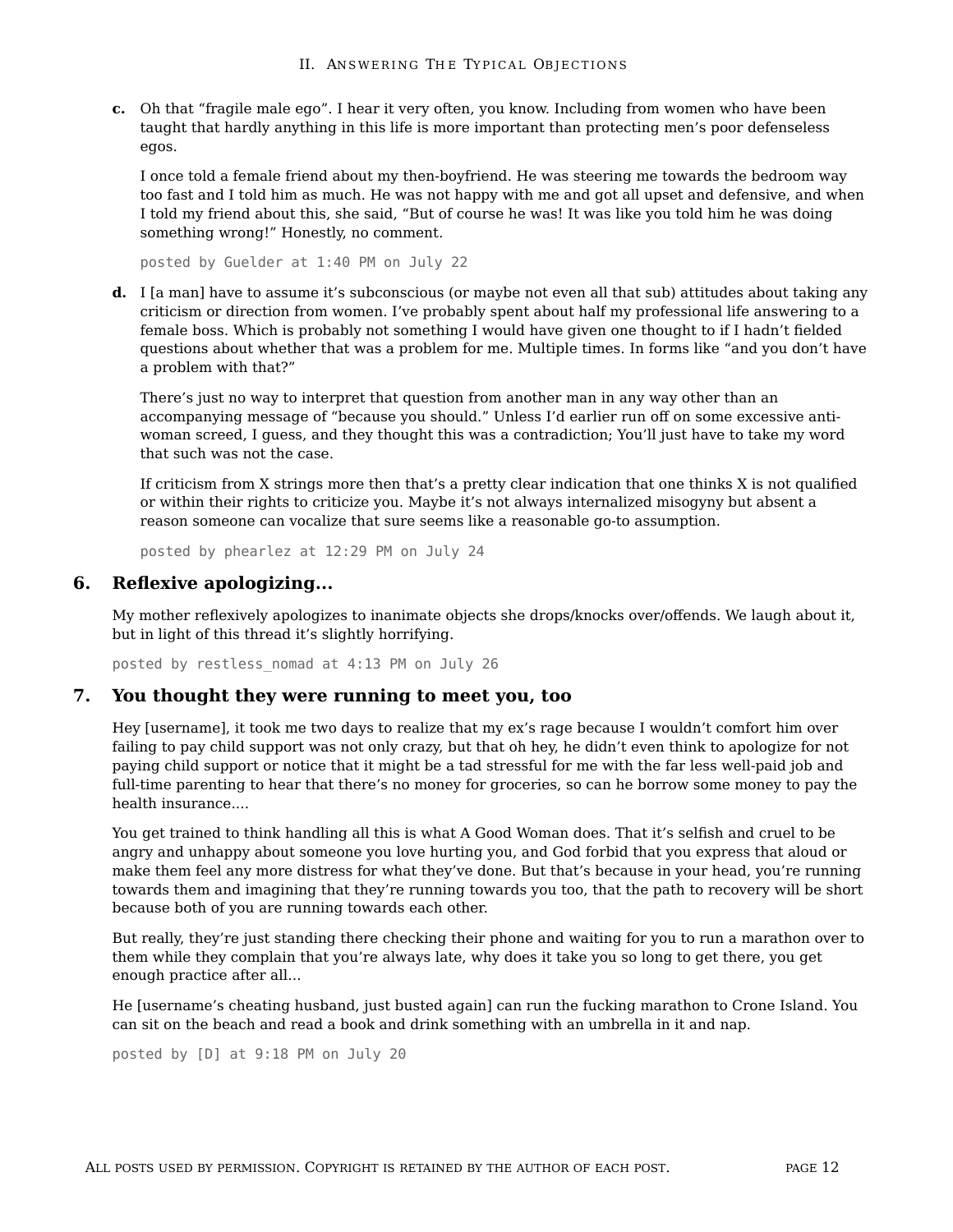# <span id="page-12-0"></span>**D. Why 'Aren't you just over-reacting?' misses (and worsens) the enormity of our pain**

## *1. Freud's kettle*

Whoever linked the Harper's article ["Cassandra Among The Creeps"](http://harpers.org/archive/2014/10/cassandra-among-the-creeps/) upthread, thank you (ah, it's by Rebecca "Men Explain Things To Me" Solnit, of course it would be):

Still, even now, when a woman says something uncomfortable about male misconduct, she is routinely portrayed as delusional, a malicious conspirator, a pathological liar, a whiner who doesn't recognize it's all in fun, or all of the above. The overkill of these responses recalls Freud's deployment of the joke about the broken kettle. A man accused by his neighbor of having returned a borrowed kettle damaged replies that [he had returned it undamaged, it was already damaged when he borrowed it, and he had never](http://harpers.org/archive/2014/10/cassandra-among-the-creeps/2/)  [borrowed it anyway.](http://harpers.org/archive/2014/10/cassandra-among-the-creeps/2/) When a woman accuses a man and he or his defenders protest that much, she becomes that broken kettle.

That article focuses on sexual abuse, rape, and sexual harassment, but the joke applies more broadly too. "Emotional labor? What's that? ...But that's what females are biologically programmed to do, so doing it daily unthanked and unnoticed can't qualify as 'damage.' OK the unnoticing and taking it for granted qualifies as damage, but it's the way things have always been and will always be, so why pick on \*me\* to change something that's never going to change. Look, i don't agree that emotional labor exists, cuz I never benefitted from all those petty things you do that you're calling 'labor,' because you had the nerve to forget my craft beer. Seriously you want me to thank you for forgetting my craft beer?"

posted by cybercoitus interruptus at 1:53 PM on July 23

### **2. What the term "venting" implies...**

**a.** I think the thing that irks me about calling it venting is the implication that it won't change anything, which tacitly states that nothing NEEDS changing. Steam just builds up and needs to be let it off the system every now and then, nothing to see here.

posted by stoneweaver at 10:08 PM on July 23

**b.** stoneweaver pretty much summed up my feelings about the word "venting" as used in the context of what's going on in this thread. Calling it venting trivializes the way people are just offering up huge pieces of their souls. I have made keeping up with this thread a priority this week, because I don't want to let anybody's pain go unwitnessed, even if I can't possibly respond to each individual story. Our feelings and struggles matter, and this work we're being largely unassisted with and uncompensated for is the fucking glue that holds society together, and coming together to talk about it is something that rarely happens for the vast majority of us. I can hardly believe this thread exists, that it's gone so well, with so few derails, with no acrimonious MeTa reacting to it. I am not exaggerating when I say it feels miraculous.

posted by skybluepink at 12:34 AM on July 24

## **3. Men: can we learn that someone being upset is enough to act? (\*great note on consent)**

#### *"Why do you need to understand anything other than that it bugs me?"*

It all boils down to whether it's okay to just shrug off stuff other people care about. We men are getting a cultural message that it's okay to not care about something other people care about, even if making a change for their sake costs us no physical and only minimal mental effort. That's (in my opinion and in privileged world I inhabit) stupid, so I don't really need to do it.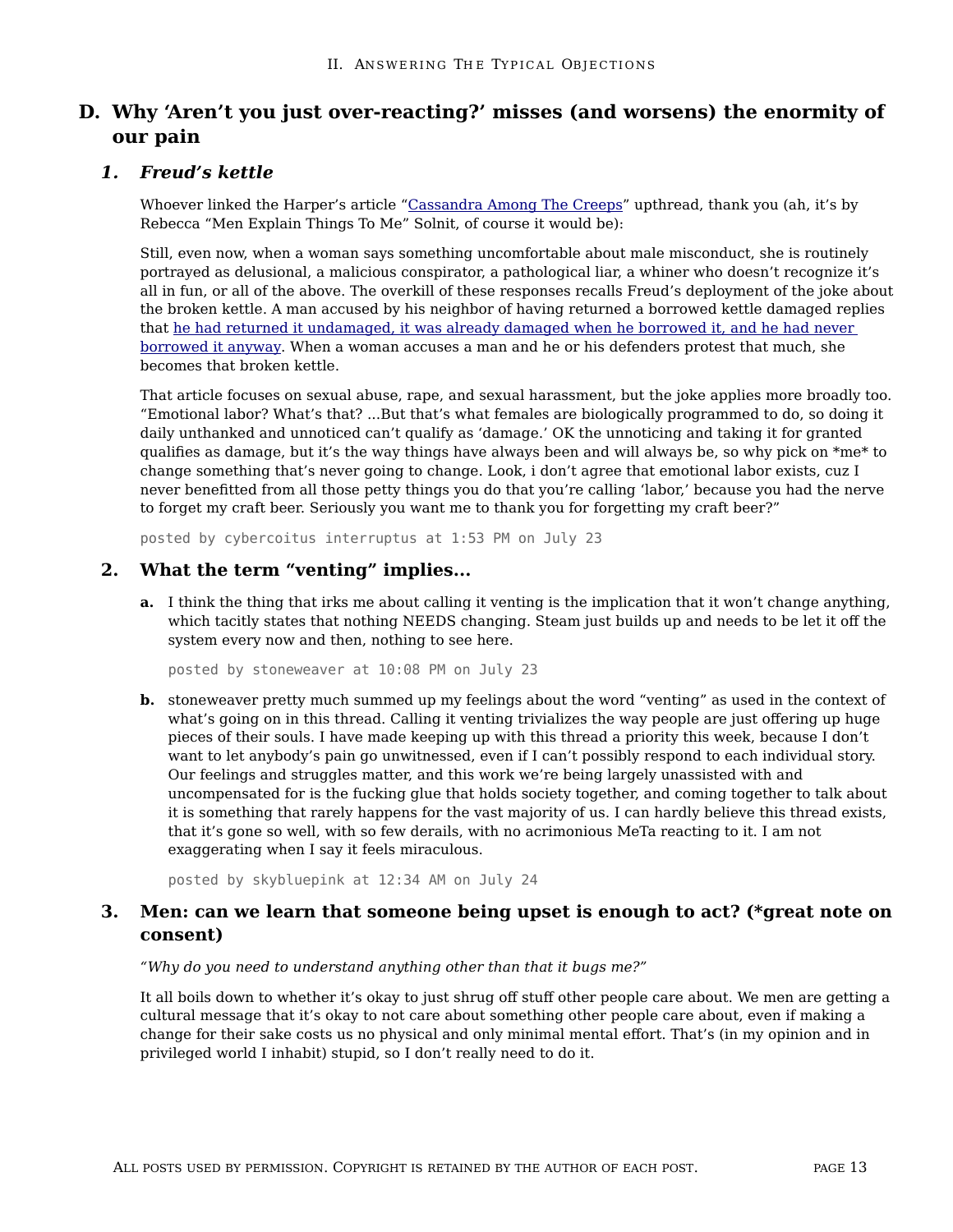I see otherwise smart people do the same thing about consent. They mock affirmative consent because they don't get the way that *ask/push* till you get a yes is wearying (emotional labor!) for women.

posted by phearlez at 9:50 AM on July 22

## <span id="page-13-0"></span>**E. Why we don't 'just walk away' from unequal relationships**

### **1. Not so easy to just "find a better man"**

<span id="page-13-1"></span>One of the things I've struggled with as a male feminist is understanding why women so readily put up with male bullshit; of course I'm not talking about cases where they live in fear of violence, but about those "normal" relationships in which the guy basically lets the woman do the housework and emotional labor. I'm guessing women tend to be far more worried about the relationship breaking down than men (and thus afraid of putting it at risk by confronting their partner), which makes sense because the guy is likely to have an easier time finding another partner, and he is far more likely to find a woman willing to let him get away with shit than she is to find a guy who's significantly better than this one.

posted by languagehat at 8:17 AM on July 30

#### **2. You aren't asked to make that painful choice**

[re: advice to just walk away from people with unrealistic expectations]

SHUT THEM OFF. WALK AWAY. YOU ARE AN ADULT."

Which is exactly what some of us do. I've done it more and more over the years. About 4 seconds after my mother's corpse was cold, I told my sister, "I am never ever attending another family Christmas. Adios, muchacha." And I'm perfectly fine with accepting the fallout of that. The thing is, most men not only don't have to deal with the fallout of ""walking away" or opting out of various emotional chores, but they are very, very often never expected to have done The Thing in the first place.

In US culture at least, there are certain people within a family or relationship who are going to be asked or automatically expected to step up in situations like an elderly relative needing in-home care or support or company, a niece or nephew needing a last-minute babysitter or someone other than a parent to attend a school play, hosting a holiday event or reunion, visiting someone in a hospital, providing goodies for a playdate, mending fences between arguing parties or keeping lines of communication open, etc., etc., etc. and other people who aren't asked or expected to do those. And we know the general gender breakdown of those two groups.

posted by FelliniBlank at 5:52 PM on July 15

[See also, **[V. A. I'd rather be single](#page-26-0)**, on page [27,](#page-26-0) for some who have permanently walked away from romantic partnership]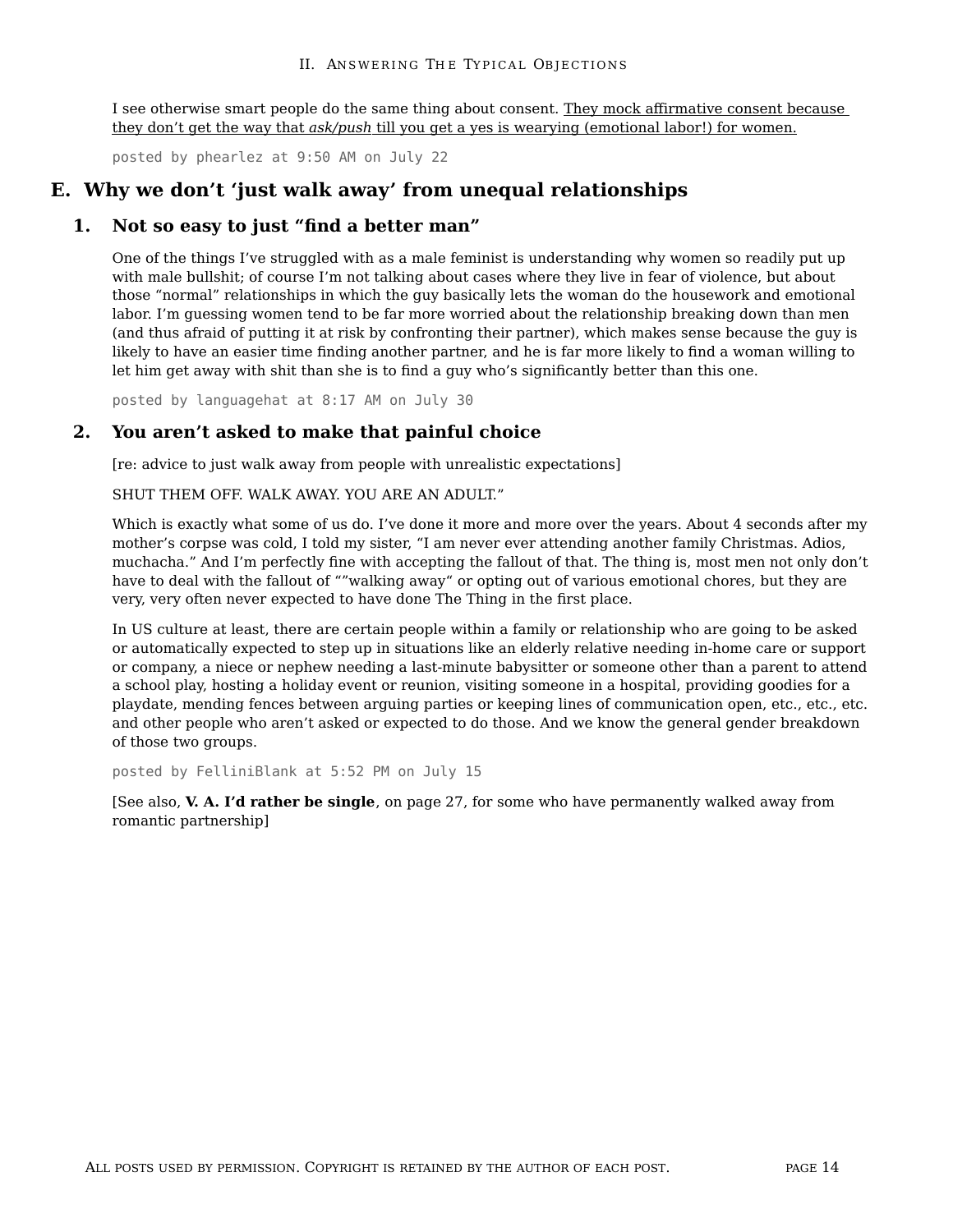# <span id="page-14-1"></span>III. EXAMPLES OF EL

## <span id="page-14-0"></span>**A. Keystone stories**

## **1. I was going to get you flowers…**

<span id="page-14-2"></span>I've been reading this thread incessantly and it's like something I've always known has finally been put into words. I still haven't reached the end and I have a lot of thinking to do, but had to comment when I read [the comment about a boyfriend wanting credit for thinking about, but not buying, flowers]:

When I was a teenager I had a boyfriend who used to say this exact thing, and I remember being charmed. And a few years later I found this poem and I cried when I remembered the scraps I had been so grateful for...

[Flowers, by Wendy Cope \[poetryarchive.org\]](http://www.poetryarchive.org/poem/flowers)

[...]

posted by [username] at 7:43 AM on July 29

### **2. The address book**

Dear gods, you guys. This thread. So much resonates.

When the husband and I first married, his grandmother gave all of the sisters in-law an address book for Christmas one year. It had all the addresses, birthdays, and anniversaries of the entire family, including extended family. The husband is number 6 of 7, all 7 are married and have kids. Many of the cousins have similarly large families. I looked at the book and said "Jesus christ, that's a fucking lot of family."

And never did a godsdamned thing with it, because it was not my family.

The nagging started pretty much instantly. "Why didn't you send Jan and Steve a card for their anniversary?" "Who"? "Jan and Steve, my cousins in Elyria." "Never met 'em. Not my family." And there was grumbling. The next event came around. Why didn't I send a card to this person for their birthday? "Never met 'em. Not my family." This went on for a couple years, with him nagging me about using the address book, and me finally getting fed up and pitching it in the trash.

Time passes, various bits of the family moved around, and he started complaining about never seeing his family. We had a screaming row about it one night, and he threw a huge tantrum about how I never send cards or call people, and it was upsetting to those people, and he never sees his brothers, and why don't I ever make any plans? My screaming response was "THEY ARE **YOUR** FAMILY! If they're mad because they're not getting cards and you're mad because you don't see your brothers, that is 100% on your shoulders, because they are **YOUR** family, **NOT** mine, and I am not your fucking social secretary." It had never occurred to him that it was HIS responsibility to maintain relationships with HIS siblings!

He does not make friends of his own. The few friends that he has, he has because I talked to them first. He's very proud of the work that we do for a small MI winery, and likes to make a big deal of the fact that we are now on the Board of Directors, but the fact is, we would never have even started volunteering there if I hadn't been the one to become friends with the fascinating and hilarious vintner and his wife. When I want to do things with my friends, he wants to be included. When I want to do things with my friends and I don't want him along, he sulks. And when he's upset with me and fussing because he doesn't have the same kind of relationship with my friends that I do, he refuses to understand that it's because I have done ALL the work of maintaining those relationships, and he has done none. When he's feeling especially sorry for himself, he complains that if we ever split up, he wouldn't have any friends any more, and that my friends would be right there to help me move out. Well, duh. That's because I'm the one who makes plans with them, talks to them about everything and nothing, makes them feel welcome and happy in my home when they visit.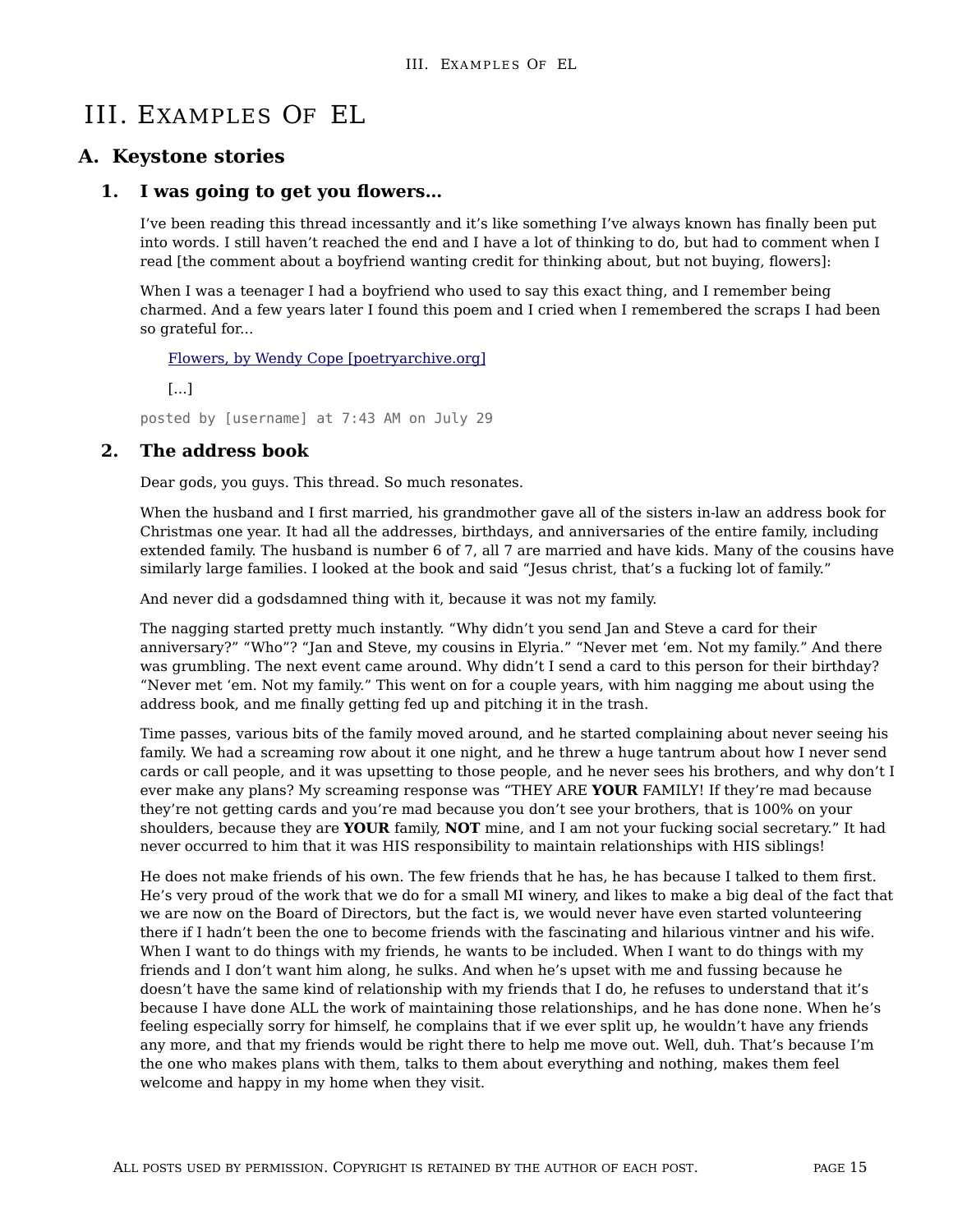It has only been in recent years that he has finally gotten it into his head that my emotional needs matter, too, and that he needs to get out of the habit of expecting me to be his everything. He is finally understanding that I cannot fulfill his every want and need, and he needs to take responsibility for his own social life.

The notion of women as the Caregivers of the Entire Fucking Universe is so deeply ingrained in some people, and it weighs heavily. Performing this sort of work only when I **WANT** to, rather than when it is expected of me helps ease the burden somewhat, but stars and stones, it is still a heavy burden when your partner is willfully clueless.

posted by MissySedai at 9:12 AM on July 20

## <span id="page-15-0"></span>**B. Pets and euthanasia**

### **1. My pets, your pets**

*"This makes me curious: Heterosexual couples, who is the one who takes the cats and dogs in to be euthanized?"*

[...] when I was a kid, I had a dog and a cat. The dog was given away when I was in my early teens and the cat ran away (I think someone let it out on purpose) and I never saw either of them again. I heard later that the dog got mean because the new owners left her outside and overfed her and generally mistreated her. Even thinking of it now (and the fact that now she is either quite an old dog or dead) fills me with this deep, awful sorrow and feeling that I should've been an obnoxious little kid and done everything possible to save my dog and cat, even if it wouldn't have changed anything. Instead I just let it happen to me, because my parents were going through a divorce and my grandmother had just died and I was used to the knowledge that awful things were inevitable and that I had to deal with my emotions myself, and also feeling that abdicating control made these emotions easier to deal with. Just letting bad things happen with my stone face on instead of fighting it or letting anyone know I was sad. (I had younger siblings and my mom left suicide notes around the house when my grandmother died, so I felt like I had to "be strong" for them.)

Anyway, putting aside the massive amount of female conditioning in that paragraph alone, my last ex was such a broken mess about his cat who had died... ten years ago. Of course it's awful, of course it's sad, but if I spoke of his cat in anything but hushed tones he'd get rather mopey and upset if he thought I was being glib. Did we ever talk about my childhood pets? Did he ever bother to process those emotions and think of them as his own to deal with and not to unduly burden others? No, of course not. There was no maturity in how he dealt with the situation. Whenever I mentioned the name of a local town that contained the name of his cat, there was always a hushed "moment of silence" to reinforce how important his emotions and attachment were and that I was responsible for fielding them at any opportunity.

I just thought about at least three other adult men in my life who deal with the death of pets in the same way. I think it ties in with the idea that women experience menopause and empty nest syndrome (it's all about children and fertility, naturally) but are incapable of existential crises. No, we are not. We are just used to processing them and realizing that no one else will be there for us when life goes on.

posted by easter queen at 12:13 PM on July 20

## **2. Shamed by a 9-yr-old**

*"who is the one who takes the cats and dogs in to be euthanized?"*

When my sweet and lovey Murphy fell ill with epilepsy, the entire family was a complete wreck. But on what turned out to be his last night on Earth, I was the one who dragged a futon mattress into the basement to lie with him on the floor while he recovered from a particularly awful seizure and I was the one who covered him with a wet towel and turned the fan on to get his temperature down. And when we rushed him to the emergency vet at 4AM because the seizures just kept coming and coming and coming, I was the one who demanded that the vet let me stay with him while he was sedated.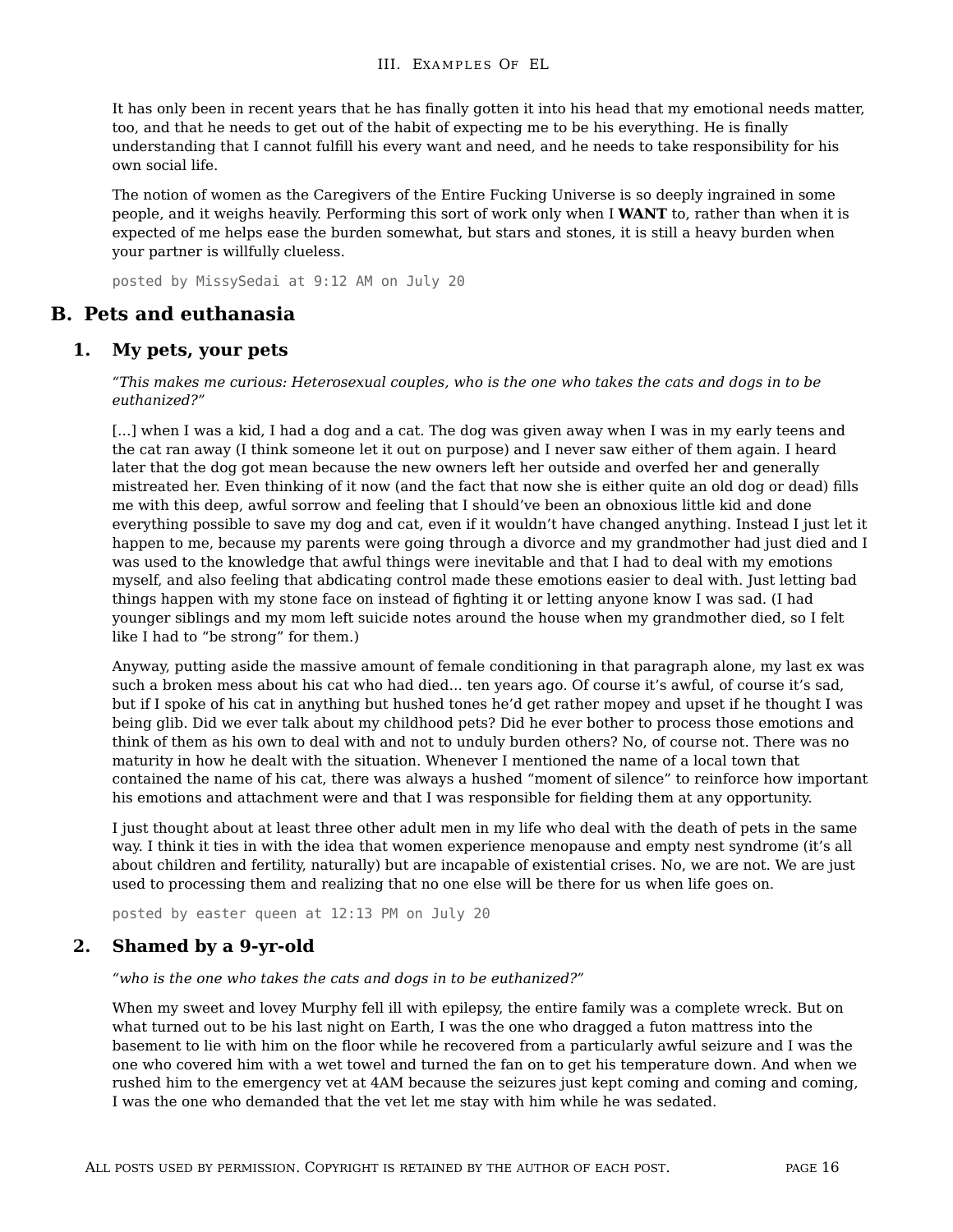#### III. EXAMPLES OF EL

The next morning, when the vet called to tell me he was locked in status epilepticcus, with very little hope of recovery, I was the one who had to make the decision to show the sweet boy love and mercy. The husband "couldn't", he said. So the Monsters and I went to be with him, to hold him and pet him and cradle him and tell him how much he was loved. We were with him when he breathed his last, and it was devastating.

The husband made a big show of slamming his fist into the wall and railing at the heavens about "his" dog after we came home. Younger Monster bluntly told him to stop making an ass of himself, if he loved Murphy so much, why wasn't he there to help him leave this world peacefully?

We have lost three well loved pets since then. He goes with us now.

It took being shamed by a 9 year-old for him to grasp what a burden he had expected us to carry.

posted by MissySedai at 3:07 PM on July 20

## <span id="page-16-0"></span>**C. Managing health**

## **1. He's lucky I hadn't found this thread yet**

So I lost a shitload of weight going on for a decade ago. I have kept it off, so yay me, I guess. My husband, after being diagnosed with Type II Diabetes, embarked on his own weight loss and exercise regime, and he's doing well. He's finding it easy, and guess why?

Yes, I am his (qualified only through my own experience) in-house dietician. All he has to do is go to the gym, and eat what I give him. (And yes, consistently going to the gym isn't all that easy for a lot of people, but he actually enjoys it, so it's not really a challenge for him, personally) All tasty, nutritious, pre-portioned, calorie-counted, Fitting His Fucking Macros. Which he changes all the time, incidentally, depending on what he's reading at the moment. And oh god, the endless conversations we have about this. I am over it. I am glad to help, and I want him to succeed for my own selfish reasons (i.e., I love him and want him around for a long time to come, and he really is a great guy most of the time) but I only was able to get my own shit together through a lot of effort and FINALLY fighting my ever-morphing eating disorder to an uneasy truce. Something I did quietly and with little fanfare, beyond it being kind of obvious what I was doing, because, of course, I was shrinking.

I totally internalized all the bullshit about women being neurotic about their diets, their bodies, etc., and made a huge effort to keep my struggle to myself, so I wouldn't be one of those women constantly talking about being on a diet. I made a point of not being a pain in the ass or a bore. And I did it, so yay me, I guess. Now I really don't want to talk about it, I just want to get on with my life and eat and exercise in this moderate and healthy way I have fought SO HARD to achieve, and while I mostly don't mind helping the spouse out, it's impossible for me to stop thinking about food and exercise so much when I now have to do it for a minimum of two people, and often many more than that, since I seem to be regarded by far too many people as some kind of free diet consultant. (This doesn't even get into how I feel about people I barely know commenting on my body, which is not at all happy, thanks.)

So where I'm going with this is to say on Monday, as my husband was getting ready to travel to an on-site job for a few days, I asked him if he wanted a protein shake with his breakfast, because I knew he had a karate class later that night, and wouldn't really have much time to eat properly during the day. (I don't even want to get into our differing opinions on The Protein Thing; I am humouring him totally on this, because it's his body, and if he wants to supplement with that disgusting whey protein isolate, so be it. I don't have to drink it.) There was some agonizing, and then yes, he wanted the shake. Awesome. Great. Then he said to me, as he was eating and I had sat down at the table to do some kind of crap household paperwork, that he wished he could avoid making decisions about what/when to eat. That he found it mentally tiring to be asked these questions and it would just be wonderful if I removed the element of choice entirely, and just gave him whatever it was he was supposed to eat. Because thinking about food all the time, when there are so many other things he needs to be thinking about is just too much sometimes. (But of course, he didn't offer never, ever to complain or offer opinions about it, either.)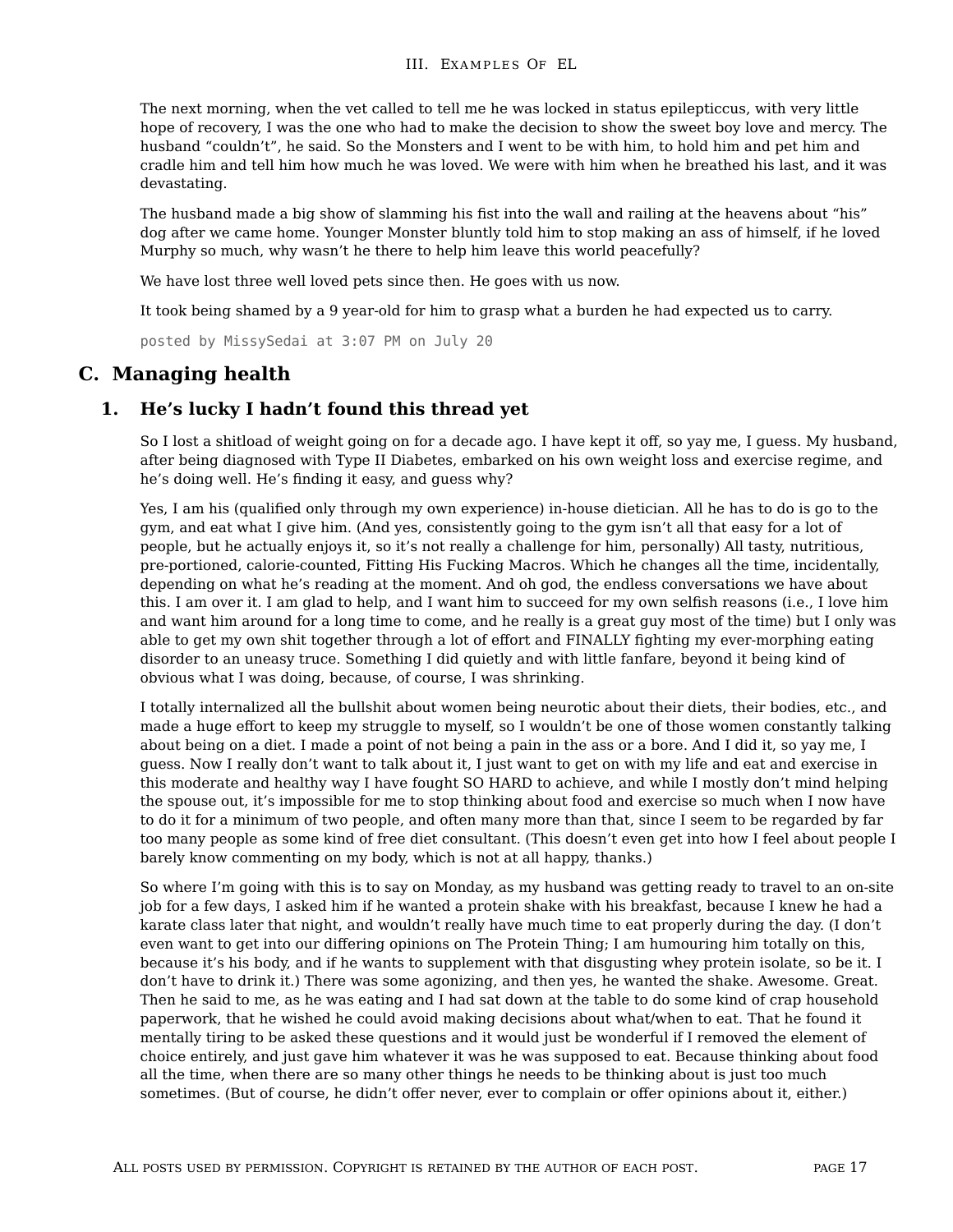He's really goddamned lucky I hadn't found this amazing thread yet. That luck is going to run out at some point this weekend.

posted by skybluepink at 10:35 AM on July 22

#### **2. Diabetic men without their wives**

*Then he said to me, as he was eating and I had sat down at the table to do some kind of crap household paperwork, that he wished he could avoid making decisions about what/when to eat. That he found it mentally tiring to be asked these questions and it would just be wonderful if I removed the element of choice entirely, and just gave him whatever it was he was supposed to eat. Because thinking about food all the time, when there are so many other things he needs to be thinking about is just too much sometimes.*

There's a thing with diabetic men where they frequently get very sick or even die after their partners leave/die because their wives have been taking full responsibility for their meals and they have no idea how to cook or choose foods. Not only should you dump that emotional labor for your sake, he should be doing the mental work of knowing what's in his food for his own sake.

posted by immlass at 11:33 AM on July 22

### **3. "Takes care of herself"**

Not to beat a dead horse, but it has always made me laugh when men say they want a woman who "takes care of herself" (i.e., diets, works out, does her hair, makeup, nails). Meanwhile, so many of these men *literally cannot take care of themselves.*

posted by easter queen at 11:36 AM on July 22

### <span id="page-17-0"></span>**D. EL and sex**

### **1. An even more unthinkable complaint than housework: Sex, the final frontier**

Speaking of consent, the emotional labor of sexual labor is just... oh god. The expectation that women should "fake it" (or else men will feel bad that they couldn't perform well enough), that we should have sex all the time when we don't want to\*, that we should "take care of ourselves" (i.e. diet) so that our men don't stray or feel like less of a man, that we carefully modulate our "no's" so we don't hurt anyone's feelings OR put ourselves in danger, that we make our man cool with the idea that we won't always come, but can't necessarily ask for them to try something different if there is a way we will come, that we explain away our sexual desires as selfish, that we tell women to try dating older men but never suggest the reverse for men, blah blah blah...

\*Some degree of this, reciprocated by both partners, is necessary-- but when you're female there's a whole dimension of pain/roughness that men do not have to experience.

This is a whole thing I've never acknowledged before-- that being a female partner in a straight relationship means a BUTTLOAD of emotional labor around sex, that you really really can't talk about, because there is so much male fragility on this issue. In some ways it's the final frontier. Say what you will about housework, but do not speak of orgasms!

posted by easter queen at 10:00 AM on July 22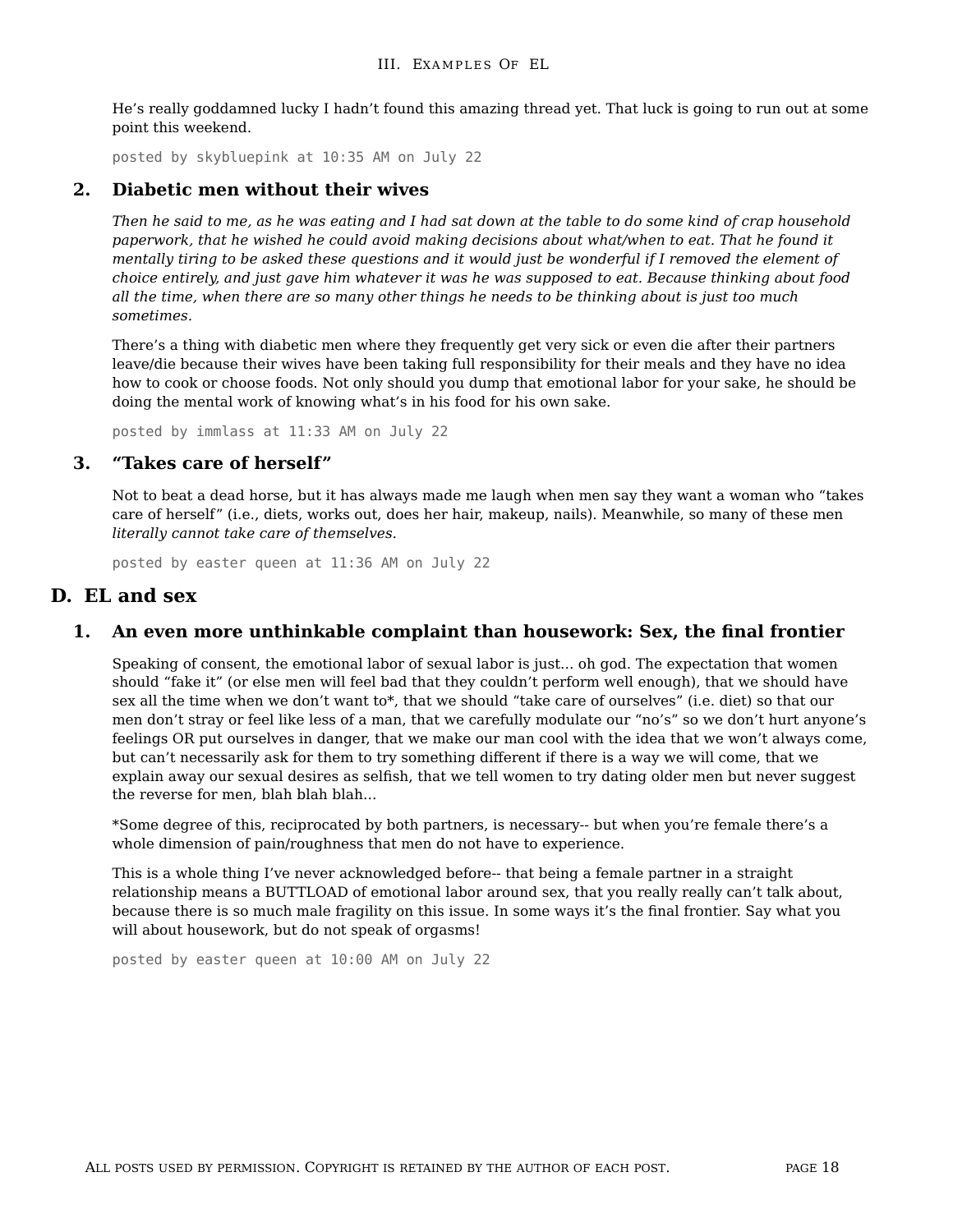## **2. Postpartum sex...**

The husband asked about this while I was getting THIRTY TWO STITCHES after a deep perineal tear delivering Elder Monster. Can I tell you how much I LOVE my OB-GYN? LOVE! He stared at the husband and said "She just suffered a deep perineal tear that is going to take several months to heal. If you so much as THINK about sex in her general direction before she is 100% healed and feeling frisky herself? I will tear your testicles off and give them back in a ziploc."

Dr. Shah was perfection incarnate.

posted by MissySedai at 11:19 AM on July 22

## **3. Why you only hear about sex being soothing for men**

And yes, the whole "but when can we bang again??" thing after giving birth... I will be like, never. Never again can we bang. Goodbye forever. (jk I will be like "let me manage your expectations gracefully and carefully, I am a woman." Also jk because this is something my boyfriend is quite chill about! Men, it is possible.)

It really hurts me how much emotional management women have to do around sex (also forgot to mention like, not asking for toys or anything in the bedroom that will actually allow us to orgasm, because again, ego damage, even though it helps so many women). Like did it occur to anyone that we might want to enjoy sex? That it might be relaxing for us and not another venue for constant performance? All those times people insist on how men and women are just different-- maybe during this one time, sex, where men and women are frequently DEMONSTRATIVELY different, we could treat women the way they'd like to be treated sexually and not shame them for not being porn actresses (i.e., pretending to be a giant, male-ish erogenous zone)? We could remember that their sexuality is special and that they have a clitoris? And that what works for men might not work for women, for obvious physiological reasons, which men just don't want to think about?

We spend so much time and energy as a society talking about how men are comforted and affirmed and soothed by sex and never stop to think about why the same isn't true for women. It's because women efface their own needs to satisfy those of men. Sigh.

Also, w.r.t. pregnancy and parenting and giving birth, it drives me CRAZY when women post to the Green about how their husbands/male partners are freaking out about becoming a new parent. Acting distant and defensive and claiming they're not ready. As if the woman is not freaking out, as opposed to just literally having no option to run away and hide. The idea that "daddy angst" (that manifests in checking out, cheating on their partner, etc.) is like this special, specific thing that needs to be acknowledged instead of just the same old shittiness that is frankly ridiculous.

posted by easter queen at 10:47 AM on July 22

## **4. My pain "ruins his mood"**

easter queen: *This is a whole thing I've never acknowledged before-- that being a female partner in a straight relationship means a BUTTLOAD of emotional labor around sex, that you really really can't talk about, because there is so much male fragility on this issue.*

HELL YES. I hadn't even thought of this. Yet as soon as I read your comment, there he was popping up right in my head: Mr Previous, complaining that I 'was ruining the mood' if I told him that it hurt when he was rough or clumsy (or just impatient) during sex. So, never mind MY mood, whenever he did something that hurt me, I couldn't just go 'Ouch, that was a bit too rough, sweetie', no... I needed to word my pain in a gentle and, I guess, sexy way, in order not to ruin his precious, precious mood.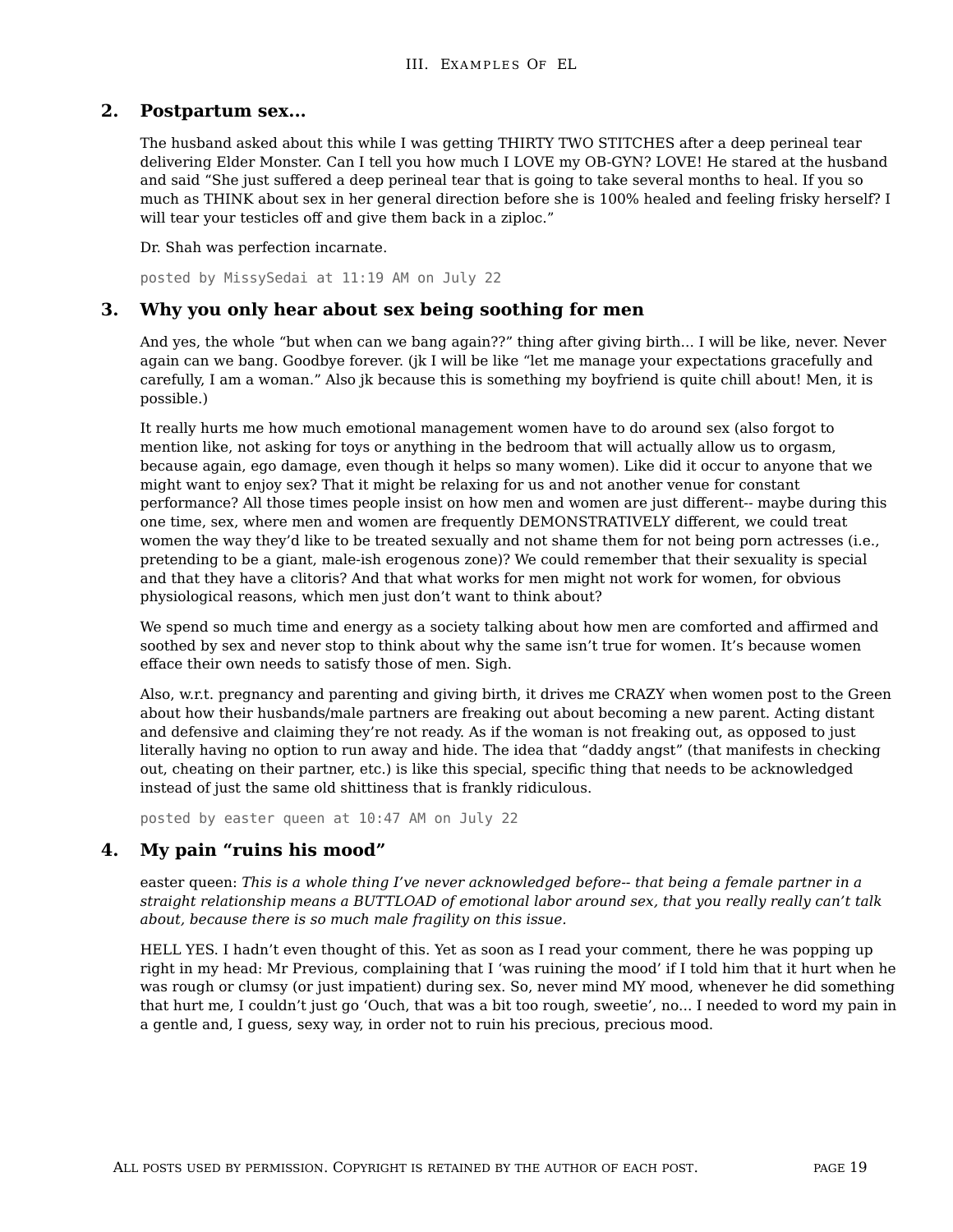Of course, this was the same guy who got impatient during foreplay, and asked me if he couldn't just stick it in every now and then, without all of that hoopla? And then I had to be gentle again while I tried to explain that that's not how vaginas work. Or at the very least not mine.

posted by Too-Ticky at 10:50 AM on July 22

### **5. There is no place for our lust, and you call us frigid?**

You know, I also think this is part of the unvocalized censure from women about sex work. Of course there's also the jealousy component and pearl-clutching and all of that, but subconsciously I've always felt that it's just so massively ridiculous that not only can women not have the sex we want, without an excess of emotional labor, with our male partners, but we can't even pay for someone to give it to us. At least not in the casual way a man can. Meanwhile, men can demand it from their partners and garner sympathy for cheating because "needs" and pay for it any time they can afford it.

There is no strip club I can just go to and creep about and let men utterly gratify my senses, not because I don't WANT that (we're animals!! I want it like I want to pig out on snack cakes!) but because I'm socialized to pretend I am better and more virtuous than that and will do the sex work for my partner and ignore that I would like someone to do it for myself. The only way I can actively objectify a real man who is physically present is if I do it with a wink, at a kitschy club-- certainly I can never do it with a partner (men have too much dignity to let us objectify them for our pleasure in any way that doesn't resemble male worship). Meanwhile, women are being told they should shave and do anal. Women's needs are so utterly invisible.

I remember during my sexual awakening as a teen how voracious I was-- I read the smuttiest smut, about women doing things to men and men doing things to other men. Men were sexual objects! I was a huge pervert! I was a voyeur\* and a leerer, like any teenage boy. As I got older and the pressure to be "marriage-material" grew in my life, I basically suppressed my sexuality-- it was too embarrassing, too ridiculous, too impossible. The effort to enjoy that was not consonant with my identity as a woman. Most straight men are NOT down with that stuff.

And men wonder why so many women are sexually distant. They think that if women just "woke up," they'd enjoy the sex that men want to have and be more open to the kinks that they themselves enjoy. Not only does it never occur to them that women have flattened out their own sexuality in service of male sexual dominance (they have been objectified within an inch of their own feelings), it also does not occur that the sex women want to have might be totally foreign, alienating, and overwhelming to them (much like the male gaze/porn culture is to women). Objectification might take its toll on them. In a future utopia that I can only imagine a million years from now.\*\*

I would be a supporter of legalized sex work if it ameliorated the horrible humanitarian fall-out of the current industry, but I am also profoundly uneasy about a culture that makes it so easy for men to get what they want, commodified and utterly divorced from any emotional effort or attention, while denying that thing to women at almost every turn (and making us labor to provide it for free).

\*Not only that, but I was not a seasoned voyeur, because I didn't watch porn, I read erotica. Because women are just verbal and emotional and prefer erotica? No, because I could not FIND pornography for myself. It didn't exist. I tried!

\*\*(Also I feel bad about calling a world where we objectify men til they can't feel a "utopia," it's not a utopia, there's a better way! There has to be!)

posted by easter queen at 11:24 AM on July 22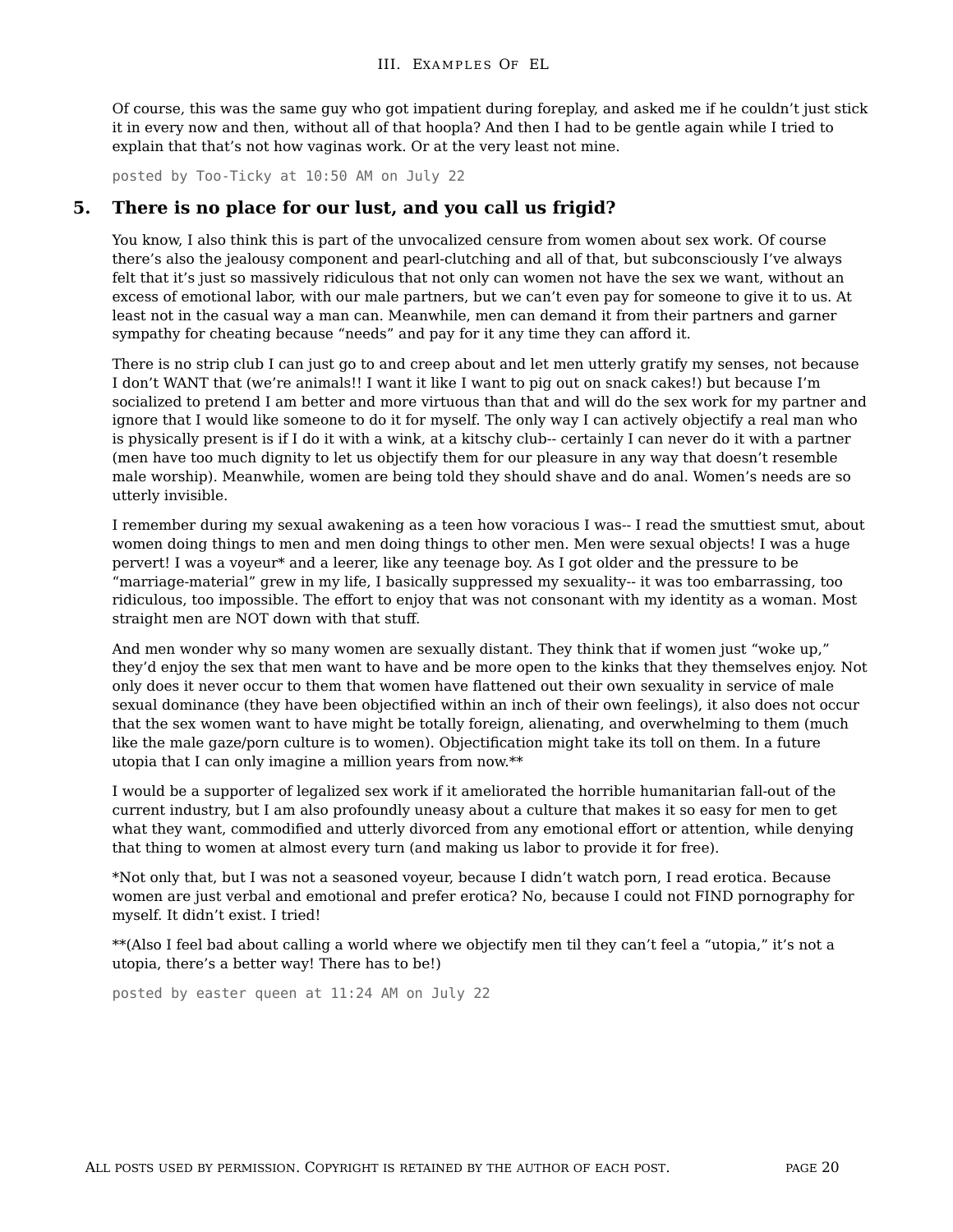### **6. Why some women turn down oral sex...**

*a. "that being a female partner in a straight relationship means a BUTTLOAD of emotional labor around sex"*

Adding to this, how about the fact that a man who does not perform cunnilingus won't get any shit from society (though he very well should from his partner, if that's something she's into), but a woman who won't? Boy howdy is she a bad girlfriend/wife.

And it just occurred to me, I wonder if it is more common for (heterosexual) women to not be into receiving (more common than heterosexual men) because it is sexual emotional labor that is performed by their partner when women are socialized from birth to take on all that responsibility and like easter queen said above:

*women have flattened out their own sexuality in service of male sexual dominance*

(Sorry if that's not coherent. This is the first I've tried to put this idea into words.)

posted by LizBoBiz at 1:31 PM on July 2

**b.** "I wonder if it is more common for (heterosexual) women to not be into receiving "

Oh yeah, I've definitely excused dudes from going down on me solely because I did not want to deal with how much work it is for me when a dude is performing oral sex on me for any reason other than that he's super into it. The last guy I had sex with made big claims about how much he loves performing oral sex, can't get enough of it... then he gets down there for five minutes and is like "ugh could you just come already". I wanted to grab this twice-married middle-aged fool by his ears and shake him until his teeth rattled... but looking back on every way this guy shirked doing any EL at all, ever, it's no longer surprising to me that this guy is on his second divorce and has few friends he can turn to for actual comfort and support.

posted by palomar at 1:50 PM on July 24

## **7. Basic science: women are biologically disinclined to have sex with their caretake-ees...**

**a.** Someone got shirty with me in an AskMe recently because I pointed out that women are biologically disinclined to have sex with their caretake-ees so, you know...if you act like a toddler don't be surprised if you get the sex life of one.

posted by Lyn Never at 12:15 PM on July 22

*b. "I pointed out that women are biologically disinclined to have sex with their caretake-ees"*

You have no idea what framing that in a way I've never seen before, succinctly stating something I've tried to sort out in my head about "maternal" feelings and love for a partner and the impact on desire, has done to begin to shift a massive burden of guilt I'm carrying. Thank you.

posted by billiebee at 12:28 PM on July 22

**c.** Just wanted to pop in and say that after some reflection time I realized that this:

*women are biologically disinclined to have sex with their caretake-ees*

explains so much about how some my past relationships had evolved into. I always thought that the 'losing desire' thing is just what happens or that it was always me having some sort of issue with some sort of hang-up. Like I don't get how super hot and bothered I was for this dude before, I mean I know about the honeymoon phase and all but the drop-off seemed pretty quick.

Huge ah-ha moment. Like holy-moly, wtf I can totally see the progression and correlation now!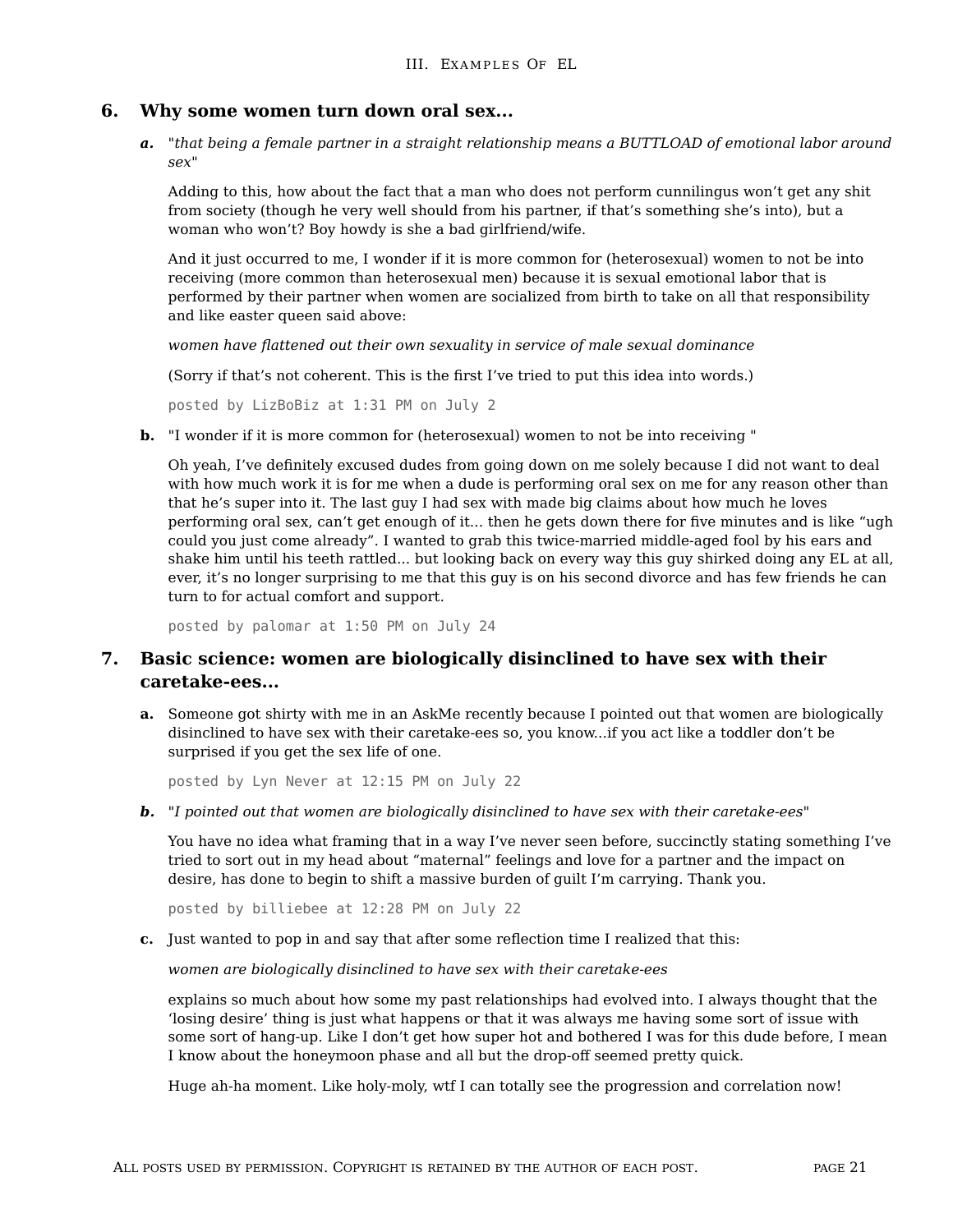It makes total sense, especially now that I'm older and think of things that I do find sexy and a turn ons. Most have to do with some sort of competency related to so much emotional labor skills that have been brought up in this thread.

posted by Jalliah at 12:08 PM on July 24

## <span id="page-21-1"></span>**E. EL in the workplace**

#### **1. Performance review**

I once had an annual performance review where I was told that I was good at my job, good at managing deadlines, good at helping out in multiple departments.

BUT. (My boss told me this shamefacedly, which is how I knew telling me was something she had been forced to do.)

The important dude from an upstairs office (who often gave speeches about the importance of empowering women) thought it was rude that I never stopped working to smile at him when he walked by my desk. Not even when he came to my desk to ask me for something-- when he walked past me on his way to talk to someone else. I was supposed to stop doing my actual work, give him a big smile, and say "Hi, [dude's name]!", as if it was such a treat for him to visit our part of the building.

This was at a well-known progressive institution in a major city, and yet "hey girl, give me a smile" was an unspoken part of my job requirements, and my non-compliance with that secret requirement had to be mentioned in my annual review.

posted by a fiendish thingy at 6:01 AM on July 22

#### **2. Valuing EL: concierge banking**

This thread reminds me somewhat of the work that private bankers do for wealthy people. It's been described to me as "emotional concierge" - the actual money stuff is 10-20%, and the rest is reassuring them about their decisions, knowing their family and personal issues, arranging personal crap like birthday presents and tickets, and listening to them endlessly. It's understood that you're being paid to make your client happy, because the actual financial service you provide is replaceable and minor. Surprisingly, the female private bankers I know tend to be pretty tough outside of work - they won't put up with it if they're not getting paid either.

posted by [D] at 5:05 AM on July 16

### <span id="page-21-0"></span>**F. A day of one's own**

## **1. I just want ONE day**

*That moment, to me, is the absolute ideal of what a partner of any gender can ideally do: providing a time that is exactly what your partner would like, without asking. And what that takes is simple-andcomplex: pay some goddamn attention.*

YES YES YES

Marry me. OK, I'm already married, and you don't go my way, but marry me anyway. OMG.

You would think that paying attention is hard or something. "Hey, what do you want for Christmas?" I always ask for some kitchen gadget or other, because cooking makes me happy, it's how I chill. Christmas comes around, and I'm hoping for the requested kitchen gadget or something like it...and it's a ring. I HAVE RHEUMATOID ARTHRITIS! I stopped wearing rings after I had to have my wedding band cut off for the 3rd time. I asked for [kitchen gadget]. "Well, [kitchen gadget] isn't very romantic!" WTF? It took YEARS to break him of that.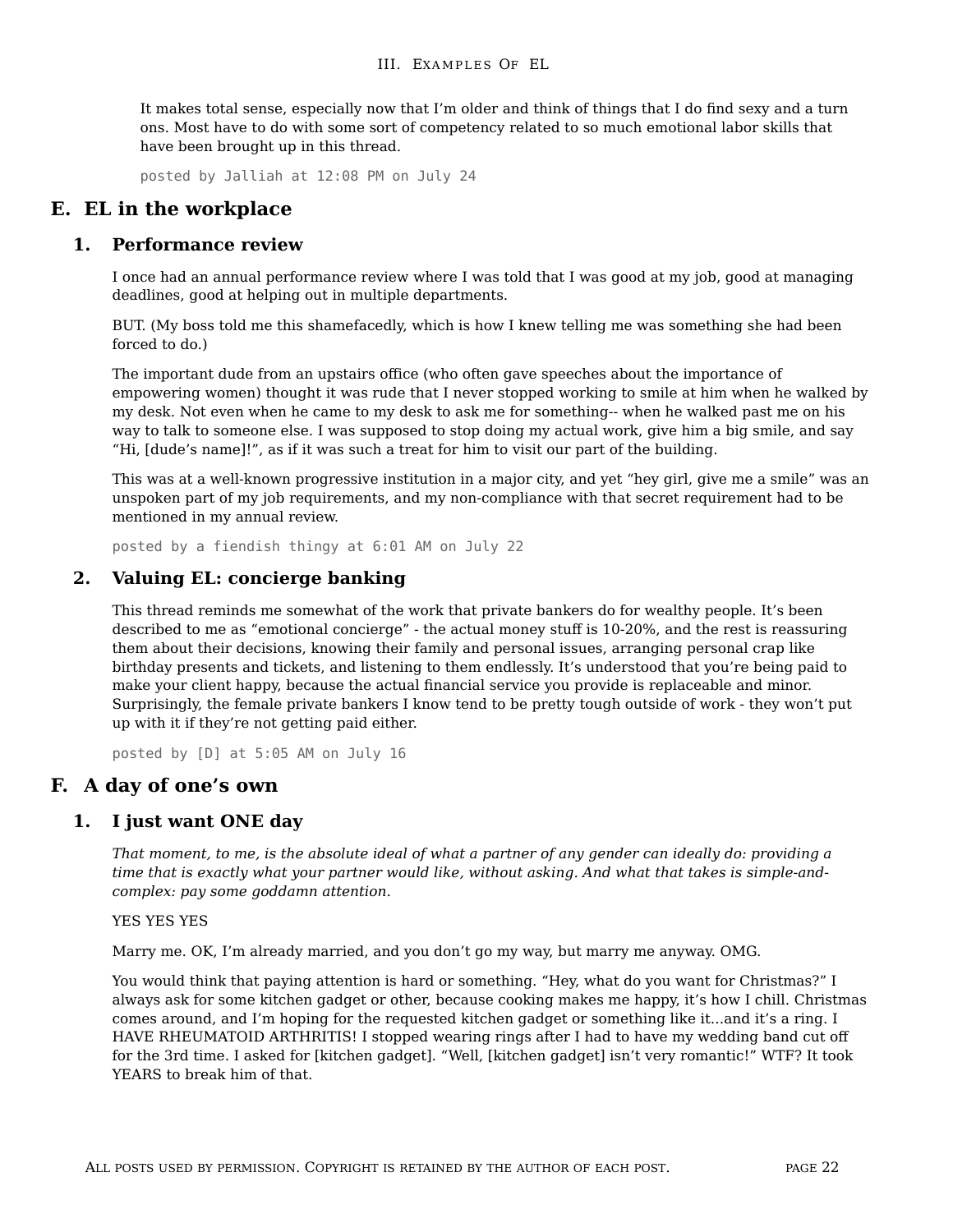#### III. EXAMPLES OF EL

Mothers Day, all I want is to sleep as late as I please, have a hot bath with fancy bubbles, and I want to go out for sushi or something with the fam. In the bits in between, I want to fuck around on the internet or watch Doctor Who or just lie on a blanket in the yard with the dogs and read. I say this explicitly every year. For YEARS, he would wake me up at ass in the morning to go hither and thither, and then be upset because I was unhappy. Well, dammit, none of this is what I wanted. I just wanted a really chill day where I didn't have to do anything except eventually get dressed for sushi out. The Monsters are older now, with jobs and schedules and such. They buy me nice Tequila, fancy bubble bath, and dramatic eyeshadow, and leave it on my computer with an obnoxious card before they go to work in the morning. There's usually a note to the effect of "Reservations at [sushi place] at 8PM, should probably not wear the leopard print jammies." They get home from work, tell me the eyeshadow looks fantastic, and we go stuff our faces with fishes and sake until I can barely move. The husband doesn't get it. Even when I explain that I just want ONE DAY where I only have ME to take care of, he still does not understand. Why don't I want [thing on TV that advertisers say every Mother wants]? It is genuinely upsetting to him that I want what I want, and what I want is to do not much of anything.

It shouldn't be hard to pay attention, but I seem to be wrong in that assumption, because so many people just don't.

posted by MissySedai at 8:10 AM on July 21

## **2. "Vacations"...**

...and he didn't lift a finger to help with the kids, it was, after all, a VACATION, and why should he have to do a damned thing?

I feel you, Sister. Twice, I planned "vacations" that involved me doing EVERYTHING, him doing nothing, and me being so angry and stressed out because everything had to be what he wanted, and nevermind what I wanted. I very nearly pushed him off a bridge, and refused ever after to plan another "vacation" while the Monsters were small.

I started going to Chicago by myself every few months. I let him come with once. Once. "But I don't want to go to the Art Institute. I don't want to go to the Field Museum. I don't want to go to Gino's East for pizza. I don't want to go to Navy Pier. There are too many people here. This isn't relaxing at all." I told him tough shit, he was tagging along on MY vacation, and we were going to do what I wanted.

WHY is this A Thing? Why does "vacation" mean "the man gets doted on, the woman needs to suck it up and deal"?

posted by MissySedai at 7:48 PM on July 21

# <span id="page-22-1"></span>IV. THE CURIOUS PUZZLE OF MEN AND EL

## <span id="page-22-0"></span>**A. Why aren't men drawn to the satisfaction of EL? (Spoiler: toxic masculinity)**

### **1. Allowing men to care: the next frontier**

I agree with [username] that emotional labor, at least in US society, is so inextricably coded feminine that men are discouraged (at best) and punished (at worst) for an interest in it.

It makes me think about how women and men are supposed to react to children. Women must love children - all children. Even if we don't have any of our own, we are expected to shower attention on nieces, nephews, godchildren, and/or children of friends ("honorary nieces and nephews"). We are expected to say stuff like, "I don't have any children of my own but I LOVE KIDS anyway!" If you dislike children, or even are indifferent to them, you are unnatural, unwomanly, a harpy and a monster.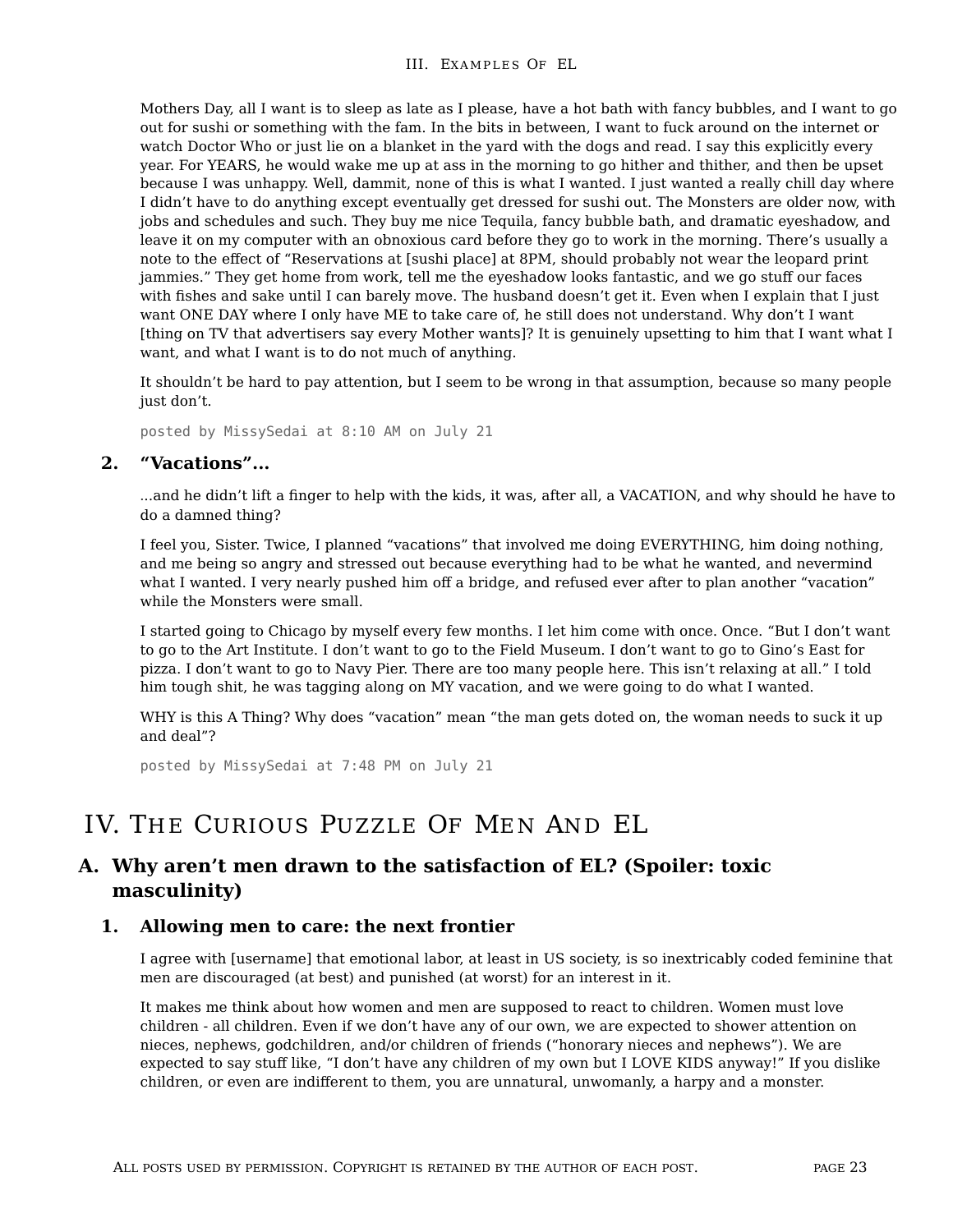IV. THE CURIOUS PUZZLE OF MEN AND EL

Men, on the other hand, should only love their own children or children of family or close friends. A man who loves children not related by blood - unless they are offspring of very close friends - is a creep, and suspected of nefarious motives. Men should only love a select few children, and definitely shouldn't try being a kindergarten teacher or anything. Only about 2% of kindergarten and preschool teachers are [men.](http://abcnews.go.com/Health/men-teach-elementary-school/story?id=18784172)

I think that nurturing, caregiving, and emotional labor is the next big obstacle to conquer for gender equality - and I think it's just as important as getting women into career jobs was during the 70's.

posted by Rosie M. Banks at 1:39 PM on July 21

## **2. That can really sap any enjoyment (the guff I take as stay-at-home dad)**

I'm not "Average American Male" by any stretch (I'm the one that stays with the kids all day, does the cleaning and cooking, and the work I do is split evenly between music and part-time retail work), but I enjoy wide swaths it. I take pride in being a thoughtful host and get excited about giving gifts. I even enjoy a lot of the day-to-day logistics planning of parenting and family-ing in general.

But you know what? In order to get to the point where I can admit that without some sort of explanation, I had to overcome the fact that at least 1/3rd of my family thinks I'm a loser because I chose raising my kids to have a full time paying job or career, and think I'm less of a man because care about stuff like "hey it hurts my kids\wife\friends when I do X". Heck, I once got crap from a brother because I called home to let my wife know when I'd be home from fishing. Then there's the people whose opinions of me shift a little (for the worse) when they hear I'm a stay at home dad. I honestly don't think most of them are even aware of it. That sort of thing still can really sap any enjoyment out of it.

posted by [username] at 2:31 PM on July 21

### **3. Special dispensation for Major Moments in a Man's Life...**

**a.** I think [username] and Rosie M. Banks and Mchelly made excellent points.

I would add, though, that when emotional labor is somewhat culturally acceptable for guys, it's in the context of Special Occasions, things that happen a handful of times a year or a lifetime - birthdays, Christmas, weddings, graduations, death of a family member, lost your job, etc etc etc. So I think that (some) men *can* feel and understand the pleasure or value of emotional work . . . . . . . . . but we haven't learned that it's a daily process. We can understand the pleasure of finding the perfect Christmas present; the idea that you could give & receive similar pleasure on any random Wednesday isn't even on the radar.

posted by soundguy99 at 6:20 PM on July 21

*b. it's in the context of Special Occasions*

So true - and it's why the Best Man Speech and the Last Minute Pep Talk and the I've Always Admired You Dad and that sort of thing are such common movie and TV tropes. Like, it's a huge payoff when the usually checked-out male suddenly shows up and does the needed thing and makes an incredibly touching statement - not a dry eye in the house, when they crack that membrane, but just once or twice.

posted by Miko at 6:38 PM on July 21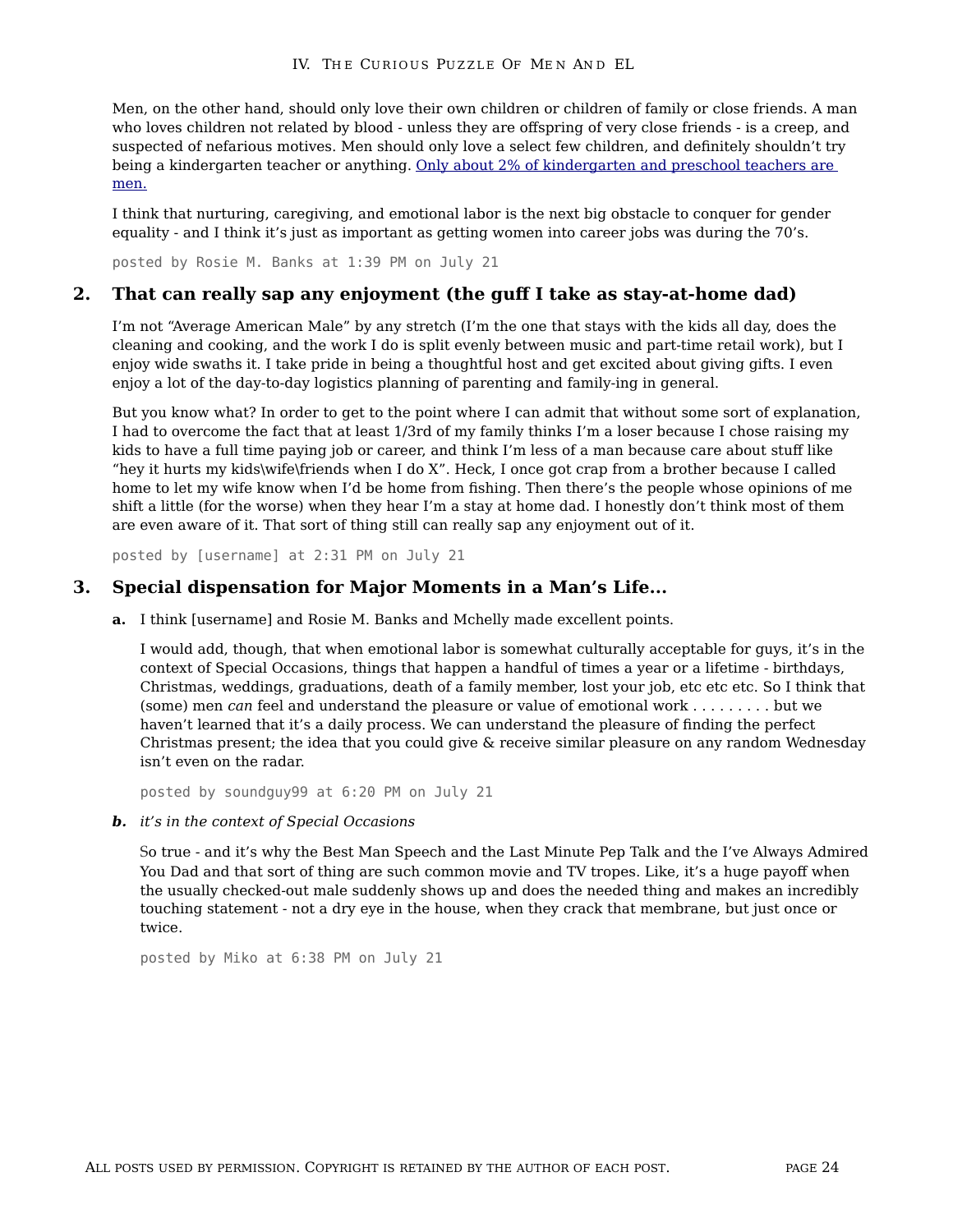## <span id="page-24-1"></span>**B. It's not an intrinsically female "gift"; it's a learned (and learnable) skill**

### **1. Not the opposite of rational & analytic**

*"This thread has been so enlightening. I'm actually seeing more of myself in the "male" group here, contrary to my actual gender, and hearing people talk about why all this emotional labour is important, I'm feeling a little guilty for not making more of an effort to improve. Somehow I've escaped the pressure to learn these skills so far, very luckily because they absolutely aren't natural for me - very analytical/practical, ADHD-PI, introverted, independent"*

This is from way, way up-thread, but I just wanted to address the notion that emotional labor is somehow the opposite of being analytical, practical, and/or independent. That idea seems born of the insidious stereotype that women are these emotional, helpless creatures who need the help and protection of the menfolk with their rational minds and practical ways.

In my experience, performing emotional labor day in and day out takes a lot of analytical, practical, intellectual skills. Just read all of the stories in this thread from women detailing the ways they've silently, invisibly performed emotional labor on behalf of their families (and others). One great example is the idea that a man says what he wants done, and the woman then figures out all of the intricate details to make that thing happen (including a million logistical things that never cross the man's mind).

Thank you to everyone who has been sharing their stories; this thread has been a revelation in a lot of ways. I see myself, my mother, and so many other women I know in so many of the stories.

posted by JenMarie at 2:59 PM on July 21

## **2. There isn't a "female" and a "male" way: there is trying and not (an absence of work)**

Honestly I find all these theories about male answer and fix-it syndrome and needing to be "rational" and understand a problem before sympathizing to be overelaborate... on one level, yes, of course men are no more rational than woman, and I know that's not what you were implying, phearlez. But on a deeper level, no need to label this stuff "male" or "problem-solving" or any of those words we use to rationalize away the problem. The reality is that men are either too lazy (privileged) or too blind (privileged) to the issue to learn how to be emotionally supportive. No woman is born knowing how to listen or be emotionally supportive all the time. We're not born with an innate desire to put ourselves last. We all learn it<sup>\*</sup>. Men don't-- they refuse to or fail to-- and it has nothing to do with being a man and everything to do with just not. doing. it. It's not a separate, male way of being-- it's an absence of effort. An absence of work.

I am just as "fix it" as the next man-- when I don't want to listen, or make an emotional effort, and I just want the problem to go away (i.e., don't want to offer emotional support).

\*unless we don't, and then we're punished for it

posted by easter queen at 9:50 AM on July 22

## <span id="page-24-0"></span>**C. The one time men willingly do EL**

### **1. The backbone of relationships, not the entry fee**

I was thinking more about this last night, and it struck me that part of the reason a great number of women have so much buried resentment about these issues is because men actually do perform emotional labor so willingly at the beginning of a relationship, which shows that they can do it and they are aware that it exists, right up until the relationship is secure enough that they can designate it "not my job anymore" and tap out.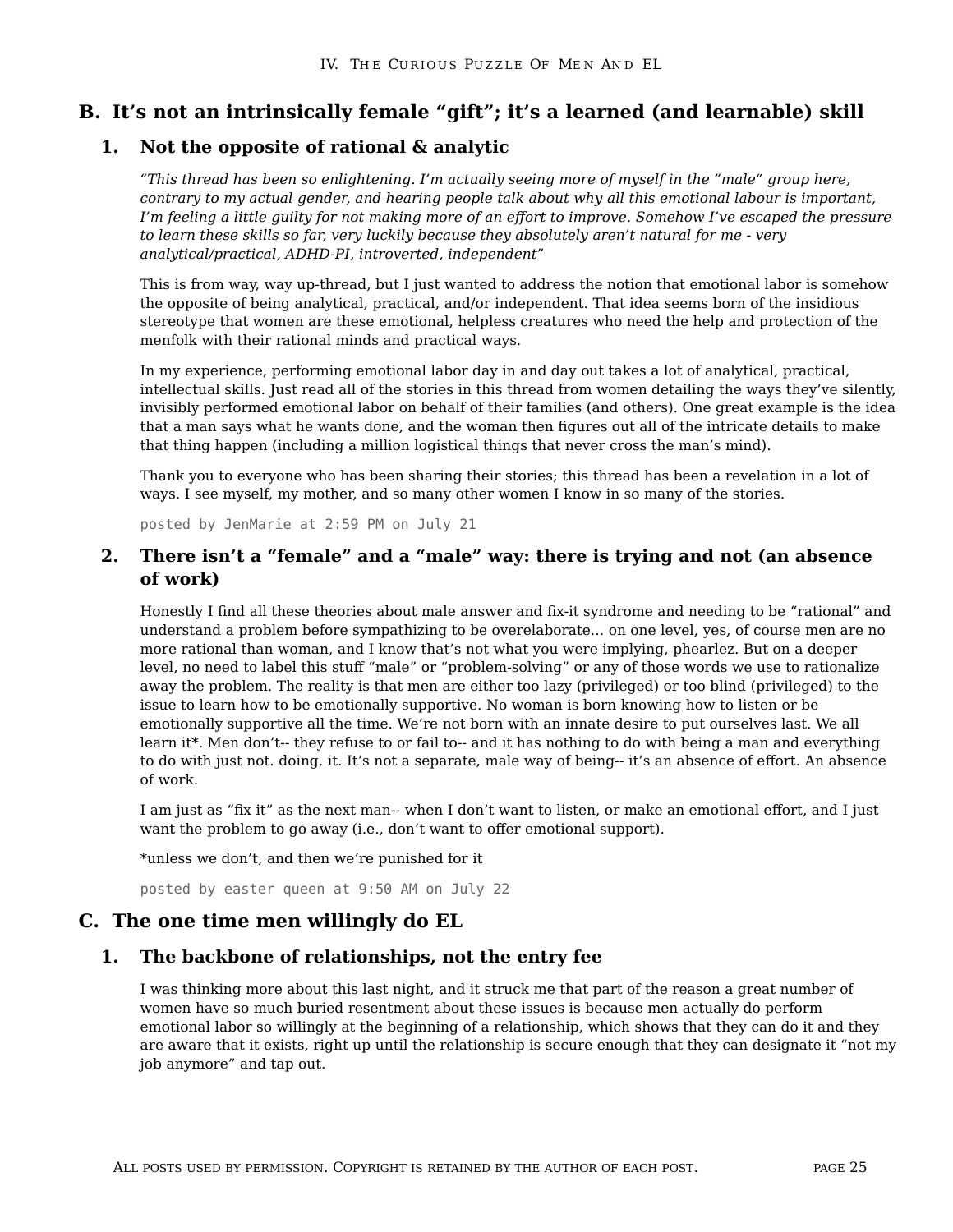Setting up special dates based on her preferences, wanting to talk about feelings (because the feelings are all rosy and nice at the beginning, but still), calling just to hear her voice, finding out the little things she likes so he can surprise her with them, being kind to her friends and family, we can watch whatever you want to watch (and meaning it), and on and on. But for a lot of men, these are the means to an end, where the end is a relationship where they never have to do any of these things again.

But for women who end up in relationships that start this way, it is hardly surprising that they feel cheated and duped when the mutual emotional labor disappears and she's left handling it all by herself. She thought that this man was promising to live this way. She thought being noticed and validated would be long-term. Women consider emotional labor to be the backbone of relationships, not the entry fee.

posted by a fiendish thingy at 5:47 AM on July 20

#### **2. Rocket boosters**

*I think it's tied in with slut shaming and the Madonna/Whore complex.*

*I know many guys who are completely befuddled by -and won't date- women who date casually.* 

I've reflected on this a lot too. That's *absolutely* part of it, but i always see guys trying to get to the cohabitation stage as quickly as possible and i can't help but think that yes, it's an EL thing more than anything else.

Men want to stop doing the initial hard work of EL as quickly as possible. It's basically like the stages of a rocket taking off in to space, where space is the homeostasis of a full committed relationship. They want to ditch those big heavy "extra" rocket boosters of doing lots of EL and move on to just passively orbiting and not having to constantly do that "hard wooing stuff" like buying presents and planning cute outings and grinding their mental gears on "hmm, from what i know about her and what she likes, would she like this?" and having to do things like keep track of what music she mentioned listening to so they can go "oh, it's that band she likes! i should get tickets and surprise her!".

The more i reflect on it i think it isn't even about having someone to mom them as that's generally something you slide in to over time. Although i will admit i've watched guys i know clean up their house, and keep it clean when they're first meeting and tentatively dating someone then just... stop(or they have a come to jesus moment of "fuck, she commented on my house being a sty, now i have to CLEAN it!!! OMFG I'M GONNA DO THAT RIGHT NOW" but they see it as like a relatively one off thing, not a regular maintenance task).

Because nah, it's about having to do the emotional lifting and easing off that ASAP.

I'm interested to see and hear others opinions on this though. But this thread made that jump out at me watching friends short relationships that either they(if they're guys) or the dude they were dating went official on super fast and then flamed out as soon as the guy ditched those solid-rocket-boosters of EL.

posted by emptythought at 1:27 PM on July 30

### **3. 'Budgeting' for decline**

So that's fascinating to me, fiendish thingy, because it taps into another discussion I've been having recently with a group of female friends elsewhere. Some of them have been divorced and are in the dating world again, involved with partners for several months, and trying to figure out whether these are people with whom they should try marriage again. As they talk this through with other people in the group this theme keeps coming up that these boyfriends should be dancing as hard as they can now to be the best possible partners and prove they're worth marrying, and that obviously after that they'll get lazy, that's to be expected, but they should be on their very best behavior right now until they can get a ring on my friends' fingers.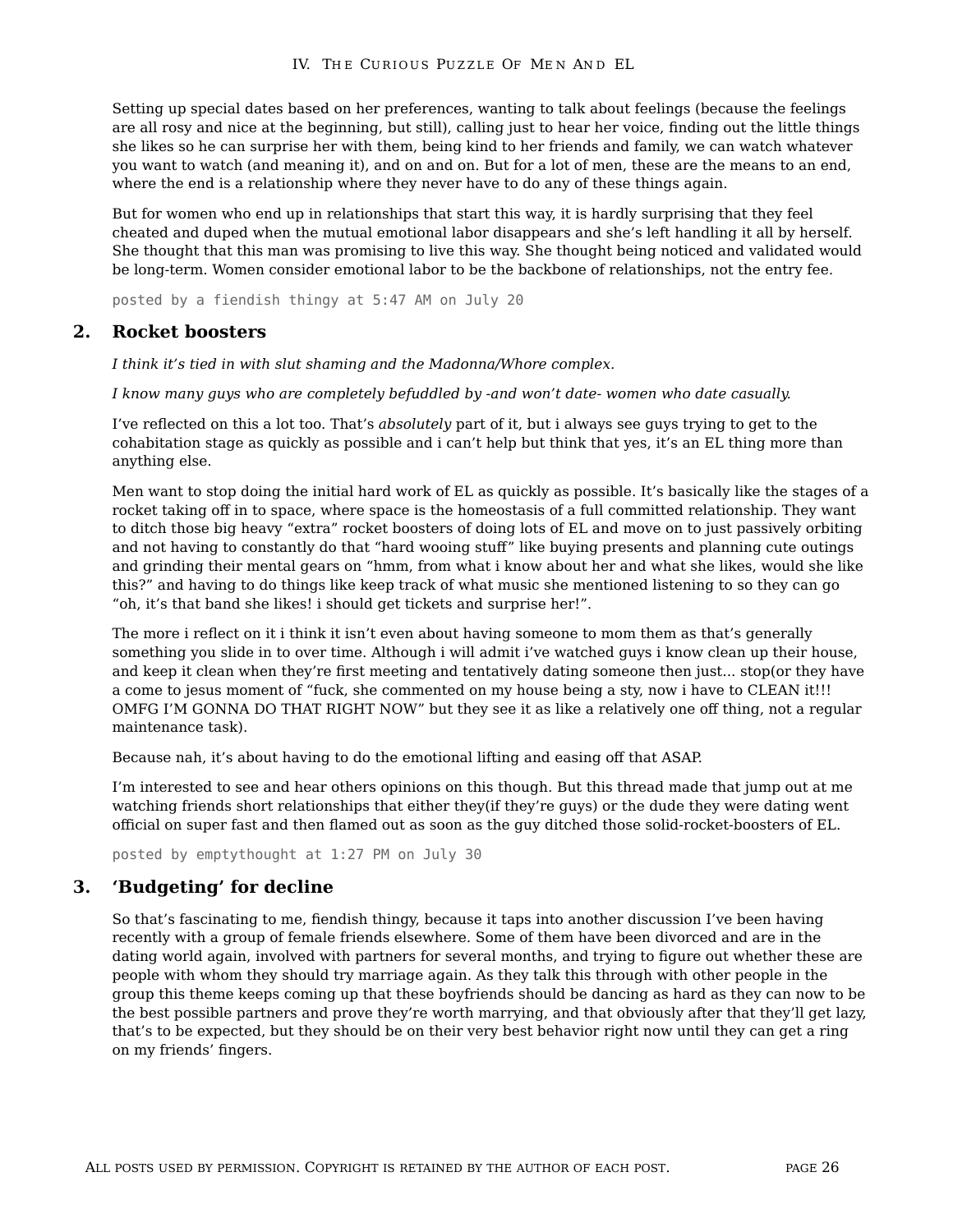That conversation is confusing as hell to me, probably because I'm the only one of the group who has opted out of marriage in favor of a long-term (15-year) unmarried partnership, so I don't have the same framework for understanding marriage as those who have experienced it personally. Emotional labor has changed in my relationship over time in ways both good and bad, but not in relation to some specific milestone like a wedding.

So I'm pretty seriously weirded out to find that my good friends explicitly expect and plan for the men in their lives to start off acting one way to get married, and then to change after marriage and become a less-good partner, and that's just...the way it's supposed to be? It feels like something I don't have standing to challenge in these conversations because I know jack about marriage. But I really thought this pattern was something to expect men to break, not to just deal with it by expecting them to dance twice as well as you need them to before marriage so that when they slack off after marriage they'll still be somewhere in the realm of acceptable partners. I want better for my friends and it makes me sad watching them tie themselves into these knots for people they fully expect will let them down later.

posted by Stacey at 6:09 AM on July 20

### **4. Low bar**

*"I want better for my friends and it makes me sad watching them tie themselves into these knots for people they fully expect will let them down later."*

It IS sad. Because a man who is cognizant of and fully invested in developing his role in emotional labor is *so rare*. And there are a lot of women who do not want to fully opt out of relationships, because there are a number of pretty big consequences in doing so. I won't speak for other women, but I know for me a man just showing signs that he is trying and open to being guided is huge, because they take this SO personally and get SO defensive and as mentioned countless times above, the emotional labor required to soothe their feelings and tell them that they personally are not bad people, that it's just a bad system, is VERY draining . I think lots of women just don't even bother. It is less draining for me personally to just carry on in a relationship doing all the emotional labor while the guy remains happy and clueless about my needs, than it is to try to soothe the hurt feelings and resentment that he gets after I attempt to suggest that he maybe could do more.

posted by triggerfinger at 8:03 AM on July 20

#### **5. Imagine**

Now I can't stop thinking what the world would be like if men started treating everyone with the same care and concern they show women they're trying to get into bed.

posted by sallybrown at 5:37 AM on July 16

# <span id="page-26-1"></span>V. (RE)EVALUATING RELATIONSHIPS

## <span id="page-26-0"></span>**A. I'd rather be single**

#### **1. Yep, I'm done...**

**a.** Having been single now for over three years and increasingly doubtful that this will ever change, I still oscillate between gee, it would be so nice to have someone to do nice things for me and I could do nice things for them and we could snuggle and maybe even have sex, crazy thought and NO NO MORE RELATIONSHIPS CAN'T RELY ON ANYONE ELSE TO LOOK AFTER ME AND I'M DONE WITH PUTTING IN FOR OTHER PEOPLE AND NOT GETTING IT BACK.

posted by Athanassiel at 7:30 PM on July 22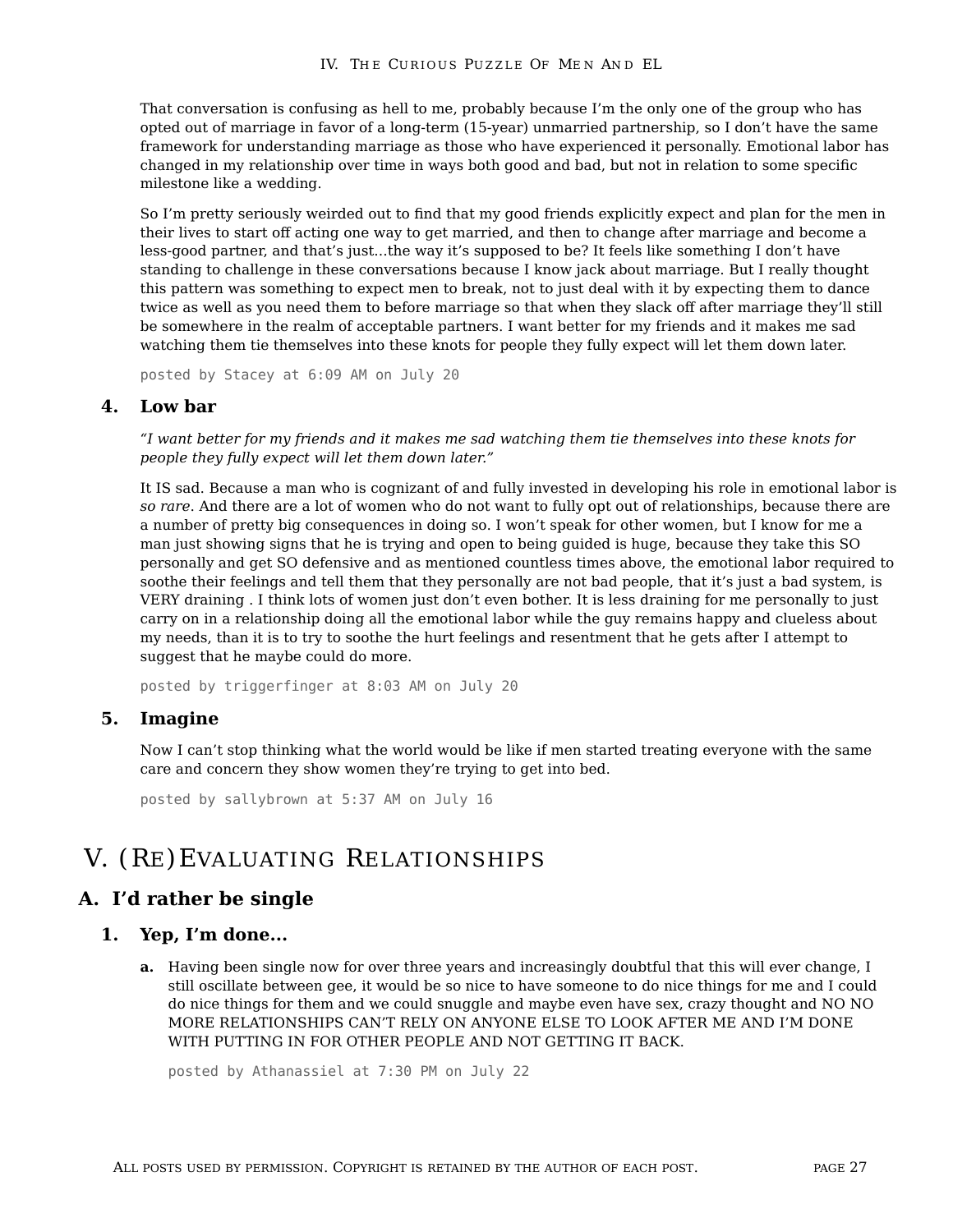**b.** Being single is awesome, y'all. Never say never I guess, but I'm not sure I could go back to living with a dude again. If you're already doing the majority of the emotional work, you're kind of on your own already. It's much better to actually be alone and not have to deal with managing and/or tiptoeing around someone else. You can always hire someone to do the physical labor.

posted by desjardins at 7:22 PM on July 23

*c. I'm 46 and single. I don't even miss it most of the time and I thought I was broken for that. Thank you all for telling me I'm not.*

Can we bronze the thread?

posted by [username] at 5:17 AM on July 23

#### **2. I remember the precise moment I was done**

*Also, I would like to gently suggest to straight dudes who grumble about how hard it is to find a partner and who wonder where all the interesting, fun, smart women are? Maybe they walked away.*

I'm moderately smart, occasionally fun, and seldom interesting, but I can tell you the precise moment ten years ago when I finally swore off any form of dating or romantic partner stuff for good and never looked back (I was already not very into it by then; this was just the "OK, I'm done now" event). This guy I was dating flew to my state to visit me for a few days, and just before he arrived, I came down with a monstrous case of laryngitis, of the Must Scream to Produce Even a Raspy Whisper variety. So I drag myself 50 miles to the airport, pick him up, drive back, stop for take-out, and come home to collapse. Between the take-out joint and the house, I said, as loudly and directly as I could, "OK, I know that you're the guest and I'm the host, but I am sicker than all fuck, and all I'm capable of doing for the next few days is lying on the couch in a stupor watching bad TV between naps. I cannot do the host stuff. If you want something to eat or drink or a clean towel or something, you'll have to get it yourself and find ways to entertain yourself because I am just not up to it."

So we get home, and I take the Chinese food out of the bag, grab a plate, and throw some food on the plate before staggering semi-consciously toward the couch. . . . where the guy is already sitting, and as I approach him not 5 minutes after making that speech, he holds out his hands in the assumption that I'm going to hand him that fucking plate and then go make myself one. And he has the nerve to look startled and disappointed when I don't.

[follow-up post:] And of course, this was a perfectly nice fellow -- not some spoiled, selfish manchild but an adult man who regularly cooks really fantastic serious meals for himself, etc. He just grew up in a world where "women bring food to men" is the ingrained norm to the point where it's in people's body language and they have to consciously make themselves unlearn it.

posted by FelliniBlank at 7:37 PM on July 15

#### **3. My gold-plated extravagance...**

**a.** Being single can be a welter of negative economies of scale but I would rather pay thousands of dollars a year than have a "partner" who isn't one. I had a FelliniBlank-esque come to Jesus moment many years ago and it changed me.

I think there are nurturing men out there who tend to their own emotional and spiritual lives but none of them have come my way.

posted by Sheydem-tants at 7:49 PM on July 15

[See also, **[II. E. 1. Not so easy to just "find a better man"](#page-13-1)**, on page [14\]](#page-13-1)

**b.** I want this thread to not end until the pain and anger and frustration that's fueling it ends.

It's illuminated so much from my past, and I was born with a more than the average amount of NOPE when it comes to this bullshit.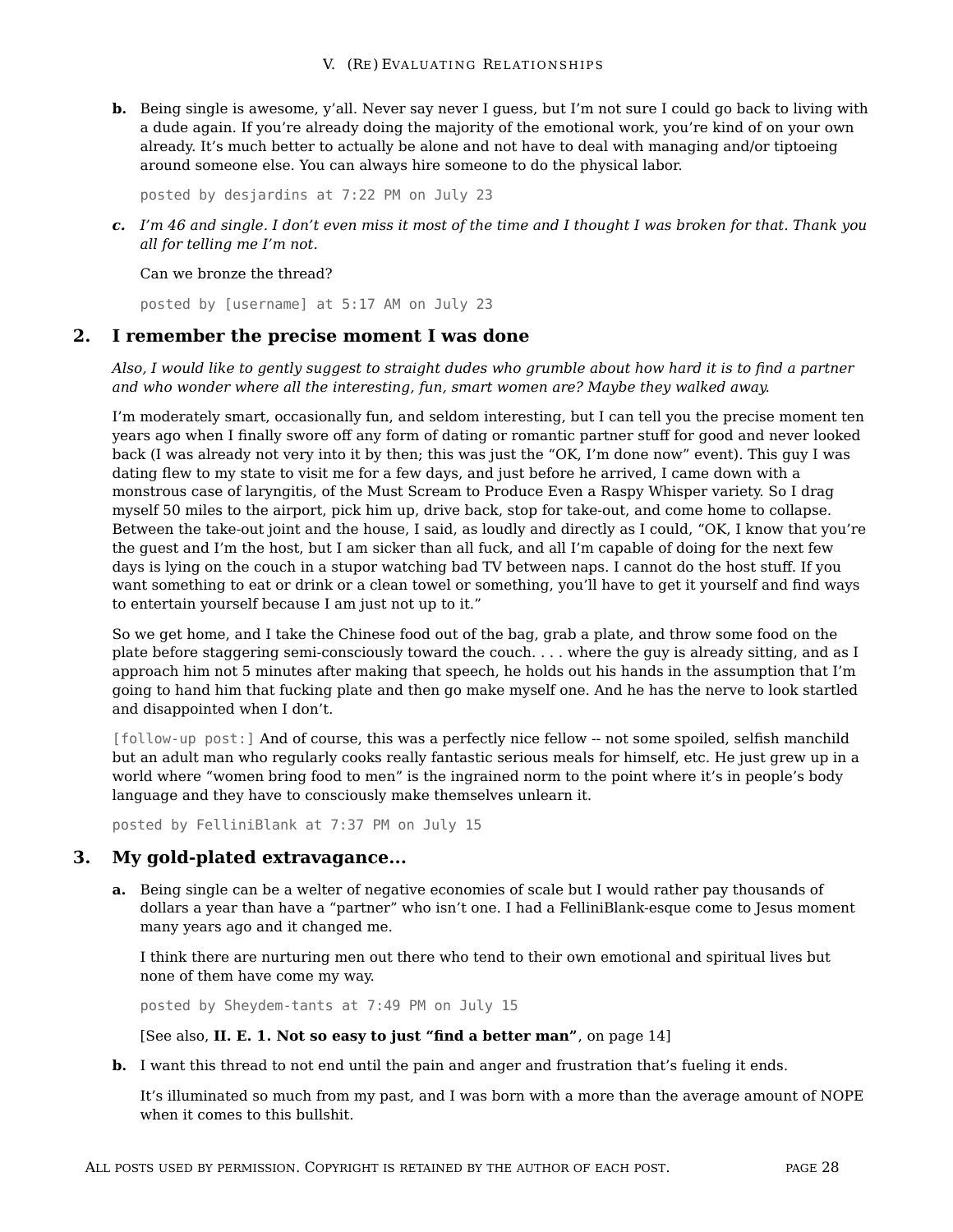[...]

The other [thing I'll always remember from this thread] is the "rocket boosters" of Emotional Labor metaphor. A man I was mildly interested in recently said "good luck finding a guy to sign up for a LTR or committed dating if you're not going to move in and marry him." Hahaha. I live pretty frugally and realized this week that my one solid gold-plated extravagance is forgoing the economic benefits of Living With A Man. I'm lucky enough to get laid or have an activity partner pretty much whenever, and then send those nice (usually younger) men on their way until the next time. Not ruling out capital-L love, but no way in hell is anyone rushing it, ever again.

posted by [username] at 3:33 PM on July 30

## **4. I can embrace singlehood! (aka, First I must dance)**

I have very little free time to read MeFi these days. But yesterday, when I saw this incredible thread, I knew I had to set aside my other responsibilities. I spent the entire day voraciously devouring all the comments in one greedy gulp. From breakfast until bedtime. It was so compelling that I didn't do anything else. I even made myself quick microwave meals just so I could get back to the computer as soon as possible to keep reading (and favouriting) MORE MORE MORE. I kept thinking: It's another thread where women tell their stories, like the ["Hi, whatcha reading?" thread!](http://www.metafilter.com/85667/Hi-Whatcha-reading) Yes! I love MetaFilter!

The insights from this thread, and the stories you all have told so candidly...they have changed me. In a way I have longed for so deeply, for so many years, but was never able to achieve on my own. And while my heart feels heavy at how little things have changed for women in the emotional labour department despite all the work done by our feminist foremothers and the consciousness-raising groups of the 1970s, I feel like I have crossed some kind of threshold of liberation in my own life because of this thread, and FINALLY there will be no going back this time. I know it. I can feel it in my bones.

Not long ago I wrote this in my personal journal:

I can't do *this anymore*. I can't take being dragged through the emotional wringer anymore because men just can't be bothered to meet me halfway. I am done with dating men, even if it means I must go to my grave without ever having partnered sex again. (And although I'm bi, I can barely even remember the last time I felt genuinely attracted to a woman.) I will probably never marry again. I'm just...done. Done with a capital "D". Our toxic patriarchal culture just doesn't equip men to be what I need emotionally, and I've lost all hope that I'll ever find a compatible man who makes being in a relationship seem more attractive than being single. I cherish my solitude anyway, and I really have no reason to settle. So I hereby declare myself "married" to my creative life.

I'd love to have a committed helpmate in my day-to-day life, though - someone I could trust to take care of me and pick up the slack for me if I needed it, and who trusts me to do the same for them in return. But it's clear that this isn't going to come about through romance and dating men. Hmmm...I know a couple of women who are Pagan polytheist nuns, married to their respective gods, who live together as platonic life mates. I wonder if I could ever find another Pagan nun who was that compatible with me?

Today, my dear fellow MeFites, after reading this thread, I feel free. *Liberated*. That journal entry there's still a sense of resignation in it. But that's gone now. The last remaining emotional thread connecting me to the hope that I'll find a man someday is now gone, and this thread catalysed the process of emotional alchemy that did the trick. But I'm not feeling sorrow, or resignation, or frustration, or anger, or anything like that. Quite the opposite, in fact. I am feeling JOY. Delight. I am dancing around the room, as if I'm in love! But what I'm in love with - genuinely! - is MY OWN LIFE. My dreams. My plans. My creative pursuits. The richness that I find in solitude. The fact that I don't have children, and am healthy enough to live alone. The way I've decorated my humble hermitage exactly as I wish to - in the ways that nourish my soul - without having to consider anyone else. The fact that I know who I am, and who I am not. All of that, and more. So much more.

I'm 47 years old, and I've never felt this way before. Not for this reason, at least. It is glorious!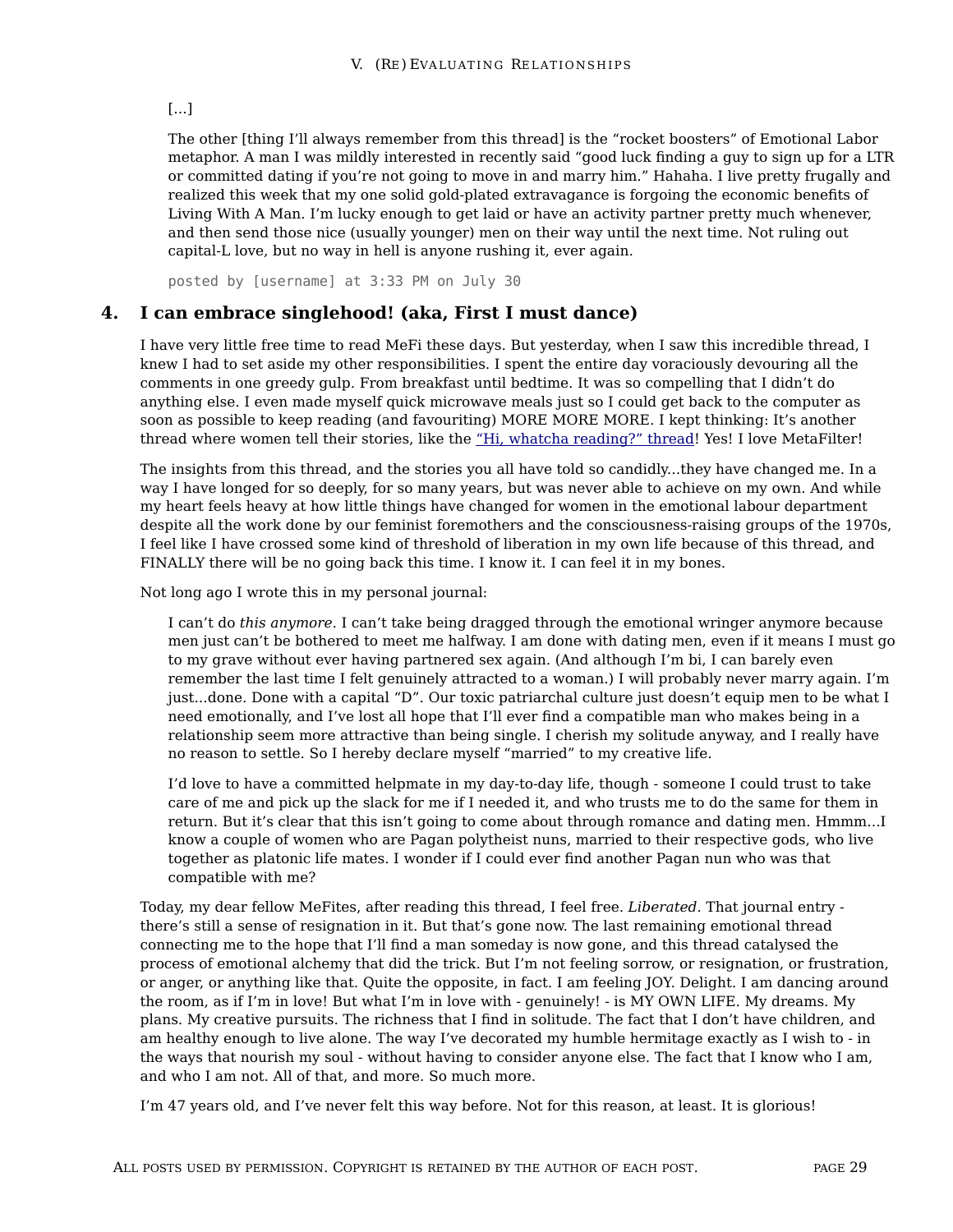Thank you. All of you. I love MetaFilter.

I will have more to say in this beautiful thread, I think...but first, I must DANCE.

posted by velvet winter at 9:30 PM on July 23

## **5. Gallup data...**

**a.** I remember reading either a Gallup or a Pew soundbite about remarriage - men over 40 were eager to remarry, but women, not so much. This was, apparently, news. The Gallup people need to read this thread!

posted by Rosie M. Banks at 12:23 PM on July 16

**b.** I wonder if there is any research on how long men stay single after a breakup vs. how long women do. Purely anecdotally, it seems like many men find another vic partner very quickly because they are unable or unwilling to take care of themselves.

posted by desjardins at 9:14 PM on July 21

## <span id="page-29-1"></span>**B. Planning for when we're old**

## **1. What really wrung my heart**

This thread made me remember a long-ago conversation I had with my spouse. where I tried to express my frustration with the weight of all the tasks that were left for me to do: the mission critical tasks necessary to the functioning of our daily lives and how sucky it made me feel that if I didn't do these tasks, they were left undone. I said that what really wrung my heart was the worry that someday I would be too old to take care of all these details and there would be no one who would take care of me. He insisted that I shouldn't worry about such things, that he would step up. And I cried, "So what's stopping you from stepping up now?"

No answer.

posted by [username] at 11:32 PM on July 21

### **2. Cohousing as a better plan...**

**a.** For a lot of people, the answer to that is becoming [cohousing.](http://newoldage.blogs.nytimes.com/2010/09/09/living-together-aging-together/?_r=0) Single women [baby boomers](http://www.pbs.org/newshour/bb/baby-boomers-take-cues-from-golden-girls/) are doing a lot to develop options in this department so I expect there will be more standard choices like this when I get to that age. [The women in these clips wrote this book about it.](http://www.amazon.com/exec/obidos/ASIN/0985562242/metafilter-20/ref=nosim/) Basically, it's Crone Island at the household level.

posted by Miko at 7:19 PM on July 24

**b.** That's true. At the same time I think everyone kind of does need a plan for safe, supported aging with contingencies for reduced mobility, financial challenges, etc. A shitty relationship shouldn't be your plan...

posted by Miko at 7:27 PM on July 24

## <span id="page-29-0"></span>**C. The good ones**

### **1. No more camping!**

Still reading all the comments, but I just wanted to thank you all from the bottom of my heart. For years I blamed myself for the divorce. The ex who said if I loved him I'd go tent camping with him, even though I despise tent camping. The ex who, when I was going off the antidepressant that gave me brain zaps and made me sleep 12 hours a day, yelled that the only thing he asked me to do was sweep the damn floor and even then I did a bad job. The ex who never listened, only tried to fix my problems. "Try not to be so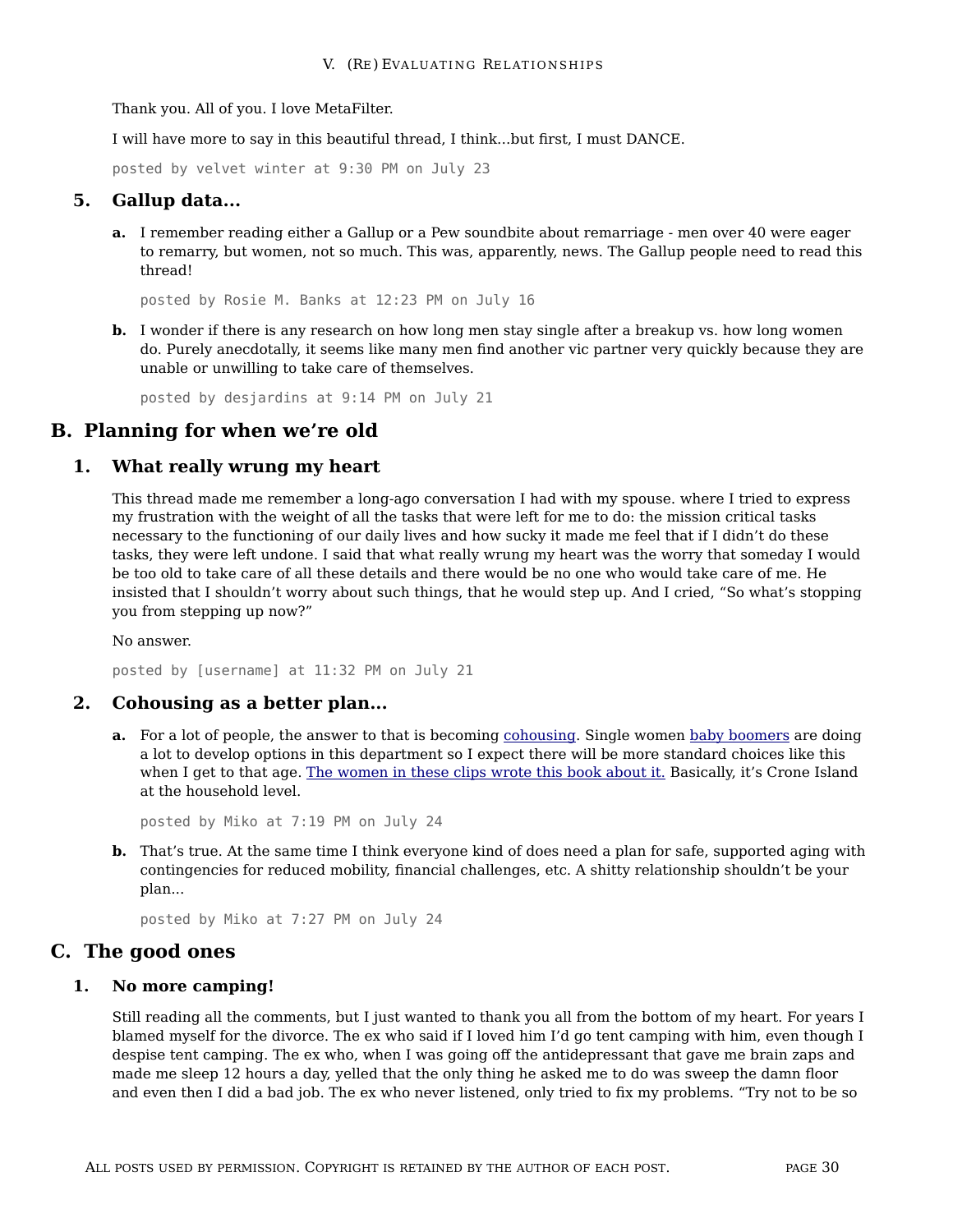depressed!" He wanted to stay in the house during the divorce that he instigated "because all his tools and stuff were there." (No way, asshole.) I thought it was my fault for being crazy, not trying hard enough, for being a bad spouse.

Ten years later I have a partner who understands emotional labor, and he's very good at it himself. He's there for every vet appointment, brings home my favorite wine when I've had a bad day, does his share of cooking, cleaning and laundry, and thanks me for the things I do. When I have a panic attack and feel like an ass, he hugs me and tells me it's OK. He doesn't try to fix me. I told him about this thread, and now he laughs when I give him an extra hug because he knows what I've been reading.

Recently I heard from mutual friends about an ill-fated camping trip that the ex and his girlfriend went on. There was a bad storm, and in the middle of the night they had to pack everything up in pouring rain because there were tree branches coming down. Meanwhile I was home safely tucked in with my beloved and our cat, watching the lighting. When I heard the story, I immediately thanked my partner. "What for?" he asked. "BECAUSE I FUCKING NEVER HAVE TO GO CAMPING AGAIN."

Thank you all again, and hugs to anyone who wants 'em.

posted by [username] at 1:07 PM on July 24

#### **2. The loveliest text**

So my (challenging, histrionic, manipulative) mother managed to catch me on the phone, and in the midst of a difficult and draining conversation, while I was staring blankly at kitten videos and wishing I had one of those *Feminine Mystique*-era doctors who passed out tranqs like candy, or barring that, at least some weed, my husband IM'd me with a couple of links, making it obvious he'd gone ahead and made all the arrangements for our accommodations and travel for our anniversary jaunt to London, which we'd been discussing and basically agreed upon last week, but I hadn't got around to doing anything about it. The accompanying text said *I went ahead and booked us into that same hotel in Bloomsbury, but if you'd rather stay somewhere else, let me know, and I will change it. I'll pick up our tickets when I'm passing through Euston the week before. Likewise, if you aren't ok with these dates, let me know and I'll change my holiday booking at work. Also, let me know if you need an excuse to get the fuck out of that conversation. I have no idea what drama bomb she dropped on you, but you were obviously shocked and distressed.* (She led with I NEEEEEEED YOU, making me think, oh god, another major medical problem, but no, she's quarreling with her neighbours again, and wanted sympathy. I am an only child, and she's either outlived or alienated the majority of her family and friends.)

So, in the spirit of fairness, I offer this anecdote. This is a pretty big deal; I didn't ask him to do this, and I know he did it because I really, really hate doing this sort of thing, and my mother putting me through the wringer always triggers some kind of compensatory caring response in him. I mean, he's probably going to ask me if we have any toothpaste when he's standing 18 inches away from it tomorrow morning, or expect me to assign him clothing to wear the next time we go out, but he does step up in fairly big ways from time to time, I just wish he was better at the small, boring, day-to-day garbage work, because that's the stuff that just grinds me down.

posted by skybluepink at 4:16 PM on July 23

### **3. A lungful of fresh air**

I asked my boyfriend of 2.5 years to read this thread in its entirety and let me know when he was done. His initial comment after reading for 15 minutes was "it sounds like everyone is just complaining" -- after he finished reading, however, it had turned into "let's talk about this, how do you think I'm doing with the emotional labor in our relationship? how did this change what you think about us?" So I'm in debt to all of the women who are older and much wiser in the world, telling their stories here and who were able to gift me with something to take into my relationship so we could hold ourselves accountable for the success and room for improvement between my partner and I.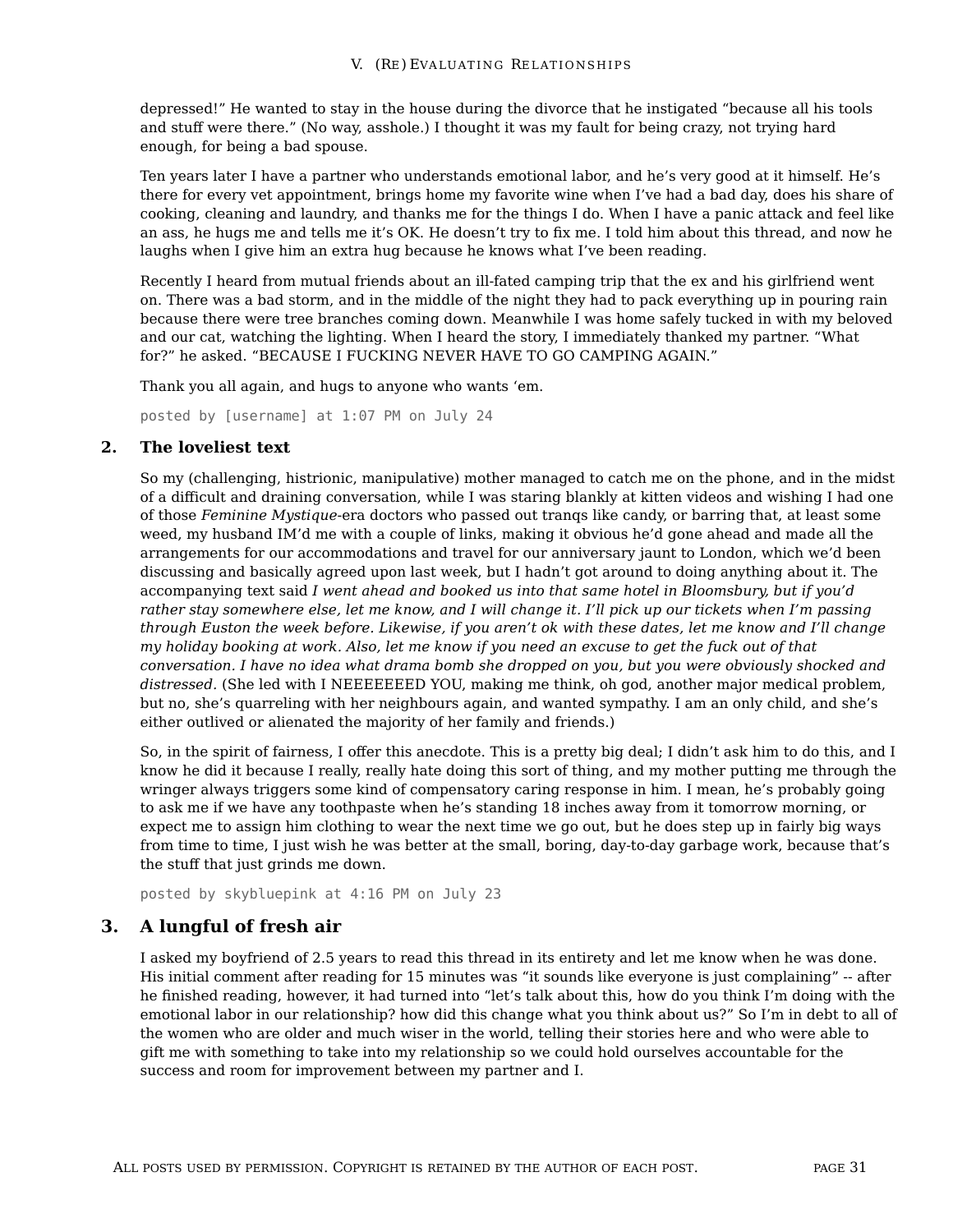Being with my current partner has always felt like a lungful of fresh air, like a weightlessness you could only accomplish in space, and I never quite knew why that was until this thread gave me the language to understand and express it. It is profound to me how well everything here spelled out what was going on not just in my never-ending nightmare of a previous relationship, but the toxicity of my ex's parents, how they taught him to view women, and also how my own parents were shaped and harmed by what their parents taught them about gendered expectations of who carries the emotional labor in the family, and how they impressed that onto me unwittingly.

I would also like to express my deep, deep appreciation for having a bevy of well-traveled women as part of this community, who are willing to openly discuss the complexities of their own paths in life: families, relationships, work, their relationship with themselves. I am a modest 28 years old, I've fought and hustled for what little I've got so far, my extended family is almost non-existent and so I look up to so many of you as the honorary aunts and grandmothers I have never had. Metafilter's women are a rock for me rely on, even if I don't reach out and participate as often as many of you do. Your strength is inspiring.

Eyebrows McGee and Mrs. Pterodactyl in particular -- you two are the names I am always catching in any thread concerning others' well-being -- but so many others as well, and everyone in this thread. If I could, I would send you all thank you cards and some of those little airline liquor bottles.

posted by Snacks at 11:43 PM on July 25

## **4. A perfect mini Crone Island**

I've been having an epically hard week for all kinds of unrelated reasons that just lumped together and plopped in my lap. And today I know, for sure, that I married someone capable of emotional labor. Because he got me a hotel, stocked it with tea and honey, and four meals worth of food, and bubbles for a bubble bath, left me a nice card and left me here for 24 hours. It's glorious. Mini Crone Island. It's so exactly all the things that let me recharge. Which he already knew and did without being asked. And yes, probably some of that is because we've been talking about this thread for days. And OMG he did such a lovely thing for me, and feeling like someone paid attention to me is the best most wonderful thing in the world.

<span id="page-31-0"></span>posted by stoneweaver at 10:58 PM on July 20

### **5. I am important to him and he likes to please me**

I do have a fantastic husband and his mother was not a feminist at all. Two important markers:

He had a good relationship with his family. After I moved in I continued to let him handle all that by himself. For many years his family didn't even have my phone number or email.

He lived on his own for 10 years so he knows how to do domestic chores. If he has a pile of sportswear that he wants washed he does it himself and *asks me if there is any laundry I need to add*.

I don't really understand why after 15 years together he continues to shower me with wonderful presents and plan adventures for us, but I am important to him and he likes to please me. He knows when I am happy and if there are problems we discuss them in-depth until we are both satisfied.

In short, don't settle. Don't let the guys in your life get off with doing a half-assed job. Speak up and let them know what you are feeling. If they drop you for being too difficult then you will know they were not The One.

posted by Secret Life of Gravy at 12:36 PM on July 21

[Response to an Ask; see also, **[V. D. 2. Finding a partner who will be good at EL](#page-32-1)**, on page [33\]](#page-32-1)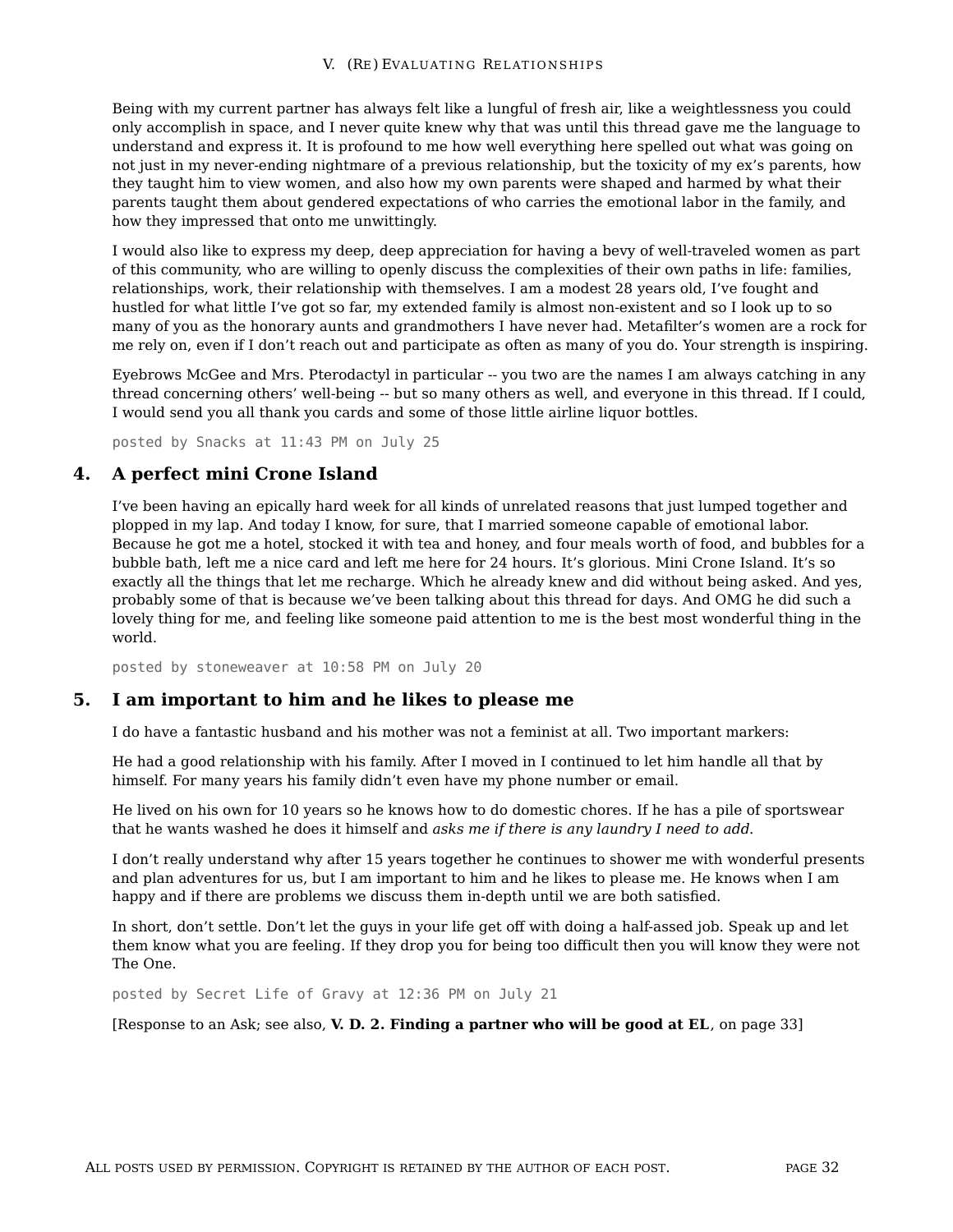## **6. This makes me feel like queen of the world!**

I first learned the term [emotional labor] around five years ago, when we had a baby at home, and I was frequently frustrated and resentful, but wasn't sure quite how to express why, and I ran across an article talking about it. I explained it to my husband and he was like, "Okay, that makes sense, I don't viscerally 'get it,' but I hear what you're saying." And since then he's tried to pick up a lot more of the emotional labor, and I can tell him, "You know, I feel like I'm doing all the emotional labor on this [dealing with family holidays, let us say] and I'm getting frustrated," and he will say, "What can I pick up for you? Or do you just want to vent for a while?" And I can say, "I'm worn out, I just can't deal" (which always means emotionally worn out for me), and he will go grocery shopping on Friday and take the kids out of the house all day Saturday and cook all weekend so that I don't have to run those errands or plan meals or make shopping lists or think of all-day entertainment or supervise children. By midafternoon Saturday I'm always like, "Where'd you all gooooooooo I'm ready to be human again!"

Just having a term to apply to that kind of work helped a LOT in making our home more equitable and giving us language to talk about that emotional work. And the other part of it is, since emotional work isn't recognized as work, people are rarely thanked for it. My husband now frequently thanks me, like, "Hey, thanks for getting everything together so the kids could have a great Christmas" or "Thanks for putting together this trip" or "Thanks for sorting all the boys' clothes and figuring out what they need new for school" or "Thanks for dealing with the plumber." THIS MAKES ME FEEL LIKE QUEEN OF THE WORLD! Just having all my "background work" recognized helps a lot!

I don't mind doing emotional labor for my family and friends. It does make me feel good to take care of them. But it feels even better to have that work acknowledge, respected, appreciated, and reciprocated. Being able to talk about "emotional labor" with my husband, just having that language, really helped both of us recognize it and do better at recognizing and balancing that work.

posted by Eyebrows McGee at 6:43 AM on July 16

# <span id="page-32-0"></span>**D. Making it work**

## **1. The relief it's not my brokenness**

Yeah, this thread has changed my life. So many things I've been carrying around with me, thinking I was broken and didn't know how to be a woman properly, didn't know how to have relationships (which is why I had the fuckload of therapy). And actually, seeing all these stories makes me realize it's not me. I'm not \*that\* broken. This is systemic. The boyfriend who wouldn't move into the city with me after telling me he would, because it was too easy to stay where he was living round the corner from his mum? Not because I specifically am too demanding and unreasonable after all. The boyfriend who made me stay up til 2am listening to his problems and woes but fell asleep when I told him mine? Not because I'm overly needy and whiny. I've been single for about 18 months because my last relationship was so terrible and heartbreaking, and I think I'm definitely heading for Crone Island but that's fine by me because it has been so hard to go through these supposed partnerships that haven't been partnerships at all.

And also now I know that maybe my friendships aren't as great as they could be because I'm probably not putting in enough of the emotional work (for lots of reasons that aren't necessarily as simple as 'I can't be bothered' although I'm sure that's in there). So I'm going to do more of that, and maybe I would have figured out I needed to do that eventually but this thread has got me there so much more quickly. This is so brilliant. I'm so glad to have been able to follow this (and all its associated threads).

<span id="page-32-1"></span>posted by theseldomseenkid at 12:53 PM on July 21

## **2. Finding a partner who will be good at EL**

*"Are there tips and tricks for finding a male partner who is willing to do emotional labor?"*

I think there's a few things you are asking: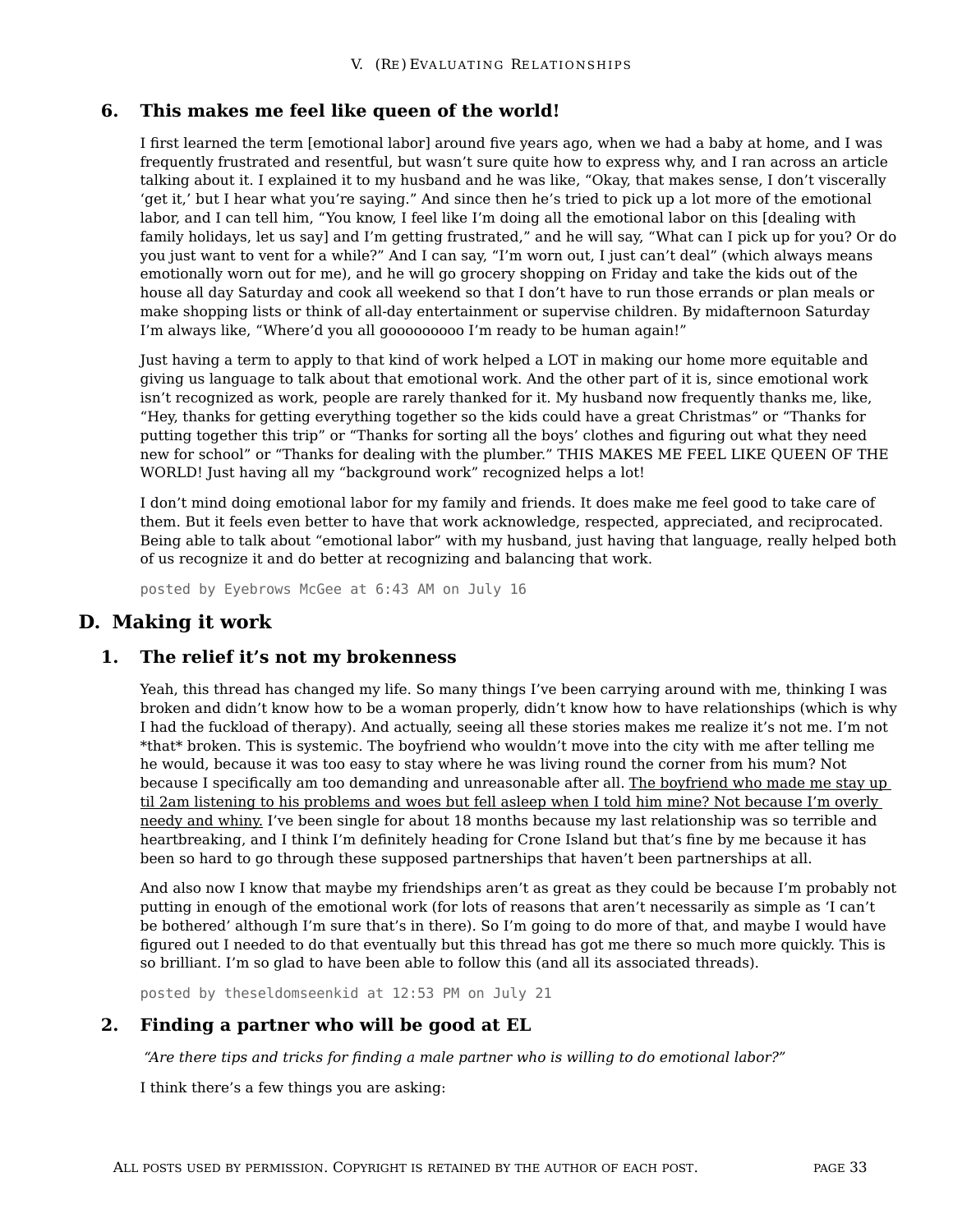1. *Are these guys out there?* (And the answer seems to be yes, as EmpressCallipygos attests. (Perhaps you should just follow her around and test drive her exes!) And I could give other examples of guys I have known who really do their share of emotional labour (including my own husband, who is pretty good at that stuff in most contexts).

2. *What do you do if a guy you are dating turns out to be crap at emotional labour and so on?* (And I think you have figured this out already. Good job on kicking that dude to the curb).

3. *How do you detect whether a guy is going to do his fair share while it is still early on in the dating relationship?*

This one got touched on a little in the thread on the blue. Someone suggested asking about his relationship with his family (how often does he call his parents, does he send birthday presents/cards, etc). I'm not sure, myself, that this is going to work 100% of the time, although it's definitely an indication. Families have different expectations, and how we interact with them is a product of our upbringing. A guy who was brought up not to do emotional labour might have seen the light later, and be pretty good about reciprocality of that stuff among his friends, but still crappy about remembering his mother's birthday, because we tend to get fossilized in our behaviours towards our families of origin. Or because birthdays just aren't a thing in that family.

But I bet there are other shibboleths that taken together would give you a pretty good indication of whether the guy is worth investing more time in. Some might be:

Awareness of his body in space and how it impacts on other people: does he ever step aside when walking in a way that will have his path intersect with others? Does he check behind him before stepping backwards in a crowded space? Does he wait his turn or push ahead? If you are walking together, does he show awareness of whether the pace is good for you, whether the space he is about to squeeze through will still be there when you go to squeeze through it, whether you BOTH have enough time to cross at the light, etc?

Awareness of your moods and a variety of strategies for handling them: what happens if you are grumpy or sad? (What about other people's moods? i.e. some guys seem capable of this awareness and appropriate responses for the person they are in love with, but not anyone else.)

Planning and logistics: go on a complex date, e.g. hiking with a meal afterwards, or to some event that involves some travel. Does he expect that someone else will figure out all the details (when to leave, how to get there, what to bring, bookings, weather eventualities, etc), or does he take joint responsibility? (Or it might be equally bad if he makes all the plans without considering that you might have other ideas.)

Thoughtful presents. If he ever gives you a gift, is it something that you have expressed interest in, or does it connect to some interest or desire of yours, or is it something that he likes, or that (in his mind) generic girlfriends should like?

You can also get a few clues by discussing *other people's* relationships, especially when it comes to childcare. If you are out with him and you see couples that seem like posterchildren for feminist distribution of work, or alternatively, where the woman seems to be doing everything and the man is oblivious, bring it up to him, and see what he says.

posted by lollusc at 10:08 PM on July 20

[From an Ask: see another response, **[V. C. 5. I am important to him and he likes to please me](#page-31-0)**, on page [32\]](#page-31-0)

## **3. We don't want to drop it all on you; we want to work together**

One of the really weird things that cropped up with my ex that I'd never run into before was this strange belief that emotional work was something to be done on one's own... This lead, at the end, to accusations that he had "already changed a lot for me" and "you're never happy and if you're not happy I'll just hear about it again later" and "I'm never comfortable around you." The worst was when he said, "Everything I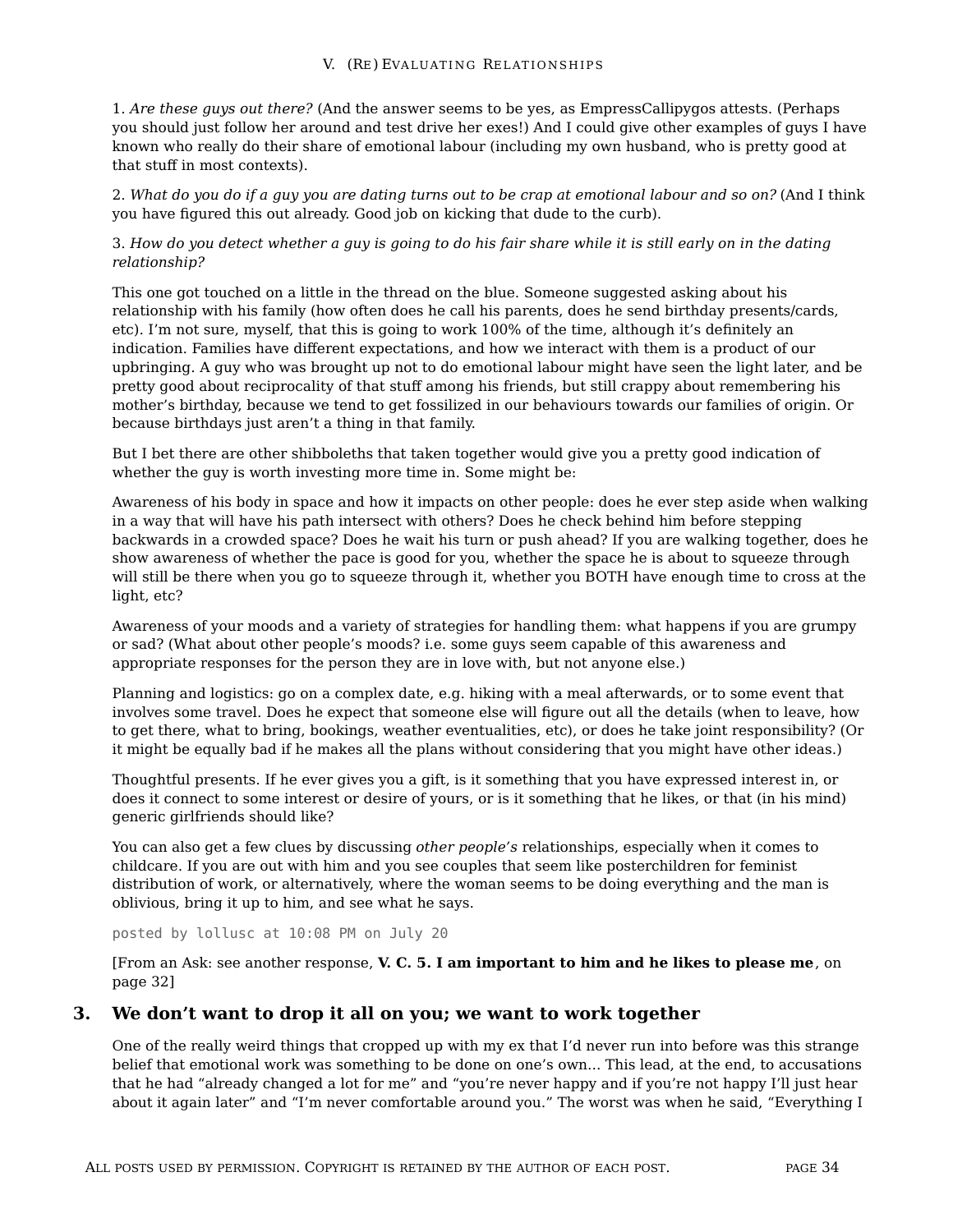#### V. (RE) EVALUATING RELATIONSHIPS

say upsets you and I've tried everything!" and I pointed out that he had tried everything to stop upsetting me *except asking what upset me* he told me, "That's because it's totally random! It's not coherent and it doesn't make any sense!" Which, like, *dude*, I get that it feels that way at this point, but holy shit that didn't ring any 'oh, perhaps i am approaching this the wrong way' bells? He would also say that "You bring up problems and it's always about "us" but then I have to fix it!" after discussions where I appealed to him repeatedly to help me figure out how to make things better or presented possible solutions (which he never had any ideas or suggestions or feedback or anything else about except a vague, "We can try it.")

At the time it was hugely painful (all right, I'll be honest, it still is), but now I'm a couple of weeks out it's also just fucking *bizarre*. Like, you're willing to do emotional work to try and make me happy, but not to bring me in on it? You'll do stuff for me, but only if it doesn't involve collaboration?

So, dudes who are interested and reading this thread: don't be emotional work martyrs because you think that's the only way. Just as the women in your life shouldn't have to carry alone, neither do you. Women- or at least this woman-- want to be and have partners on difficult and heavy emotional work. Something like setting up a wonderful date for your SO, well, that's a great thing to do in a quiet way so that it just happens for her. But the big stuff... the big stuff has to be tackled together.

posted by WidgetAlley at 11:15 AM on July 20

## **4. Acknowledging change is hard**

**a.** A lot of emotional labour isn't all that fullfilling but just scut work, necessary scut work of course, but work that has to be repeated day in day out, with no real satisfaction in getting in done, like hoovering or doing the dishes or all those other things you need to do to not be an entirely gross adult. And if you're already privileged in this context that less is expected of you, but you can get a lot of kudos with the special, extravagant gestures while all the scut work is done "automatically" for you, it takes effort to see it and more effort to break your laziness.

...with my late wife, we sort of fell into the same sort of relationship, for \$reasons, me working outside the house and she supporting me and if we were not careful doing most of the scut work. I've had the same conversation, more than once, that some of y'all have had with your partners and had my eyes opened.

This thread is doing the same thing again. Just like the lavaballing threads made me aware of my own wide stance, reading all those stories made it possible to see all the same sort of emotional work being done by women in real life around me, at work and elsewhere. It's like the opposite of red pilling.

Thank you.

posted by MartinWisse at 6:05 AM on July 22

### **5. The slow, non-linear path to change**

*... I've been privy to this exact conversation, back in the early 70s; we used to call it a "consciousnessraising session". I didn't realize that the concepts of emotional labour and female responsibility weren't generally and widely understood-- it seemed that the whole world then (I was about 13, so my focus was narrow) was working this stuff out, that women were angry about housework (wages for housework!) and inviting men to care for their children. I thought it had sunk into the culture a bit more and it's a bit dismaying to discover that this is new territory-- or newly articulated-- for many younger women here. But that's social change, I suppose-- it's not a straight line towards utopia.* 

Having watched people transform their lives, I've come to accept that true, sustained growth is not a line but a spiral. You identify a problem and circle around it for a while; come up with a technique to help and circle a while with the technique - slowly moving out from where you started. That movement makes another technique easier to find, and another, and another, and one day you look around and realize your life has transformed.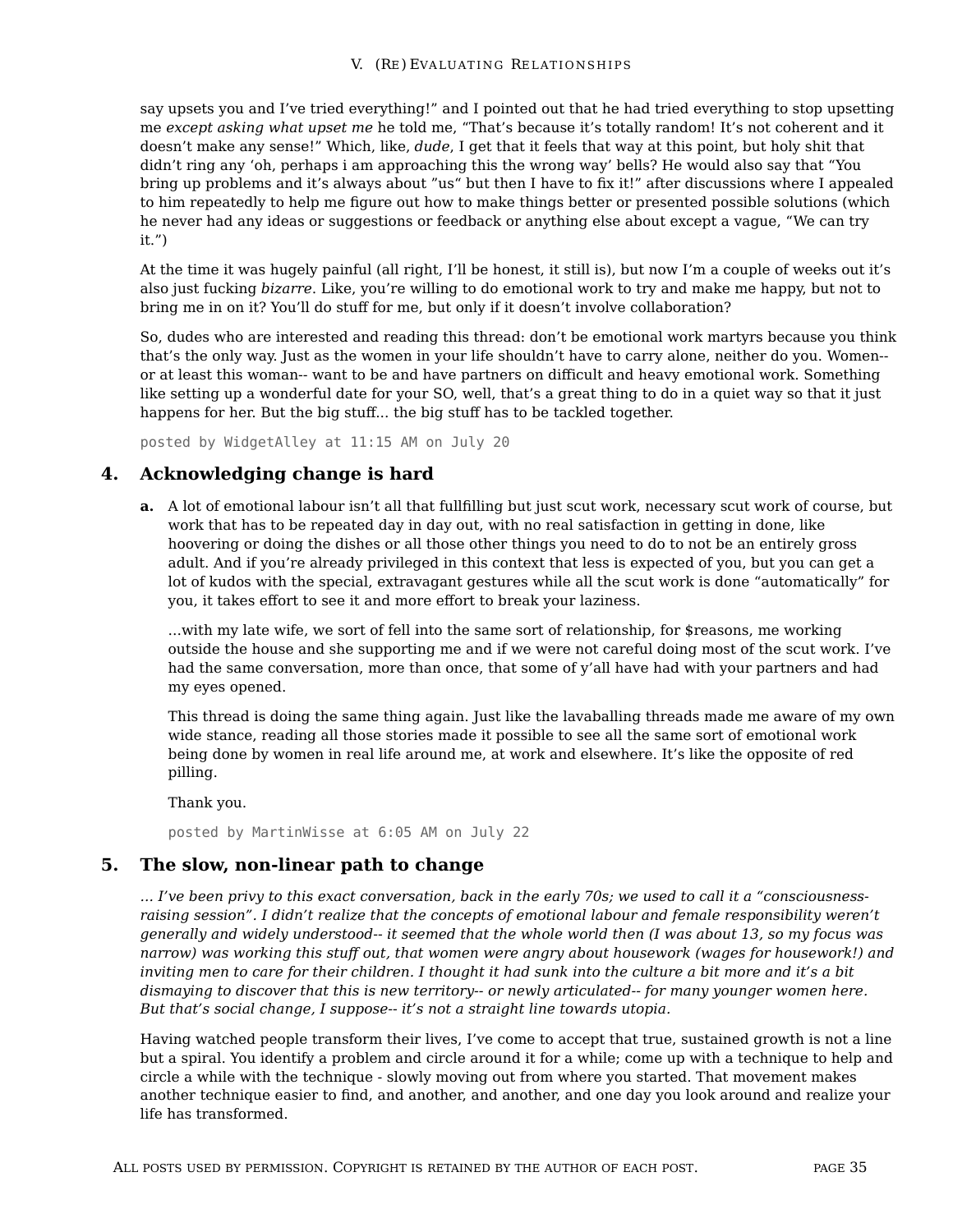The spiral is infinitely larger when it's a culture.

posted by Deoridhe at 6:00 PM on July 22

## **6. Finding solutions for us both (also "Beyond 'Haha they're so flighty and capricious'")**

Four years ago my wife and I were living in our house while it was being renovated by a contractor who I guess wanted to tick every box on the awful contractor checklist. It was a pain in the ass in a million ways and if there was a way to fuck something up such that would require prodding, they'd do it. We were chasing my wife's Dream Design so she was more worked up about a lot of this stuff than I was and she's way more type-A than I am by a mile. So while we're both bothered by this, it's upsetting her more.

Some months in I had to say to her, look - this bugs me too. I am unhappy about this as well and it's taking a toll on me. We've both been at work all day, we're both tired. And when I walk in the door and the first minutes we spend together involve you venting about all the ways you're upset about this project it just makes me not want to come home at all. It just cannot be the first thing we talk about when we see each other at the end of the day. Can we make a rule here that for the first fifteen minutes we're together we don't talk about any unhappy renovation anything? Preferably we find some things we've liked about the day to talk about, but if it's all fucked at least we don't talk about This Groddamned House?

And that was all it took. Being able to walk in the door and enjoy each other for a few minutes before we plotted how to deal with it. For fuck's sake, of course I didn't want to hear it. This wasn't my - in my opinion - overly complicated scheme or pernickity colors. I thought getting bugged by some random marks on a wall from one day to the next was pointless so long as they got fixed eventually. But it bugged my partner so how could it not bug me that she was bothered?

I don't tell this story because I want a fucking cookie; I don't need one. The maddening thing to me, as a person who doesn't have to deal with these absolutely batshit insane stories so many of you have shared above, is that the cookie is that *everything is easier this way*. Boiled-over explosive bullshit is way harder to deal with and more unpleasant than just taking a second and asking a question and not kicking the problem down the road till later.

Maybe it's male answer syndrome that contributes to this crap, this idea that we have to understand and/or be able to reason out everything. A tremendous amount of my thinking about some of this stuff comes from a single minor incident with my dearest friend, who once complained about a phrase I used to describe her that was meant in praise. She'd previously told me she didn't like it and it didn't really register - primarily, I think, because I could not understand why it would bug her, given that it was so close to something she'd say in another context. So when I used it again she corrected me and said she'd told me it bugged her before, why would I say it again? I said I didn't understand blah blah this and that reasons.

She said "Why do you need to understand anything other than that it bugs me?"

Scales, Damascus, etc. Understanding is great, and being an analytical type I value it. But not understanding doesn't invalidate things. Acceptance doesn't need to be predicated on understanding. Maybe we men have a problem with this because of various societal conditioning? Maybe rejecting female priorities - which we grew up hearing haha they're so flighty and capricious and who knows why those silly geese do anything!? - is okayed for men because they can't reason out the Why when they should just shut up and accept the Is.

posted by phearlez at 9:05 AM on July 22

## **7. Newfound power: Making a conscious choice to take on (or not) EL**

One of the (oh god so many) positive outcomes of this thread for me is that by having a label for these tasks actually makes them easier to do (and feel good about) in some cases. Don't get me wrong — like many others here, I have my own share of the justified rage that comes along with the new dawning. But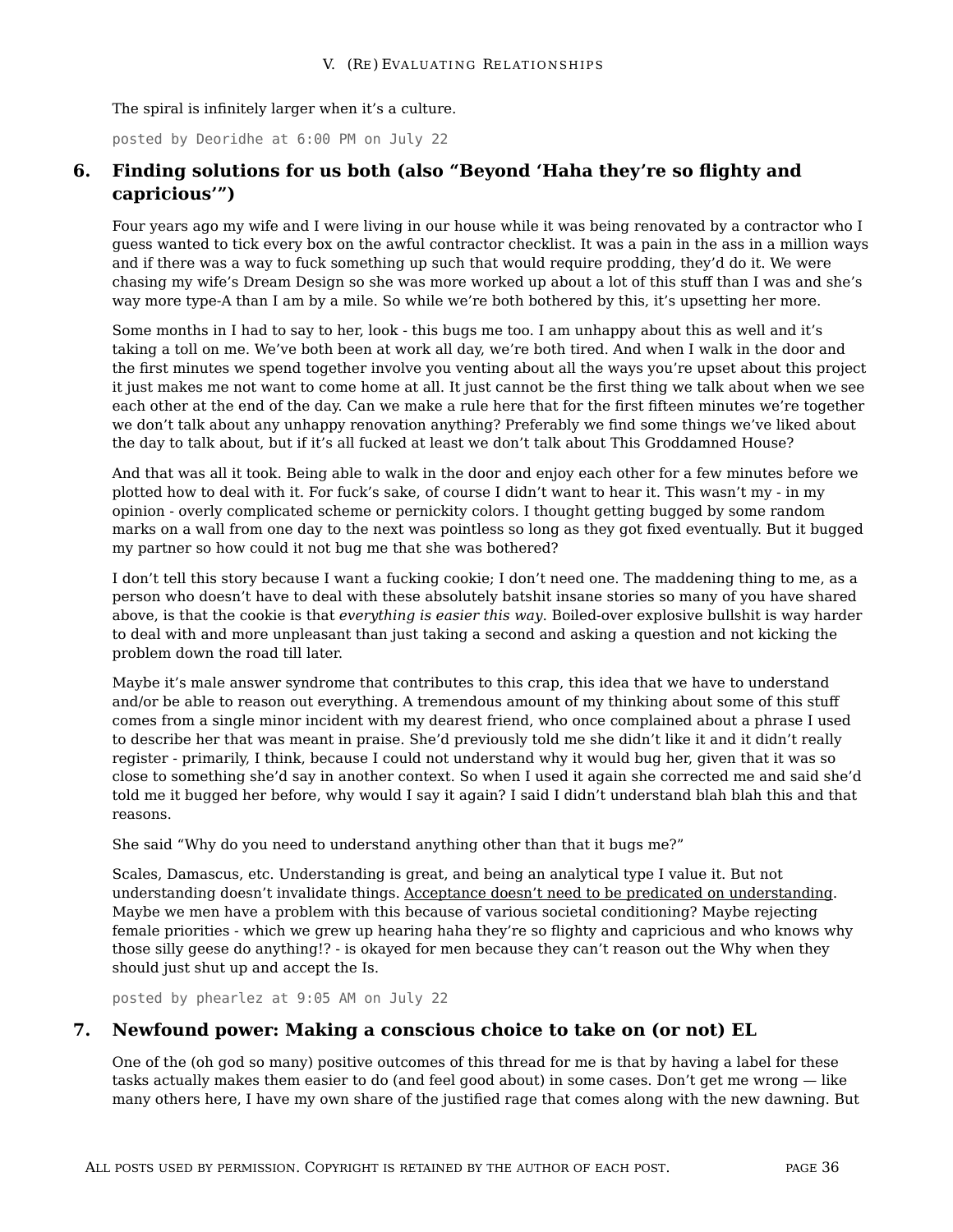I also can, say, look at my lovely coworkers and offer them something small to help them out, and reflect on that in ways that I couldn't before. Some now tangible piece of emotional labour that is A) easy for me to do (because it's natural and I've been doing it forever), B) identifiable and therefore less abstract, distinct from other small parts of the daily work I do, and C) is appreciated, implicitly or otherwise (note: this is part of why they're my lovely coworkers, and not … the other ones).

I feel like I wield newfound power in better knowing what it is I do in my day to day, and with that knowledge I can more appropriately choose when to lend my energies toward those tasks. Or not. Turns out, having that decision point really, really matters to me. Without everybody's contributions to this excellent thread, I wouldn't have even known it existed.

posted by iamkimiam at 4:44 AM on July 24

#### **8. Talking EL before you hit overload**

Hell, in some cases (since being the SOs of MeFites provides some level of filter), they're above average guys. Which in its own way, is even more infuriating. My beloved husband (aka SoapDude forever now I guess? [from a post about his asking for help finding soap in the bathroom]) is fan-fucking-tastic in some areas. Like, I feel really terrible for everyone talking about emotional labor vis a vis sex, but I also cannot relate to that at all. Which is good, because I think that or Google Glass or holograph technology would render our marriage completely unsalvageable as opposed to just occasionally fucking stupid.

And it's not like I don't sometimes have my soap, or my cockroaches - sometimes I think I'll lob something his way as a kneejerk reaction, like I'm trying to stick it to him by evening the emotional labor scales with whatever item on my plate has become the current last straw that I Just Cannot Deal With. One of the things I truly love about this thread is it's giving me some framework for being more systematic about how I talk about and distribute my efforts and energies, as opposed to just waiting until I've had it up to here and dumping random tasks on my partner to make myself feel better about the inequity. Which rarely solves anything.

posted by deludingmyself at 5:33 PM on July 22

#### **9. Counting management in division of labor**

This has been on my mind because my boyfriend used to do a lot of the quotidian, repetitive chores around the house, and this was so because I told him that if I was going to be the manager, I wasn't going to be out there on the floor with all the other workers (him). Either he could do the executive functions or he could do the labor functions, or we could split them evenly, but I wasn't going to split the labor evenly and quietly take on all the executive functions too.

Division of labor, bitch! Anyway, we've moved past that now and he's super engaged and remembers when we're out of hand soap and reminds me we need a birthday present for my nephew and cooks dinner with recipes he finds himself on the internet, and I'm super proud of him and I think he's actually the most feminist guy I know now. Yes, it did take a lot of emotional labor on my part to get us here-- it was struggle. And I think being loud about this shit and speaking up is part of the struggle, and it sucks that our "partners" are opposed to us in this struggle, but such is hetero womanhood. I am grateful that he cared enough in this world that strongly encourages him to reap the benefits of not caring.

I have said though that if we break up, I'm going to be single for a long-ass time, because I had energy for that shit when I was 20, but when I'm 30, I really don't know. When I'm 40? 50? Yea freakin' right. Meanwhile, he'll be a prize!

posted by easter queen at 1:40 PM on July 21

#### **10. Foregoing the "real" work**

Around this time last year I basically said "ok, I am noping out of a lot of things unless and until there's a more equitable division of labor in our household". I proposed we each write down what we felt our personal domains of responsibility were, and then make a joint document about an idealized situation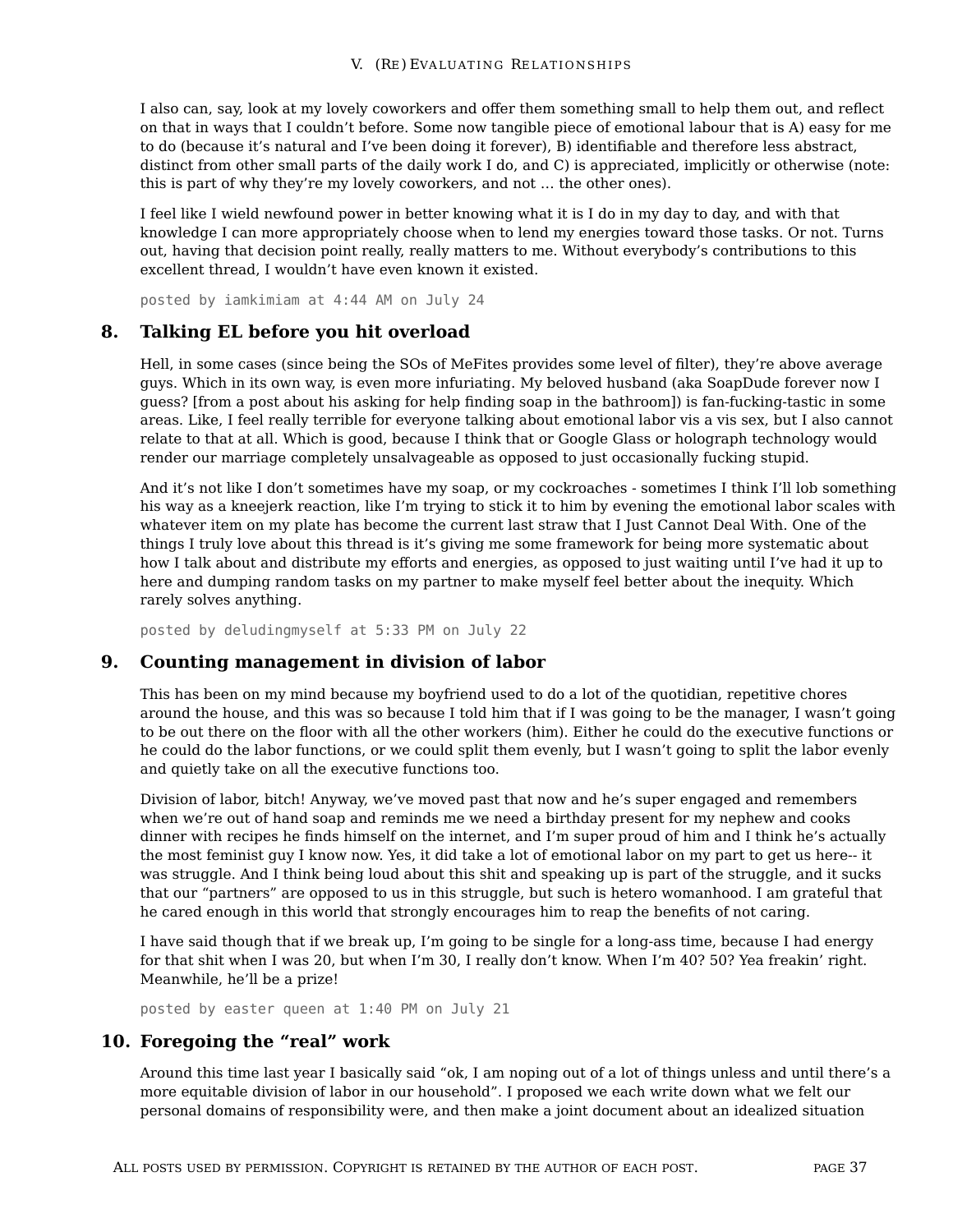that was balanced and fair. Then we'd work toward that. My document had nine sections, including pet care, house/lawn care, finances, blah blah. And the largest section was "social/logistical stuff". I was organizing everything about every social outing for all members of the household. I maintained the social calendar and made sure everyone made it to appointments on time. I was cooking all the meals and planning any gathering for friends at the house. I was buying all the presents for holidays and birthdays - I even had reminders in my calendar to send my male primary partner a list of things I might like for my birthday, because he kept saying "it sneaks up on me" and then feeling lousy for not getting me anything (dude. It's the same day every year. It isn't a ninja). I was buying presents for his sweetie (who was also living with us) and making sure to get enough that some goodies could be from me, and some from him. I took care of everyone when they got sick. I worked out the logistics of who had the vehicle when, in ways to least inconvenience anyone. It went on and on.

When we showed each other the 'idealized' domains of responsibility documents, the "social / logistical stuff" category was completely gone from Mr. Mirror's list. Just not there at all. When I pointed it out he said he was only focused on "real" things that needed to get done.

And so the next time he asked me "why didn't you remind me?!" about something, I pointed out that it wasn't "real" work that needed to be done, and I had just gone with the assumption that he could remember to look at the calendar himself to see when his dentist appointment was, or whatever. And he had a level-up moment and said "oh. Shit. I'm sorry" and now we handle things more equitably.

It was damned hard to just let those things go, though, even for a little while - I felt a sense of almost panic not doing that work, actively sitting back and saying "ok, you're a grown-ass man, you say this isn't a thing anyone needs to concern themselves with, so fine, let's see how that works out." In the end, it was work that needed to be done (hey, it sure is nice to see our friends ever), it did and does require effort, and he's a lot more appreciative of just how much I was doing then, and aware of what he's asking when he asks me to do these things now.

I wish I'd had this language ten years ago, this concept of "emotional work" and the idea that it was valuable, that making things run smoothly and making our lives just be *nice* was a skill I was being undervalued for. I could have maybe not run myself into the ground actually *trying* to do it invisibly, striving for an ideal of never being noticed, but everything somehow being wonderful. That's the poisonous femininity I was raised into and I'm thrilled to be rejecting it today. I'm just glad I noticed it, eventually. It took a while. Hell, and I don't even have kids. Putting actual small human beings who are dependent into the mix just serves to make it harder, I'm certain.

It's hard to see, and it's easy to fall into these patterns - society pushes it onto us, we take it onto ourselves, and sometimes don't even notice. I didn't get to the state where I was being the Invisible Logistical Wonder Woman overnight. I've been calling myself a feminist since I was eleven years old, but I didn't notice that my own desire to "just help out" was toxic. Nobody ever stopped me back then and said "hey, are you doing all right? You don't have to do this much, you know." I just thought it was what I was supposed to do. No, instead, the refrain I heard from others was always "wouldn't it be nice if..." alongside some version of "please do more." Reading this thread made my heart lighter, even while I'm frustrated at just how pervasive this shit is. It's not easy to get to a place where emotional labor is even *noticed*, much less valued. I know we're not fully there yet in my household, though it's worlds better now than it was last year, and progress has been faster after that first "oh shit" moment.

posted by lriG rorriM at 11:21 AM on July 16

## **11. Alternatives to living together...**

**a.** i've often wished we had a model for relationships where cohabiting wasn't some sort of assumed step, and that going from cohabiting to living alone wasn't seen as some sort of death knell for the relationship. i feel super lucky that i actually like living with my partner, but that feels like a one in a million chance. i guess it gets more complicated with kids but for all the childfree couples, i'm surprised more don't live separately.

posted by nadawi at 5:26 PM on July 23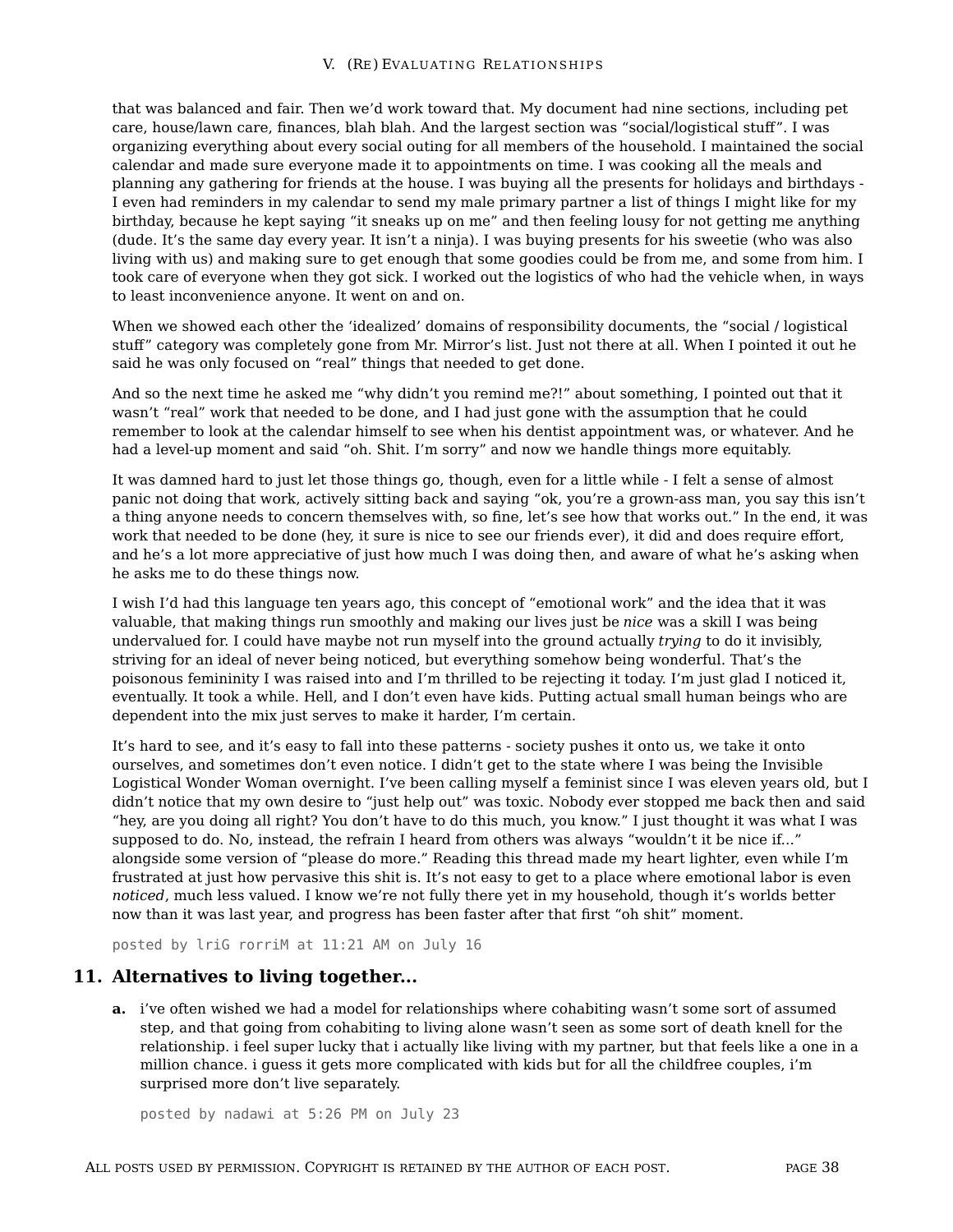#### V. (RE) EVALUATING RELATIONSHIPS

**b.** The <u>relationship escalator</u>! Introduced to me by my last therapist and exactly encapsulates the thing that grates on me. I love living alone, I've tried co-habiting, it would take a miracle to make me do it again. I've no interest whatsoever in ever being married and never have done. But have people I've dated understood that those things aren't anything about them or the relationship or my level of commitment? Nope, must be half-arsed, couldn't possibly be the result of actually thinking about this stuff.

(This feels like a slight derail, sorry if it is, but the model is so great and I wish more people knew about it.)

posted by theseldomseenkid at 4:12 AM on July 24

## <span id="page-38-0"></span>**E. Asking your beloved to read the thread**

## **1. There is one part of my heart that is always broken**

*"The worst was that one liner about being afraid to ask the beloved person to read the thread. How many cringed like me? Because like me you'd had the same thought?"*

There was actually an AskMe I read awhile ago, and I wanted my partner to read it as well because I thought it might be useful to us, but I thought it also might be really upsetting and hurtful to him to hear how some of the users were characterizing behaviors like his (DTMFA stuff). He read the thread and had no feelings about it at all, because he didn't recognize himself in it. This problem in our relationship that has existed for years, and which I have told him about repeatedly, apparently didn't ring any bells to him in terms of his own behavior. Which was painful in its own way.

My partner and I have been together a long time and have kids together. In terms of a lot of the things that fall into the category of emotional labor, he is absolutely terrific: he's a full partner in housework and child-rearing... BUT! But but but but but. He is one of those people (one of those men, I guess) who will do anything I ask him to do, but will never think of things on his own. If I don't feel well and say, "I'm going to go lie down, can you get the kids fed and to bed?" he'll say, "Sure." But he will never say, "Why don't you go lie down and rest? I'll handle things out here." And something I want very very much is, sometimes, not to have to ask. I want to be *noticed* and thought of *before* I bring myself to his attention. I want him to say, once in awhile, "You've been working hard. Why don't you take an afternoon to yourself this week?" or, "Sit down, I'll bring you a cup of tea."

He also, I have now been able to articulate because of this thread, responds to me bringing things up by reacting to the factual rather than the emotional content of what I say. For instance, awhile ago he brought something into our house which he knew could trigger one of the symptoms of my illness. When I told him later that this bothered me, he said, "Oh, I thought it had all cleared out by the time you got home." Whether the house had been sufficiently aired out wasn't the point, to me: to me, the point was that he decided, without consulting me, to do something that might have made me ill, and that felt disrespectful and thoughtless. To him, the important question (until I said, "that's not the point of what I'm saying") was: Did it make me sick? To me, it was: Was he thinking about me and my well-being?

And, finally, he totally does that thing where if I try to talk to him about any of this, he gets upset and I can easily end up taking care of his feelings while still never getting a chance to know for sure I've been heard.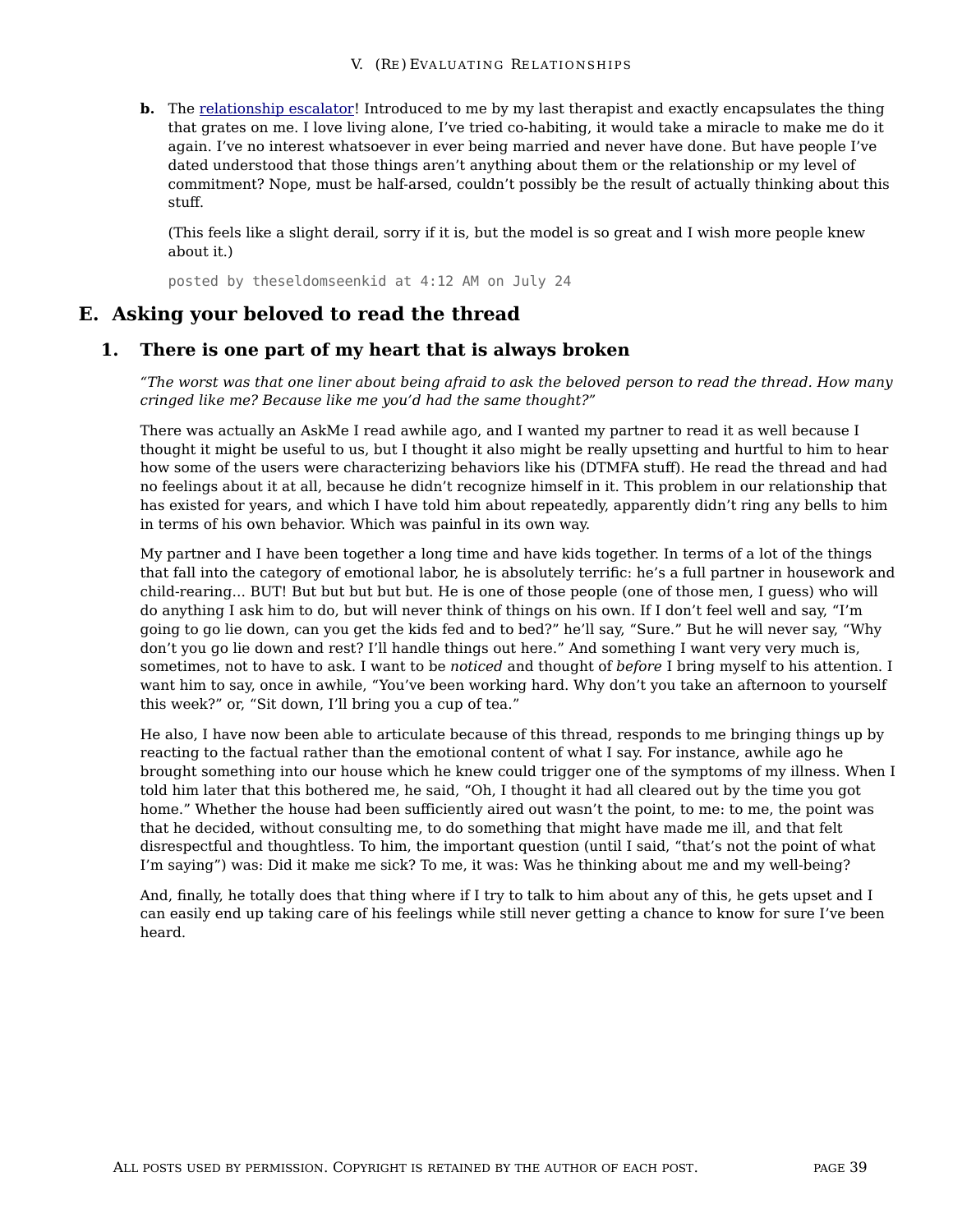We have a terrific partnership in so many ways. Our relationship is really strong. We are great at solving problems together, we're supportive of each other's interests, we enjoy spending time together, our sex life is very good, we are definitely on Team Us. But at the same time, there is this one little part of my heart that is always broken, and always being broken over and over again, because this doesn't seem to be a thing he can understand well enough to change. And I want it so fucking bad. And every day the are opportunities, big and small, for him to care for me in this way, and he lets them all fly right by him.

I can't decide if it's great that I read this thread, or if I should never have read this thread because talk about your re-opening of wounds. Thanks.

posted by Incoherent Cockroach at 4:17 PM on July 19

#### **2. "It was too much to read" (Also, keeping a stash of TP in the car)**

It's only taken me two weeks to catch up to the end of the thread. I've been furiously nodding and crying and nodding again and seeing the world through a totally different lens and wishing we were all in some comfy room with pillows scattered all over the floor and endless bottles of wine so I could see and hug and converse in real time with each and every one of you since this was first put on the front page. Thank you to every one of you who shared, supported, advised, and helped make sense of these things I couldn't even explain to myself properly until now.

I shared this with my mother, my realization that my frustration with my SO of 3 years isn't just me being a crazy nag, but just me needing a little equal support as a partner in this life we're making for ourselves. My mother's response: that's just the way it is, it's always been that way, because men. I wanted to shake her and tell her it doesn't have to be, but for her it always has been. Which makes me sad.

I shared this with my SO, who first asked me to give him the "readers digest version" of this thread. It took a lot not to laugh or start throwing things because he hadn't yet read it so obviously he didn't understand the irony of asking me to do the emotional labor of distilling 1000+ comments of incredible content into some Cliffs Notes version that he could easily digest so he didn't have to wade through it all. I left him with it, and he told me he eventually abandoned it because "it was hard to read, a lot of 'you're a bad person' stuff." I can understand that being an initial visceral reaction, feeling attacked. But I hope he comes back to it and sees it from the perspective of other people, like the emotional laborers (his mother, sister, aunts, exes, and now me) who have been carrying him for most of his life. And maybe takes it as constructive criticism instead of interpreting it as an attack.

I will say that that same evening he made the unprompted effort to reheat leftovers for me for dinner when I got home late so I wasn't solely responsible for feeding the two of us as per usual. And he cleaned the litter box. And poured me bourbon. (I'll overlook for now the fact that he gave me cute puppy eyes when he said "I cleaned the cat poop" like he wanted a pat on the head. The point is it got done, and I got bourbon). Today he swept AND mopped the kitchen floor because it needed to be done - on his own, with no prompting from me. And agreed he's got dinner duty Thursday night (which he keeps threatening will be cheddar dogs but I really don't care what it is as long as I don't have to think about it or make it). Baby steps.

He's wonderful, truly, in so many ways. But also exhausting in ways he has no idea about. He also knows we're almost out of toilet paper and I'm holding out to see if he'll actually go out and buy it before we actually run out or if that's going to fall to me again. And it pisses me off that I have a secret stash in my car because I know what's going to happen...

Another person saying thank you to each and every one of you here for changing my life. In baby steps so far, but they're still steps.

posted by danapiper at 8:31 PM on July 28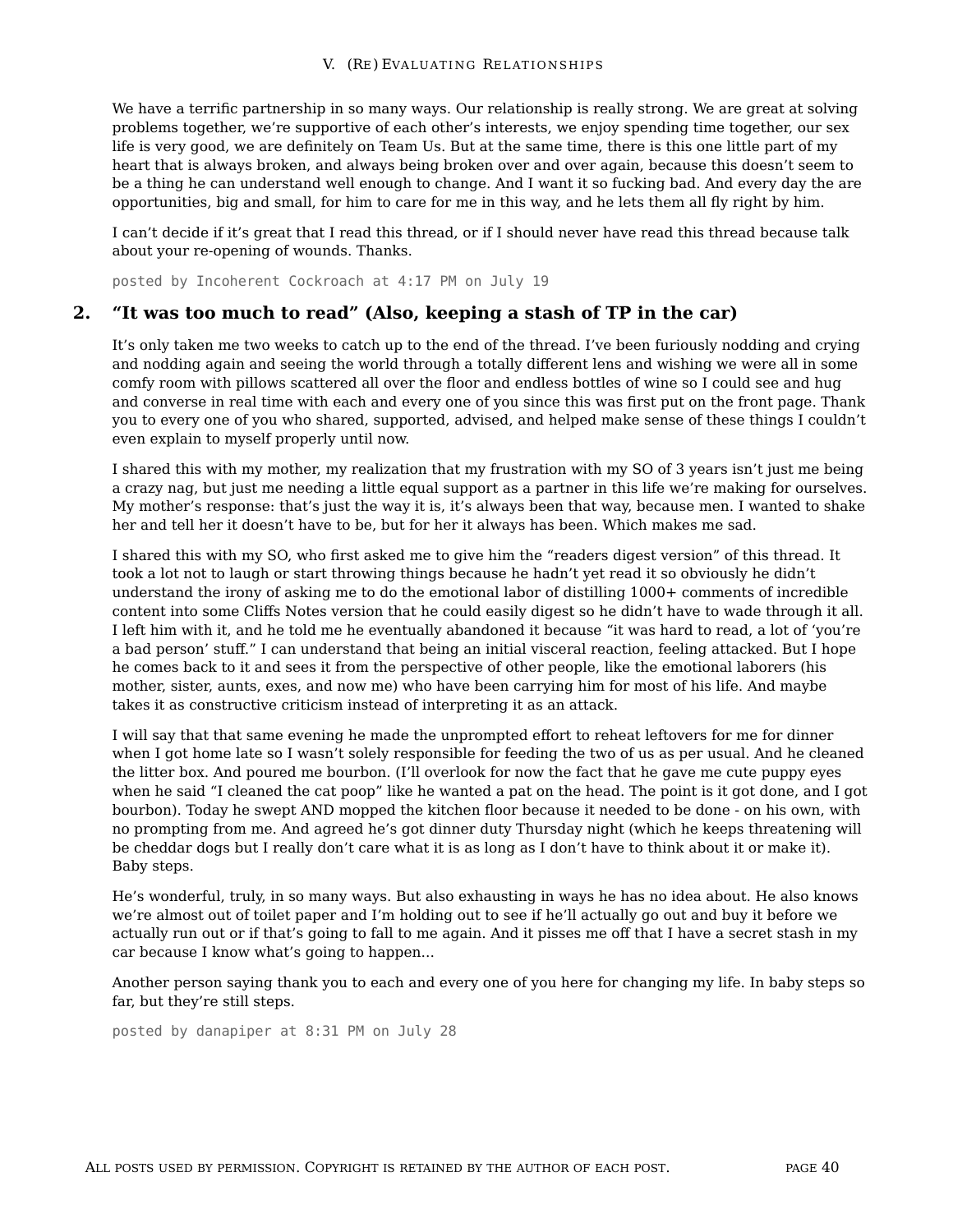## **3. Men who won't read it are telling you where they stand**

i mentioned it over in the [meta thread](http://metatalk.metafilter.com/23762/Emotional-Labor-Rescue#1211330) but i think it applies to where this conversation is now too - men who won't read the thread when their partners specifically ask them to are showing you where their stand. they're saying that skimming a thread is too much effort. i'm most glad that women are here and reading and hearing that they aren't crazy or overreacting. this is a real thing. the communal efforts we're putting into this thread are for each other. if men want to learn from that, they're welcome to - but mostly i'm glad so many women are seeing that they can demand more.

posted by nadawi at 12:01 PM on July 24

### **4. I heard a door swinging shut...**

**a.** I tried to show my one-year-in BF this thread, saying how powerful it is to read. How it describes the way my marriage went/felt/became. He read for a few minutes and sighed "you know, I think misandry is growing" and went back to his breakfast. I started collapsing internally, like somewhere inside there was a metaphorical door swinging shut.

I persevered over breakfast (high fives, EL providers of the world!) to untangle this but he just said that Other Guys just don't get it. I still waited and listened, and then read out a few comments to him. No links with his own behaviours, even when gently directed to consider some of our own issues. There was instead cool withdrawal, nothing aggressive, but enough to make clear that the conversation was closed.

Then we drove three or four hours up to a city where his friends live, with whom we would be staying, with whom we would be dining, not having seen them for a year. He barely spoke to them and I felt myself deposited as an artefact at the table and pressed to On whilst he took out his phone and started texting his out-of-state friend. I was humorous and asked him to do that later and tried to engage him with his friends. He continued writing texts inviting responses, not 'I'm at dinner! Later dude!' whilst I'm trying to be nice, asking how they are, making connections things I've bothered to find out from FB. On the fifteenth minute I elbowed him under the table. He shrugged me away. Twenty minutes of this and I finally say 'are we eating dinner with these guys, or are we leaving so you can do this other thing?' No apology, just an an elaborate pout. This guy is 55 years old. Later, his pout continues. He withholds sex, he does the silent treatment. Next day, all day.

We sit at another restaurant last night and he gets out his phone. I stare into space and think about why I left my marriage, and where I am now. Is it better? Is it the same? Is it worse? He finally admits that he's mad because I called him out in front of his friends. I point out the gentle way I tried to get him to attend to his friends, and he says nothing except I 'should have sucked it up' (like I usually do). He apologizes like a brat, 'I'm SORRY, all right' and I'm feeling all the possible doors to the Relationship building are fully automated and slamming together with loud clicks.

So what, a guy glued to his phone in a restaurant with his friends is a dumping offense? The sum total of a year of relationship? It's not the phone, it feels like I'm an annoying fly, a nag, if I don't pilot into his friendships and do his kin-keeping work, over and over. It feels like emotional labour, even though it also feels ridiculous to mumsily care, and argue, about 'phones at the table'.

The most resonant thing in this highly resonating thread is the stuff about guys doing a lot of pseudo emotional labour when they want to get a girlfriend, or get laid. Once there, fuck that shit. My last angry thought before sleep last night was a grimace over the idea that our conversation about emotional labour has given him a Good Thing ('I'm an emotional labourer ladeeez!') to put on his next dating profile page.

posted by honey-barbara at 11:36 AM on July 24

**b.** I'm sorry honey-barbara, that is gutwrenching. I am certainly not telling you what to do, but for me, my threshold for a "dumping offense" is very, very low now that I realize I am perfectly happy being single. It's astonishing what I put up with because I felt it "wasn't bad enough to break up over."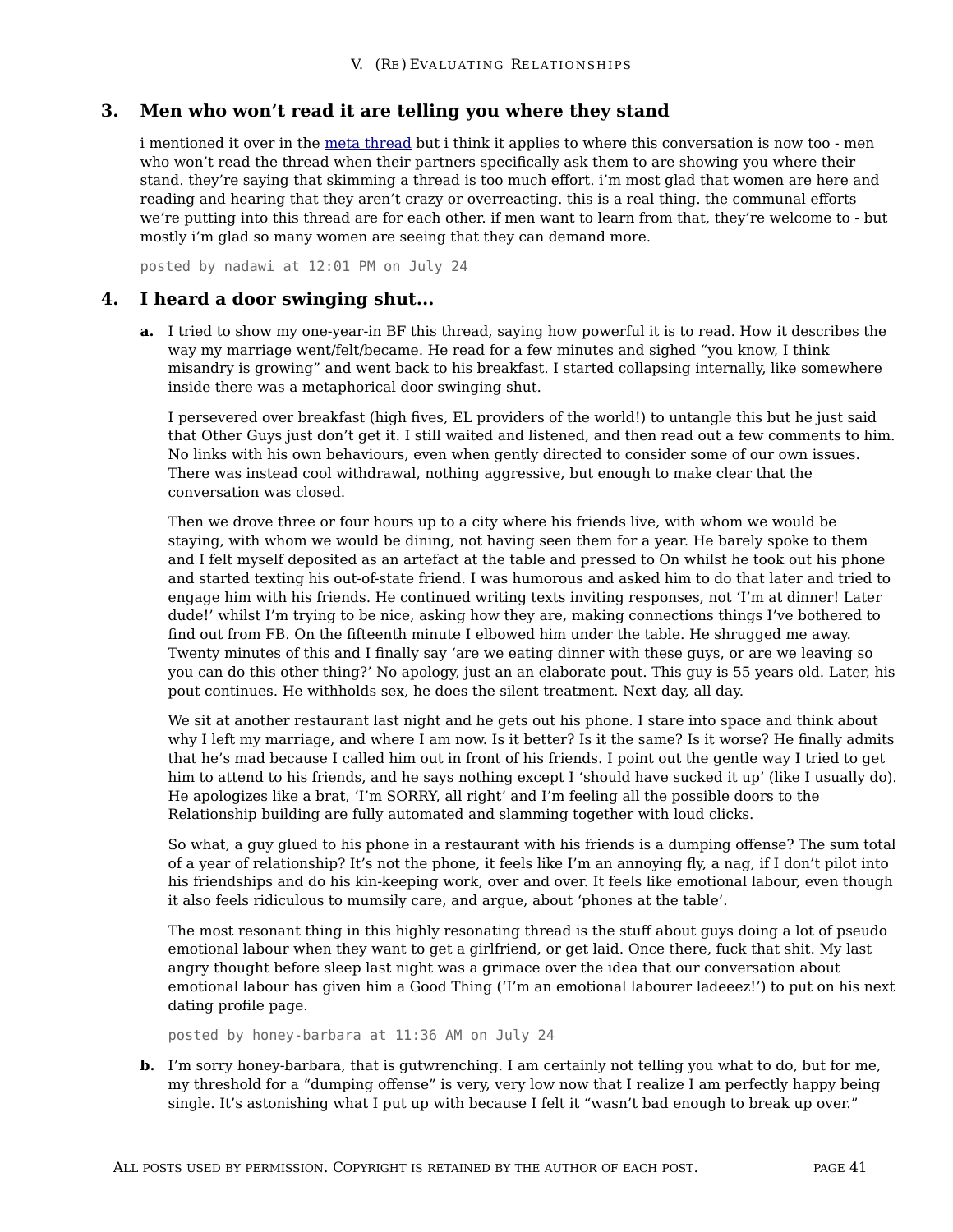I am simultaneously relieved that I am not trying to have a conversation about this thread with my ex, and sad that this thread didn't exist 10 years ago, when we'd only been together about 8 months.

posted by desjardins at 11:47 AM on July 24

### **5. Having to make the ridiculous requests**

*It feels like emotional labour, even though it also feels ridiculous to mumsily care, and argue, about 'phones at the table'*

Yes... this is one of the worst things, the pseudo-gaslighting thing where you're simultaneously aware the 1) It is ridiculous to argue about, say, texting during dinner with friends but also that 2) it is ridiculous because no adult should be doing this dumb, dumb thing! Do I *want* to argue about leaving shoes where people can trip on them? No I do not, I want people to *not leave shoes where people can trip on them* because it is *rude* and *thoughtless* and a *child can figure out not to do this*. And when I say, could you please not leave your shoes where people will trip on them?, I don't expect an argument because-- well, duh! Don't do that!

I mean what defense can you possibly have? "No, I NEED to leave them there." "No, that's too much thinking." "No, other people can step around them!" All possible arguments are infinitely dumb, so instead it becomes pouting and comforting them and telling them it's OK, because they can't just say "oh yes, sure, sorry about that" and they can't admit that they just want to say "NO. I'M LAZY. ME TARZAN."

posted by easter queen at 11:46 AM on July 24

#### **6. "That sounds like work..."**

I just got dumped from a relationship wherein, in the process of breaking up with me, my ex-partner, whom I had previously quite loved and respected, told me in response to me trying to talk maturely about our communication problems and his mental health, "All your solutions sound like more work. I'm not going to do any more emotional work."

The fact that this male person thought that simply **not doing emotional work** was an option for a functioning adult human being that in *any* capacity that ever interacts with other people, or even with *himself* in a healthy way, fucking staggered me. With one statement, he destroyed all the goodwill, trust, and respect he'd built up with me in a year and a half.

I would like to print this out and nail it on his fucking door like Martin Luther.

```
posted by WidgetAlley at 9:04 PM on July 15
```
# <span id="page-41-0"></span>VI. OTHER

## **1. What it can mean to demand mutual respect**

on that note, here are some [words of wisdom](http://imgur.com/ixphr8q) that i recently came across: 'A great explanation of why 'be respectful' especially across unstated power dynamics fails.'

Sometimes people use 'respect' to mean 'treating someone like a person' and sometimes they use 'respect' to mean 'treating someone like an authority'

and sometimes people who are used to being treated like an authority say 'if you won't respect me I won't respect you' and they mean "if you won't treat me like an authority I won't treat you like a person'

and they think they're being fair but they aren't, and it's not okay.

posted by kliuless at 2:11 PM on August 12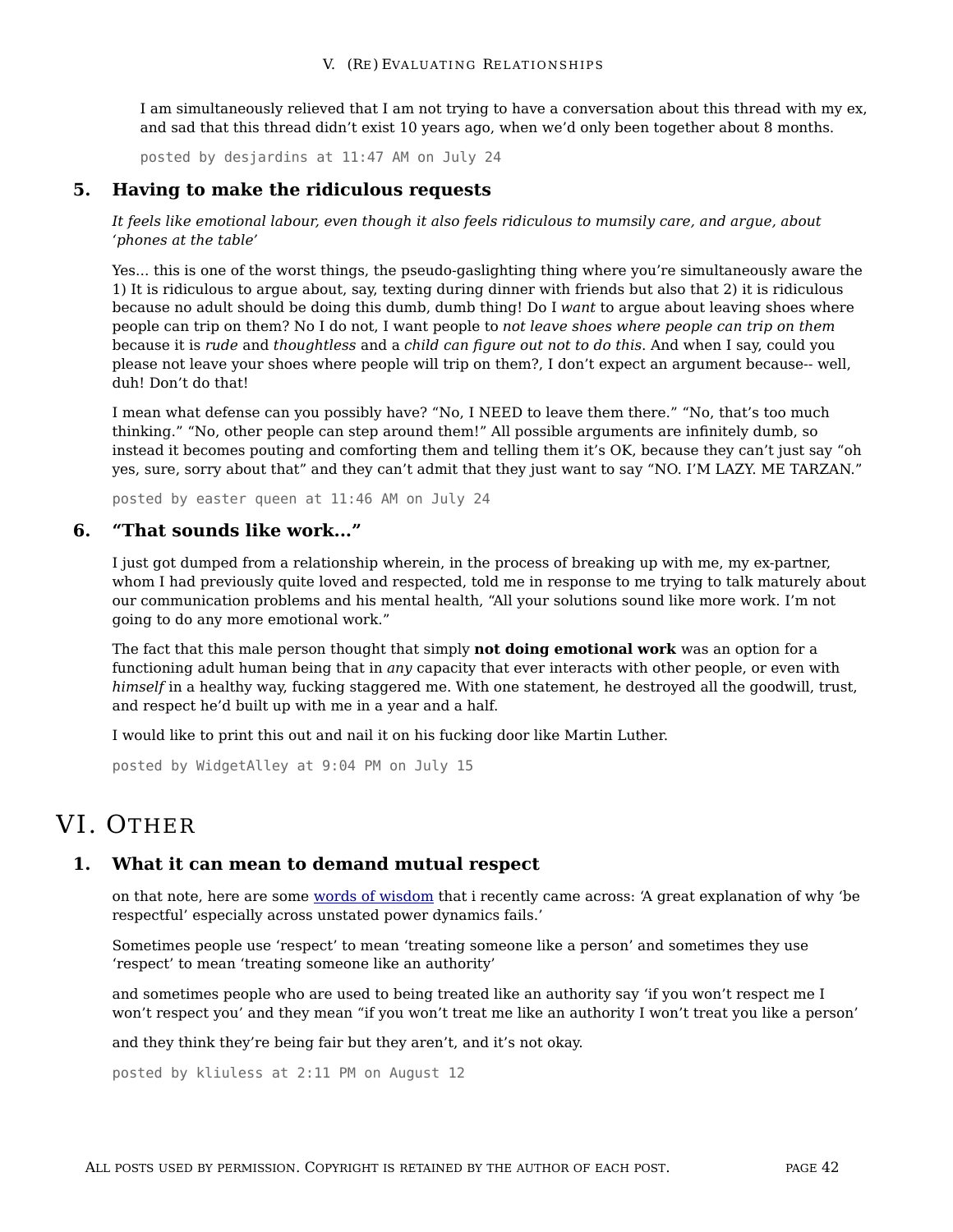## **2. Most excellent strategies for wriggling out of housework (aka, Performative Helplessness)**

**a.** Sure, but whining, doing a crappy job, making life miserable for everyone while doing a crappy job, skipping enough steps that someone will have to redo it later, and a petulant litany of "why do we do it this way/why do I have to do this/why can't we just invent a better washing machine/why do we have to eat off dishes instead of edible plates/why can't someone less special than me take over" is the de facto GET OUT OF DOING CHORES magic spell.

"I could ask him to do this simple chore, but he'll\* do it wrong (so I'll have to end up doing it again anyway) and he'll be in a snit all week and brag/complain in public about being henpecked" is the kind of mental calculus that often precedes women doing things themselves.

\*or she, as billiebee points out, although the performative helplessness that hinders actual productivity is decidedly masculine in most contexts I know.

posted by a fiendish thingy at 8:28 AM on July 31

**b.** He does know how, and it isn't hard at all, but playing make believe like he's a floppy helpless infomercial denizen (how does anyone cut vegetables? how does anyone boil pasta????? I TRIED TO COOK AN EGG ONCE AND MY HOUSE BURNED DOWN) probably works a lot of the time. It works for a lot of people a lot of the time. And a lot of those people are dudes who have learned that ""but I caaaaaaan't" results in other people doing all the work for them.

These same dudes are also somehow shocked, SHOCKED, when their wives divorce them "out of nowhere" a few decades later.

posted by a fiendish thingy at 8:50 AM on July 31

### **3. When "I love you" is empty**

*And there's this weird expectation, that I should only pay attention to his verbal declarations that he cares (dragged with effort like it's torture) and completely disregard what he does the other 99% of the time.*

My partner thinks that saying "I love you" is an automatic fix and makes everything okay, and that the saying of it, or the fact of it, also obviates the need for any additional effort. It so does not magically make everything okay, and that misplaced belief that it does somehow magically just makes everything worse.

posted by [username] at 12:02 PM on July 21

#### **4. How reasonable EL differs from the fallacy of mindreading**

**a.** While I'm sensitive to arguments that no one should be expected to read another's mind, that's not the same as expecting someone to make the effort to generally anticipate the needs of those other than themselves (and then to do something about those needs!)

posted by sazerac at 12:08 PM on August 12

**b.** This reminds me of an argument I had with an ex that went like this:

Me: I have to ask you to do everything.

Him: Yes, but I do everything you ask!

Me : Yes, but I have to ask you to do everything!

He was never able to understand why I was bothered.

posted by dotgirl at 10:22 AM on July 16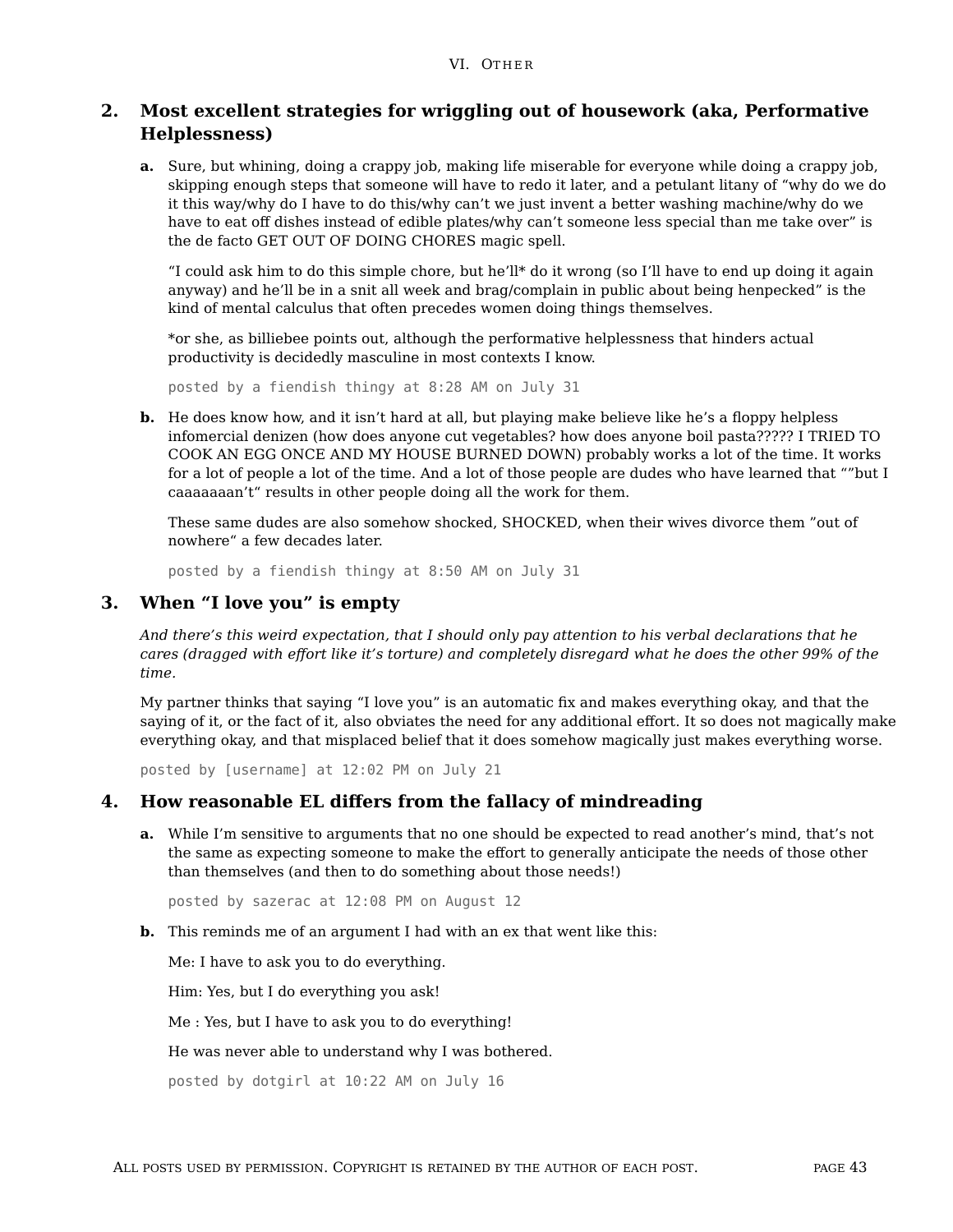## **5. Listening to men... \*the effort to be human**

*a. "You show me a woman who can actually sit with a man in real vulnerability and fear, I'll show you a woman who's done incredible work."* [\[Transcript: Brené Brown on Vulnerability \(Nov 22, 2012\) | On](http://www.onbeing.org/program/transcript/4932)  [Being\]](http://www.onbeing.org/program/transcript/4932)

Nah. That just sounds like an average Tuesday to me. Maybe you should talk to more women about the emotional labor they do, so you can grasp how utterly constant it is. We don't need to be lauded or called incredible, we need a damn break from having to do this every single day.

posted by palomar at 5:41 AM on July 20

**b.** As a man I've found the article and this thread very eye opening.

My closest friends are all female. Which is probably a gender performance thing but anyway. It's taken a lot of effort for me to open and talk about my emotions with them. I was actually proud of myself for doing this. But I now realise I've probably fallen into the trip of dumping all my shit on then line they're my therapists. In fairness I do think I listen in return. But I realise I need to be much more proactive in listening to and responding to their needs.

Secondly (I can't remember who said it up thread) I'm one of those guys who "hates their family." Last Christmas together felt like a bad party rather than a fun gathering I'd like to be at. Partly this is due to stuff that was going on but I definitely don't keep up contract or engage emotionally. I now realise it's really up to me to get over myself and call my relatives regularly.

(I also recognise at least somewhat that saying these things is easier than doing)

You know all these weird social systems we set up on societies damage people because they don't allow the full range of human behaviour.

It's kind of weird to think that it actually takes a boatload of effort to be fully human.

posted by Erberus at 7:50 AM on July 22

## **6. "I just realized that my wife needing more time off than me isn't because I'm stronger"**

This entire thread has been revelatory (in a painful way) for me as the slack-assed half of a marriage that involves a lot of emotional labor. So it is with some small relief that I can say that the thing described above has always been an essential part of our marriage. Every so often, as needed (determined by either her or me), Mrs. Scrump takes off for a week or so to do her own thing. Most often she picks the time, but sometimes I step in as an outside observer and suggest that it's time for a break, especially when she's not doing such a great job of looking out for her own best interests.

I do it too, but it's a sign of how unbalanced things have been in our marriage that I don't need to do it as often. Pro tip for other people who are in a relationship with unbalanced emotional labor: if you run into this (one person needing more self-care or more "time off" than another), and you're interpreting it as you just not needing as much self-care of time off, you may want to reexamine your assumptions.

It's possible, maybe even probable, that you don't need it as much because you're not paying as much, and that the reason your partner needs more is because they're doing more.

At any rate, the taking-time-off thing is, I think, a minimum standard. I don't deserve some sort of special recognition for it. It's just something that seems naturally sane and obvious in a marriage, especially involving kids. You have to have time off from your "regular life", because you were a person in full before you were married, and that didn't stop just because you got married. There needs to be room for that person too.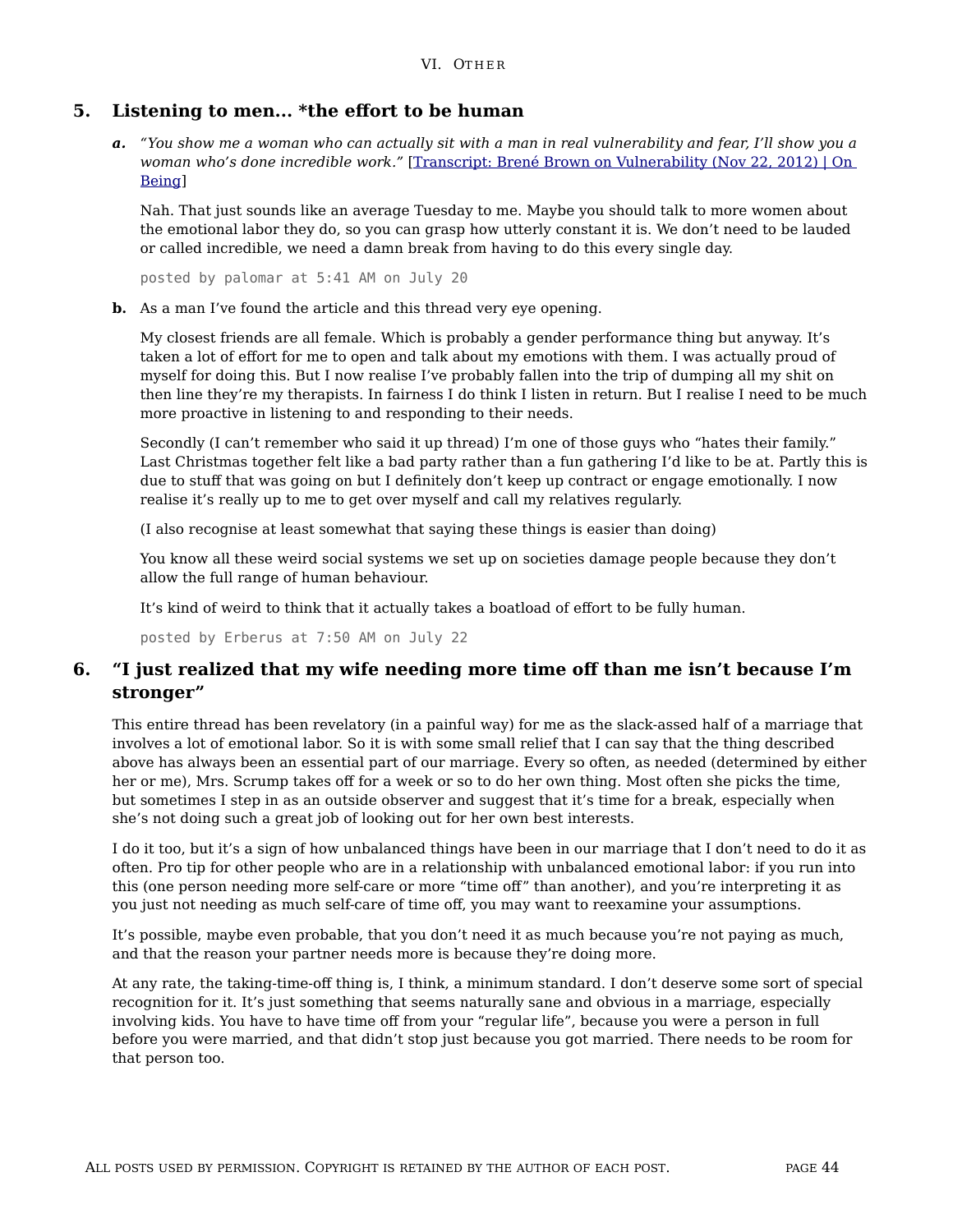#### VI. OT H E R

Anyway. I'm noting this more out of a sense of relief, like "oh, thank God, there's something that I've actually maybe done right" than a sense of WITNESS MY AWESOMENESS, because this entire thread has, like I said, been revelatory. Painfully so. It doesn't speak particularly well of me that it took this thread for me to wake up, but thank God for this thread. And here's hoping I have enough rope left to positively change my behavior.

Thank you to everyone who's shared their experiences in here. Thank you so very much.

posted by scrump at 1:07 PM on July 27

#### **7. Why are you women so indecisive?**

**a.** Ohhh, that reminds me of another common complaint about women that is secretly about this subject-- "Women are so indecisive! Why can't they just say where they want to eat!"

My indecision is based on the certainty that my choice will upset someone, that we will arrive to that place only to experience one of these incredibly common mood-poisoning incidents that dudes like to do:

- making fun of the menu (and if you say "we can just go somewhere else," responding with "it's FINE! No, it's completely fine. I'm sure I can find SOMETHING.")

- saying "why would anyone want to eat here"

- saying "why would anyone want to eat [dish]" that I have just ordered
- making weird "she's still deciiiiding, WOMEN" jokes to the server

- saying "get whatever you want" only to passive-aggressively pepper you with tiny verbal barbs when you get whatever you want

- saying "oh man, if we were at [other restaurant] I could have [dish at other restaurant]"
- complaining about the beer selection
- complaining about the appetizer list lacking mozzarella sticks
- complaining about size/shape/bun-type of burgers
- complaining about one variety of sandwich with an ingredient they consider "weird"
- making comments about the female server's figure

 -telling everyone they know about "the time [female person] made me go to [restaurant]" for the next fifteen years (I knew a guy who made jokes CONSTANTLY about the time his wife "dragged" him to this weird restaurant where the only thing they served was bread. That restaurant? Panera.)

Ultimately, in my experience, any woman's refusal to choose a restaurant is based on the oftencorrect suspicion that whatever choice you make will be wrong anyway, so let's just go where he wants to go, it makes things so much easier.

posted by a fiendish thingy at 9:58 AM on July 17

**b.** I am a super indecisive person, and I feel like a fiendish thingy just poked right at the heart of the reason why. When you're making decisions where you're prioritizing *other people's preferences* often unstated or even unconscious preferences - it's damned hard to choose anything.

posted by lriG rorriM at 10:03 AM on July 17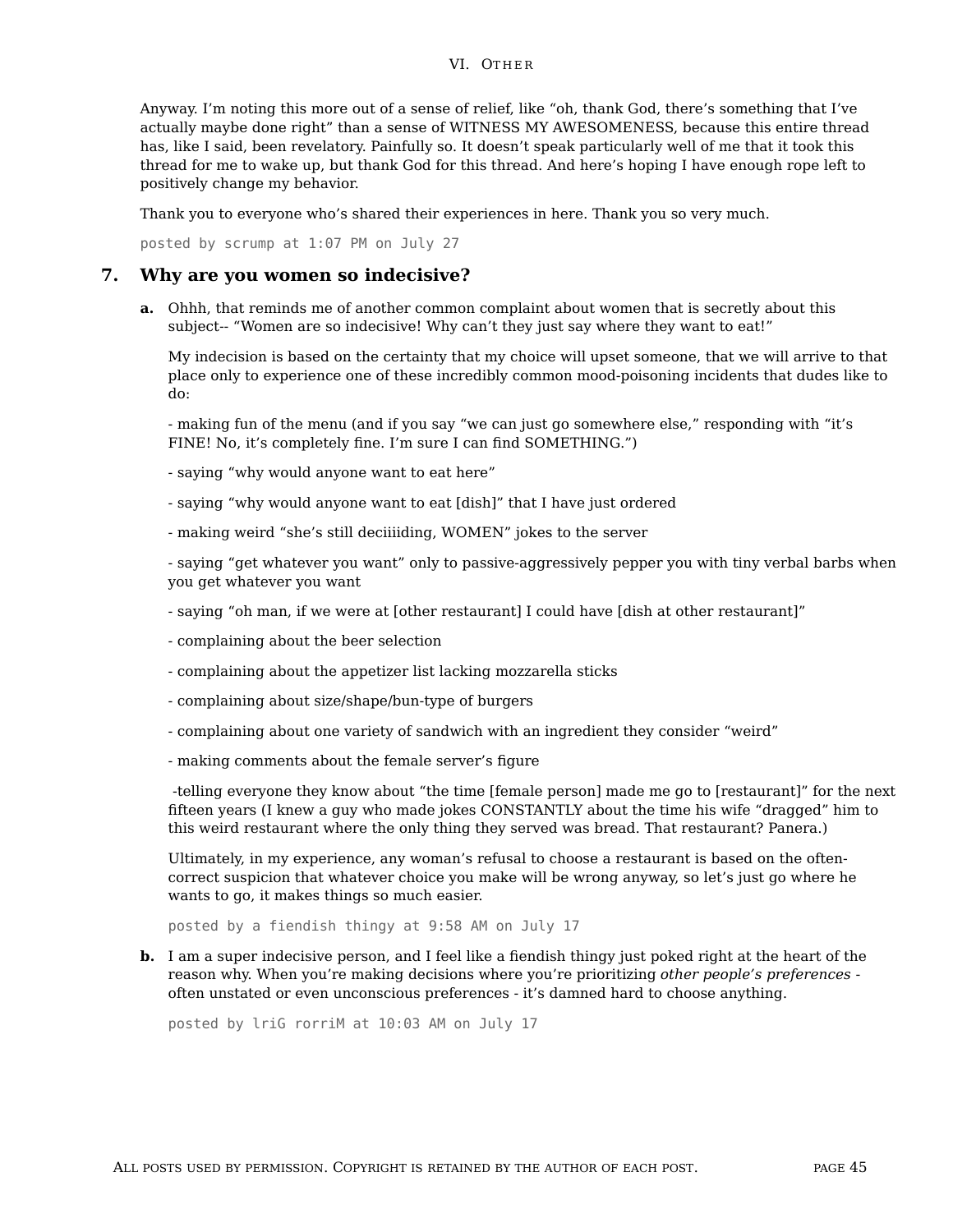## **8. Investing in each other (women) instead**

This article was just what I needed today as I've been pondering over the last week about how *sick and tired* I am lately at having to tiptoe around men lately at risk of hurting their feelings/egos. At work and in my personal life. I would just like to be straightforward and say things I need to say, things which have literally nothing to do with the men and are in no way a reflection of anything about them, but I *can't*. Because they'll get defensive and pissy and suddenly I'm the bad person. So I have to expend about 3x more energy and time trying to sugarcoat things and present them in a non-threatening way and I just get so tired of it sometimes.

*Sorry if I sound bitter. I'm just awfully tired. I've been taking care of a lot of other people lately, and haven't had much time to take care of myself. It's wearing me thin. I wish I could pay someone to do some emotional labor for me! And by that, I mean, I could use a nice hot meal and a big bouquet of flowers, just because. Better get my butt to the store. Ain't no one else gonna do it for me.*

Idea: Women (if they want to) doing emotional labor **for other women**. Most of us have been taught this shit from birth and are good at it. And (speaking for myself only), I don't mind doing it when it's worth it to me, i.e. when I'm doing it for someone who recognizes it and who I know could and would reciprocate for me if I needed it. That is almost always other women. So, good reminder to me to use my powers in this area in a productive way. I make an effort every day to support, appreciate and recognize other women for all the good work they do and never get recognized for, but I'm going to double down on that. I feel this is actually a pretty productive use of my ongoing frustration with patriarchy in general.

posted by triggerfinger at 9:51 PM on July 15

#### **9. Religious orders make sense now**

Another puzzle piece: was thinking about religious life. Convents, monasteries. We think of these things as big sacrifices, but in fact, they are places designed to dial the emotional labor burden way, way down. You are removed from regular family and social life. You don't have to stress about the cleanliness and condition and chores around the places, because all of these things are taken care of in a fair and equitable rotation of tasks - when it's your turn to do the dishes, you do the dishes, but on the other days, you blissfully ignore the dishes. Life is so regulated and organized that you really can be mentally and emotionally free to concentrate on the tasks you are there to do - whether it's contemplation, human services, or whatever. This wasn't a stupid organization of life. Religious orders recognized that emotional labor had to be wrestled to the ground before anyone stood 5 minutes' chance of being able to devote attention to anything else.

I also think this is what drew me to life in summer camps and residential education settings for many years: a similar level of organization of chores, and an equitable sharing. Men and women alike did their duties when it was their turn, and were penalized for shirking. Both the emotional and the menial labor were sorted - labor was never a negotiation; you never had a long-running standoff as to who was going to take out trash or scrub the pots: it was all written there right on a rotation chart. This did more to create gender equality than any number of manifestos or heartfelt discussions. A basic rota. A recognition that everyone needed to contribute equally to the boring work of daily life. The beauty of it: when you're on, you're on: you do the work outlined in the rota. When you're off, you devote not a second's thought to the condition of the kitchen or the bathrooms or the trash. It's a big old SEP until it's your turn in the rota again.

posted by Miko at 9:19 PM on July 26

## **10. The President, Warren Buffet or the Pope**

*"I personally would be totally okay if you [a man] asked me and phrased it along the lines of 'I'm really working on doing better to shoulder the burden of emotional labor in relationships. I've been reading a lot about it and I've learned a lot, but I need clarification on something and I just haven't been able to*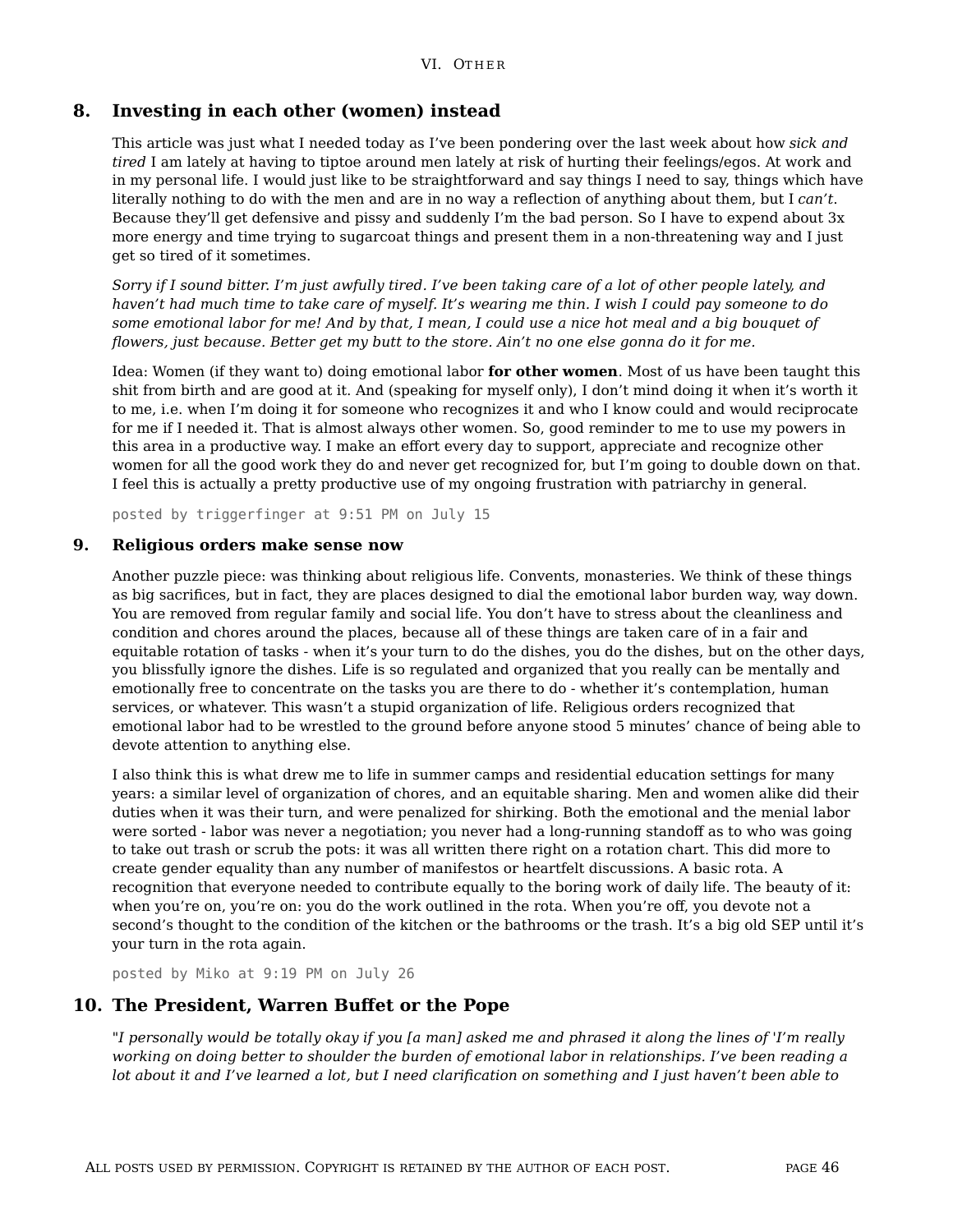*find a good answer through my usual channels. I'm wondering if I could run it past you and get your thoughts on it. I will listen to and absorb your reply and not get defensive or argumentative. I genuinely want to know how to do better and will keep a completely open mind.' "*

I was only half way through this paragraph and already thinking that it contained more apologetic words and disclaimers than a man would be likely to use even talking to a very high status man, like the President, Warren Buffet or the Pope.

It's really hard for me to imagine a man being that apologetic, even when trying to negotiate a plea bargain. I'd like to understand better how different genders are socialized about their speech patterns. (And I have read a couple of Deborah Tannen's book.)

posted by puddledork at 8:31 AM on July 20

### **11. Stunt cooking**

oh god I'm suddenly flooded with memories of every wretched holiday meal at my great-uncle's place, when his mean scary wife and all but the very oldest and youngest female dinner attendees would swoop up at some unseen signal and practically wrestle your plate away from you, kicking off the aggressive dinner shutdown process, and all the men would meander into the living room to watch a sport and talk about what kind of horsepower their mutual fund has, and I would get confused by the sudden strict gender bifurcation of the group\* and frankly terrified by the Stepfordian kitchen tornado betwixt mealend and pie-begin, so I would always end up hiding in the den reading old copies of Reader's Digest and feeling an incredibly deep sense of shame for not understanding the dynamic well enough to grok my role in it as a girl-child.

\*my adult male cousins often cooked but never cleaned up, which always struck me as weird, but I later put two and two together and realized they only do stunt-cooking -- grilling, deep-frying, poorly planned turduckens, anything involving an open flame, etc.

posted by palomar at 6:35 PM on July 20

## **12. Thank you (from a man)**

It's really, really valuable to hear women's stories on this and every other feminist issue because they're so often stories from a world totally foreign to most men. You can see in some of the responses how easy it is for men to not even see what goes on in the world around them, because they've never had to pay attention. They've never been held responsible for sustaining relationships in the same way that women have. It's exactly why some men don't get the problem with street harassment (they've never paid attention to the relentless demands on a woman's time and appearance), the problem with workplace sexism (they've never noticed that their male boss treats them differently), online harassment (they've never been abused for speaking an opinion), etc.

I only realised there was more to the world when I started listening to women explaining again and again how their reality is fundamentally different, and that the fact that I hadn't noticed was a blissful ignorance bestowed on me by the same system that screws us up in so many ways. Until that realisation, it's so easy to think women are exaggerating, or simply failing to see some obvious solution ('Just stop sending Christmas cards!'). I wish it wasn't this way, but it took a huge volume of women's stories before the penny dropped that they weren't just discussing isolated things.

So thank you. It must be hugely frustrating to get the same clueless responses, time and time again, from guys who just don't see that these things are more than individual flaws in need of correction. I promise that I find it immensely useful, and that I use these stories and experiences to help myself be a better man and a better feminist, and I'm sure many other men do too.

posted by twirlypen at 2:42 AM on July 16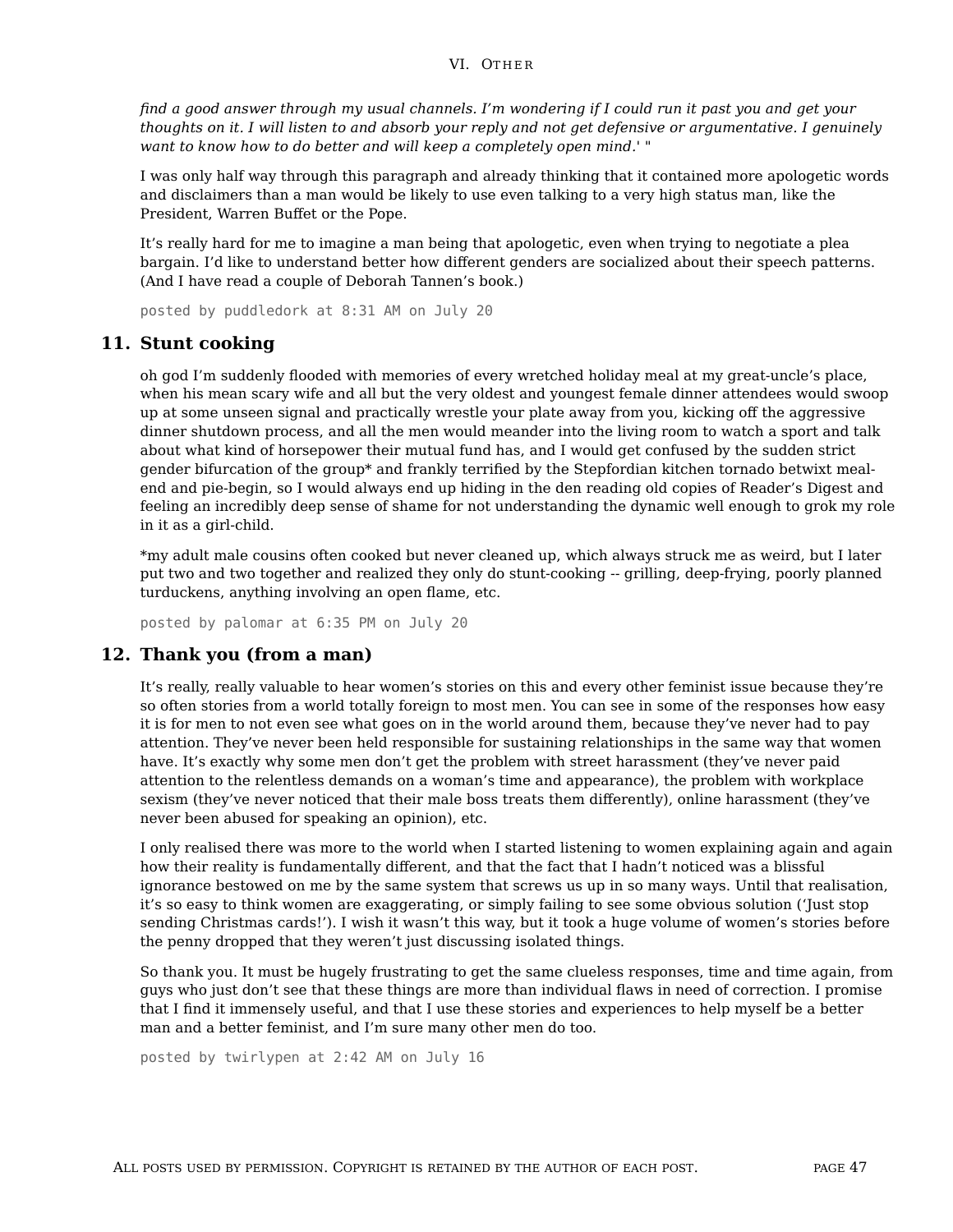# <span id="page-47-5"></span>VII. CREDITS

# <span id="page-47-4"></span>**A. "Where's My Cut":** *On Unpaid Emotional Labor***, 7/13/2015, by Jess Zimmerman**

The article that started it all: *"Where's My Cut": On Unpaid Emotional Labo*r, 7/13/2015, by Jess Zimmerman: <http://the-toast.net/2015/07/13/emotional-labor/view-all/>

# <span id="page-47-3"></span>**B. MetaFilter Thread, 7/15/2015 to 8/15/2015**

The original thread was active on MetaFilter from 7/15/2015 to 8/15/2015, and garnered 2115 comments in that time, which filled 700 pages. This compilation is not an attempt to summarize every topic raised in the thread; rather, it is a compilation of "greatest hits" according to my own personal judgment. See the original thread to explore further stories and topics.

# <span id="page-47-2"></span>**C. Condensed Version 1, 8/29/2015, prepared by Olivia K. Lima**

Some excerpts above (as noted in the posts themselves) are from companions threads and groups that MeFi readers started to keep the conversation going.

This compilation was prepared by Olivia K. Lima (oklima297@gmail.com), 8/29/2015.

<span id="page-47-1"></span>Deep thanks to the many women (and men) who added their voices and shared their stories.

# **D. Condensed Version 2, 10/2/2015, prepared by Timid Robot Zehta**

- Wow. Wow wow wow wow. This is amazing. Thank you everyone!
- Converted document to [LibreOffice](https://www.libreoffice.org/) so that anyone can edit regardless of whether or not they have access to Microsoft Word
- Updated formatting to take advantage of styles for dynamic formatting, cross references, etc.
- Corrected a few spelling errors (sorry if I clobbered anything, I tried to leave anything that looked intentional or British)
- Timid Robot Zehta [<tim@zehta.me>](mailto:tim@zehta.me)

# **E. Condensed Version 3-9, Jan 2016, prepared by Timid Robot Zehta**

- <span id="page-47-0"></span>• 1/8/2016: Condensed version 4: Made minor edits and redactions as requested by the original authors.
- 1/9/2016: Condensed version 5: Made minor edits and redactions as requested by the original authors.
- 1/10/2016: Condensed version 6: Redacted entries of authors who have not yet responded to Olivia's request for positive confirmation of inclusion.
- 1/11/2016: Condensed version 7: Made minor edits, redactions, and added posts back as requested by original authors.
- 1/13/2016: Condensed version 8: Made minor edits, redactions, and added posts back as requested by original authors. Replaced Flower poem with link to page where it is published with permission. Added permission and copyright to footer.
- 1/14/2016: Condensed version 9: Made minor edits, redactions, and added posts back as requested by original authors.